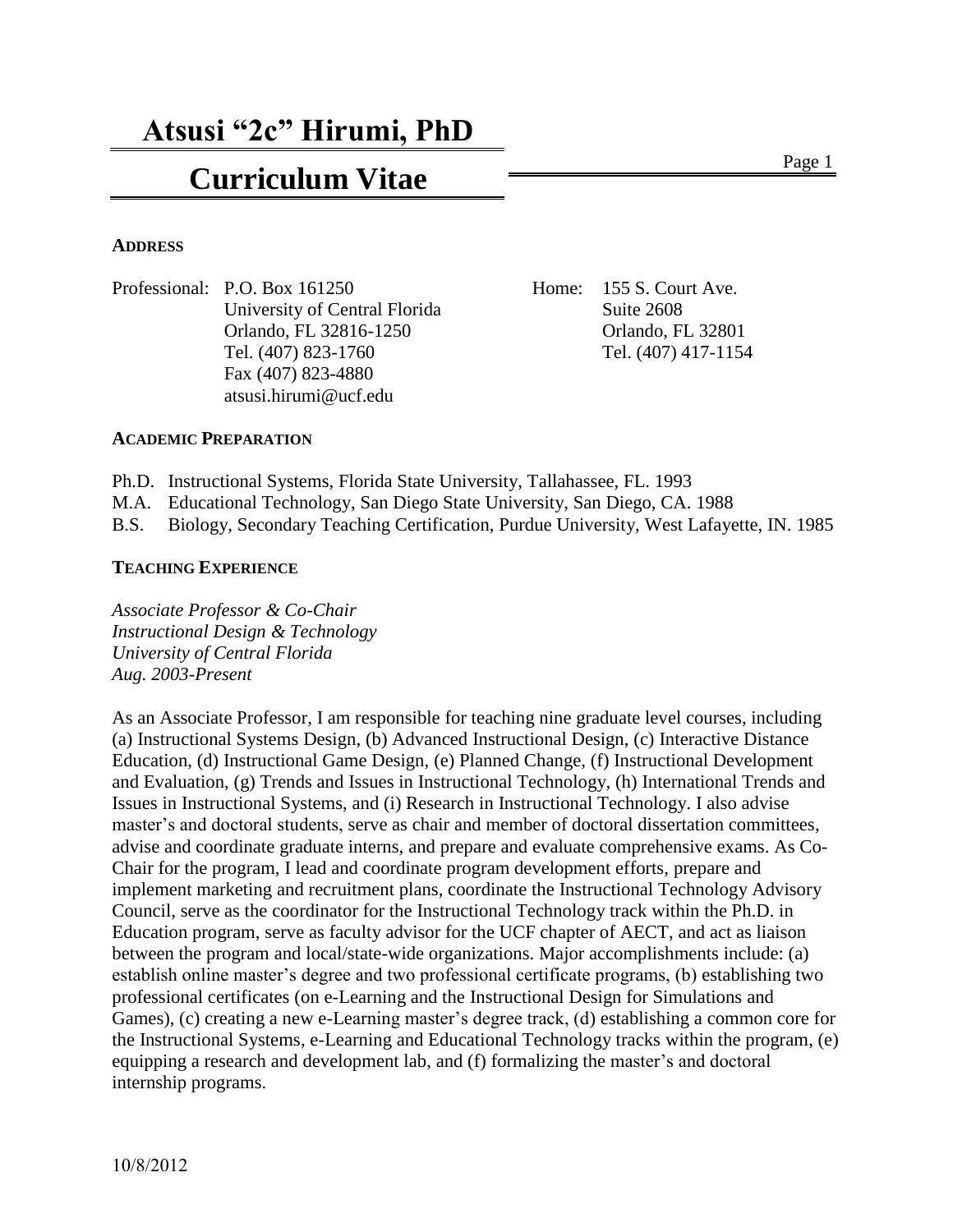*Assistant/Associate Professor & Program Coordinator Instructional Technology University of Houston-Clear Lake Aug. 1993-May 2003*

Responsible for the design and delivery of seven graduate level and two undergraduate level courses, including (a) Performance Technology, (b) Systematic Design of Technology-Based Instruction, (c) Advanced Design and Development, (d) Motivational Design of Instruction, (e) Interactive Distance Learning, (f) Applications of Computer Technology, (g) Internet Fundamentals. As Program Coordinator *(Summer 1996-Summer 2002)*, I was responsible for: setting master course schedule, scheduling and staffing courses, ensuring faculty have required hardware and software, coordinating and training adjunct faculty, establishing off-campus programs, establishing and supervising the internship program, recruitment, and acting as the liaison between administration and program faculty. Achievements included: (a) establishing online degree and certification programs (b) launching several cohort programs with local area school districts, (c) developing an online portfolio assessment system, and (d) formalizing internship program. Earned tenure and rank of Associate Professor, Jan. 2000.

*Adjunct Faculty Nova Southeastern University Jan. 1998 – May 2003*

With research interests in distance education, I wanted to get as much experience as a distance educators as possible. So, along with my faculty position at UHCL, I was given permission to become an adjunct faculty member for prominent distance education university. At Nova, I was responsible for teaching four Web-based courses on the systematic design and development of instruction and the design and analysis of educational systems. I also assisted in the design of course curriculum, evaluation instruments, class assignments and activities.

*Teaching Assistant Florida State University January 1990 - Dec. 1991*

Assisted two professors in designing and implementing of two graduate level courses, one on curriculum design and the other on macro instructional systems design. Responsible for teaching classes, facilitating class activities, and grading assignments. Also assisted in the design of course curriculum, evaluation instruments, class assignments and activities.

*Teaching Assistant San Diego State University Aug. 1987 - May 1988*

Instructor for seven sections of an upper division pre-service education course on media use in elementary and secondary classrooms. Responsible for delivering instruction, helping students on class assignment, and grading. Also assisted in the design and development of course materials.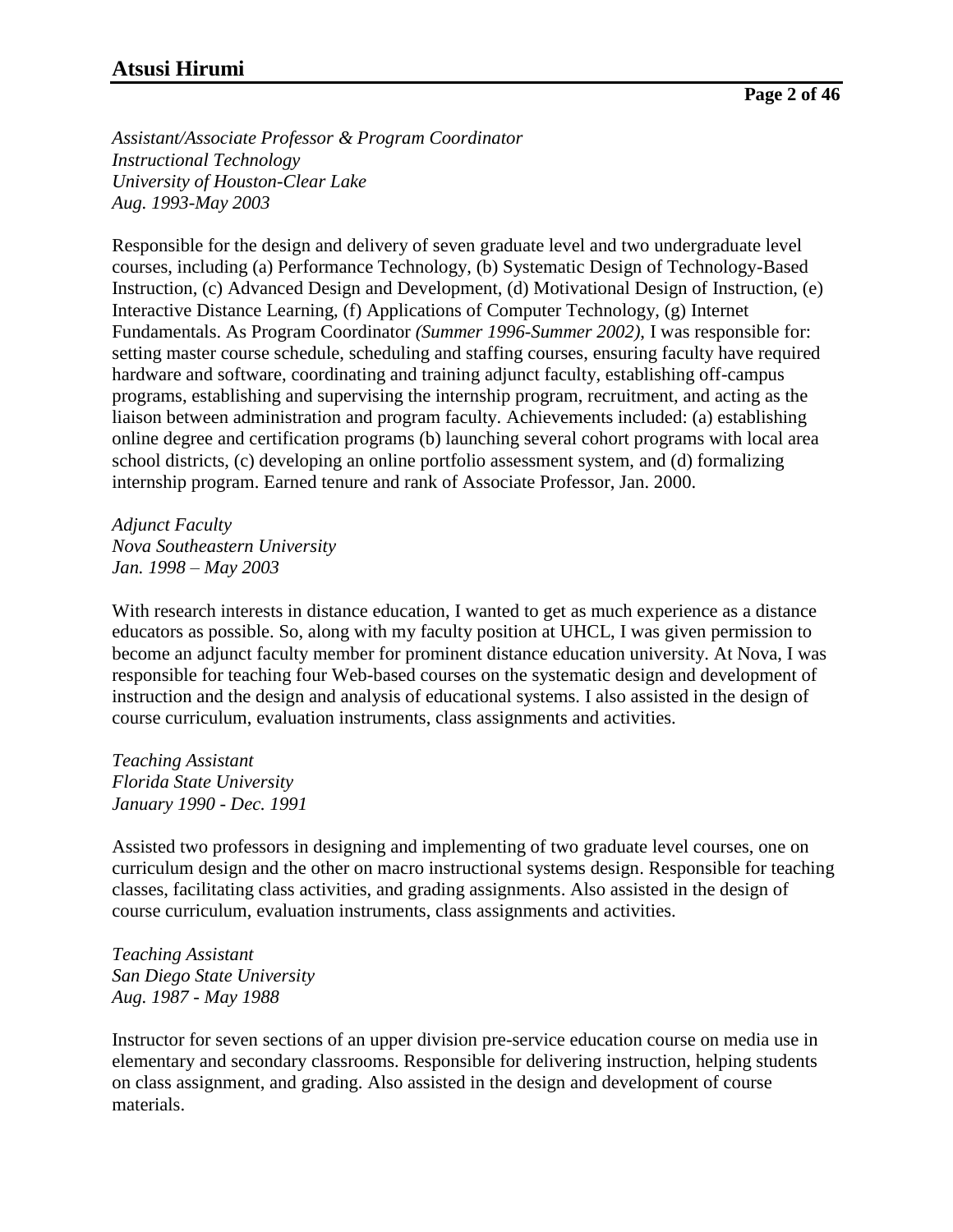*Instructional Designer San Diego Natural History Museum April 1987 - May 1988*

Participated in the design, production, and implementation of an interactive videodisc exhibit of desert explorations. Responsible for conducting a front-end analysis of media use in the museum, contributing to the design and development of the interactive exhibit and field testing the program.

*Student Teacher McCutcheon High School Aug. 1985 - Dec. 1985*

Instructor for four sections of a 10th grade biology course. Delivered instruction and developed lesson plans, course materials, activities, assignments, and examinations. Also participated in school functions, meetings and events.

*Teaching Assistant Purdue University Jan. 1984 - May 1985*

Co-instructor for the laboratory section of a biology course for elementary education majors which emphasized the use of laboratory equipment and activities. Responsibilities included delivering instruction, facilitating laboratory experiments, and grading assignments. Coinstructor for the recitation section of an introductory class focusing on current biological trends and issues. Delivered instruction and graded assignments.

## **RESEARCH AND SCHOLARLY ACTIVITIES**

## *Refereed Journal Articles*

- Hirumi, A., Sivo, S., & Pounds, K. (in press). Telling stories to enhance teaching and learning: The systematic design, development and testing of two online courses. *International Journal on E-Learning*.
- Bai, H., Pan, W., Hirumi, A., & Kebritchi, M. (in press). Assessing the effectiveness of a 3-D instructional game on improving mathematics achievement of middle school students. *British Journal of Educational Technology*.
- Hirumi, A., Bradford, G., & Rutherford, L. (2011). Selecting delivery systems and media to facilitate blended learning: A systematic process based on skill level, content stability, cost and instructional strategy. *Journal for Online Learning and Teaching*. *7*(4), 489-501.
- Hirumi, A., Appelman, R., Reiber, L., Van Eck, R. (September, 2010). Preparing instructional designers for game-based learning: Part III. *Tech Trends*. *54*(5), 38–45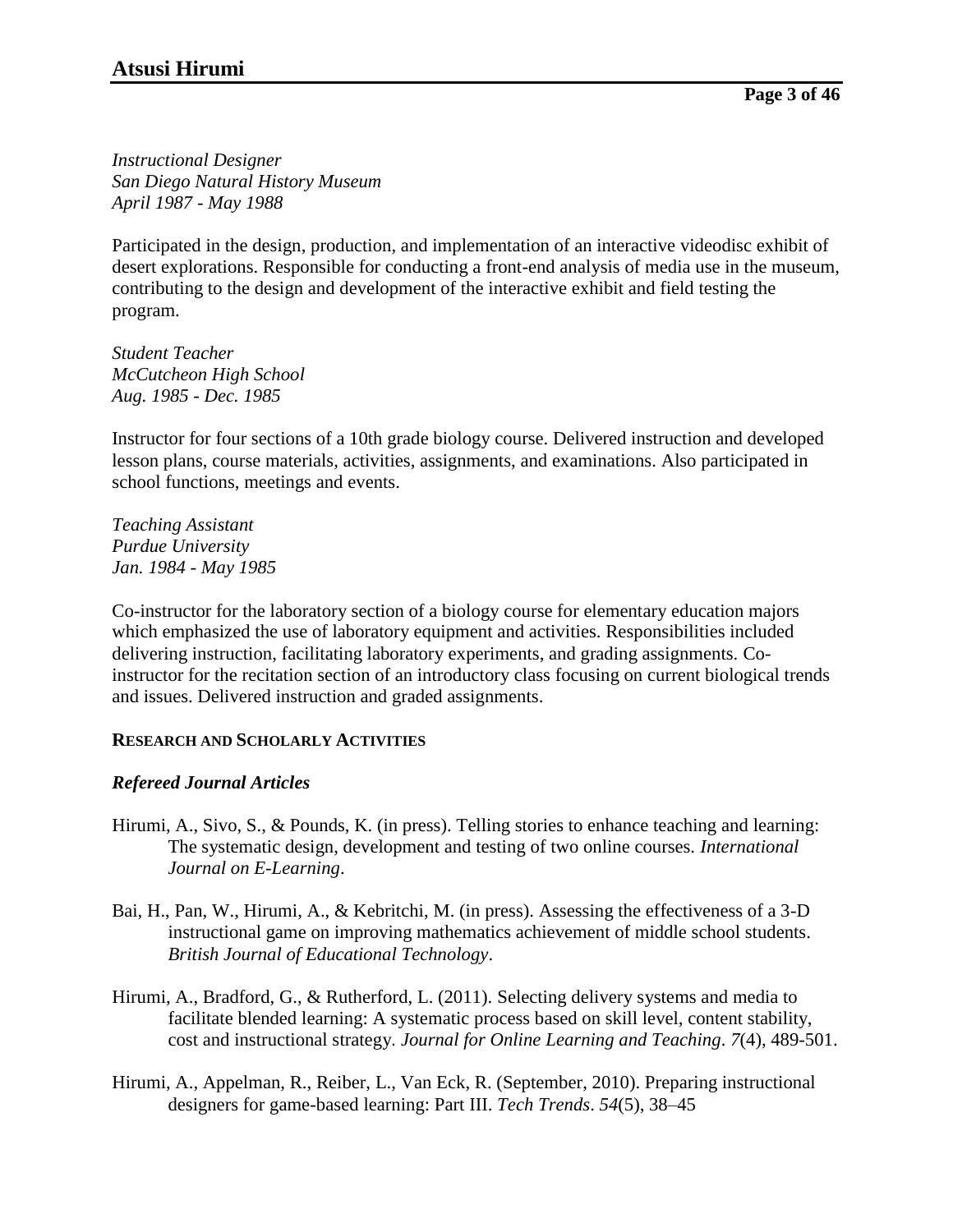- Hirumi, A., Appelman, R., Reiber, L., Van Eck, R. (July, 2010). Preparing instructional designers for game-based learning: Part II. *Tech Trends*. *54*(4), 19–27.
- Hirumi, A., Appelman, R., Reiber, L., Van Eck, R. (May, 2010). Preparing instructional designers for game-based learning: Part I. *Tech Trends*, *54*(3), 27-37.
- Kebritchi, M., & Hirumi, A., Bai, H. (2010). The effects of modern mathematics computer games on mathematics achievement and class motivation, *Computers & Education*, *55*(2), 427-443.
- Kebritchi, M., Hirumi, A., Kappers, W., & Henry, R. (2009). Analysis of the supporting websites for the use of instructional games in K-12 settings. *British Journal of Educational Technology*, *40*(4), 733-754.
- Kebritchi, M. & Hirumi, A. (2008). Examining the pedagogical foundations of modern educational computer games. *Computers in Education*, *41*(4), 1729-1743.
- Chen, B., Hirumi, A., & Zhang, N. J. (2007). Investigating the use of advance organizers as an instructional strategy for web-based distance education. *Quarterly Review of Distance Education, 8*(3), 223-232.
- Hirumi, A. (2005). In search for quality: A review of distance education guidelines and industry standards. *Quarterly Review of Distance Education, 6*(4), 309-330.
- Hirumi, A. (2003). Get a life: Six tactics for reducing time spent online. *Computers in Schools, 20*(3), 73-101.
- Hirumi, A. (2002). A framework for analyzing, designing and sequencing planned e-learning interactions. *Quarterly Review of Distance Education, 3*(2), 141-160.
- Hirumi, A. (2002). Interactivity in distance education: Current perspectives on facilitating elearning. *Quarterly Review of Distance Education, 3*(2), v-viii.
- Hirumi, A. (2002). The design and sequencing of e-learning interactions: A grounded approach. *International Journal on E-Learning, 1*(1), 19-27.
- Hirumi, A. (2002). Student-centered, technology-rich, learning environments (SCenTRLE): Operationalizing constructivist approaches to teaching and learning. *Journal for Technology and Teacher Education, 10*(4), 497-537.
- Hirumi, A. (2000). Chronicling the challenges of Web-basing a degree program: A systems perspective. *The Quarterly Review of Distance Education, 1*(2), 89-108.
- Bermudez, A.B. & Hirumi, A. (2000). Examining the effectiveness of systematically designed web-based instruction. *Interactive Learning Environments, 8*(2), 1-12.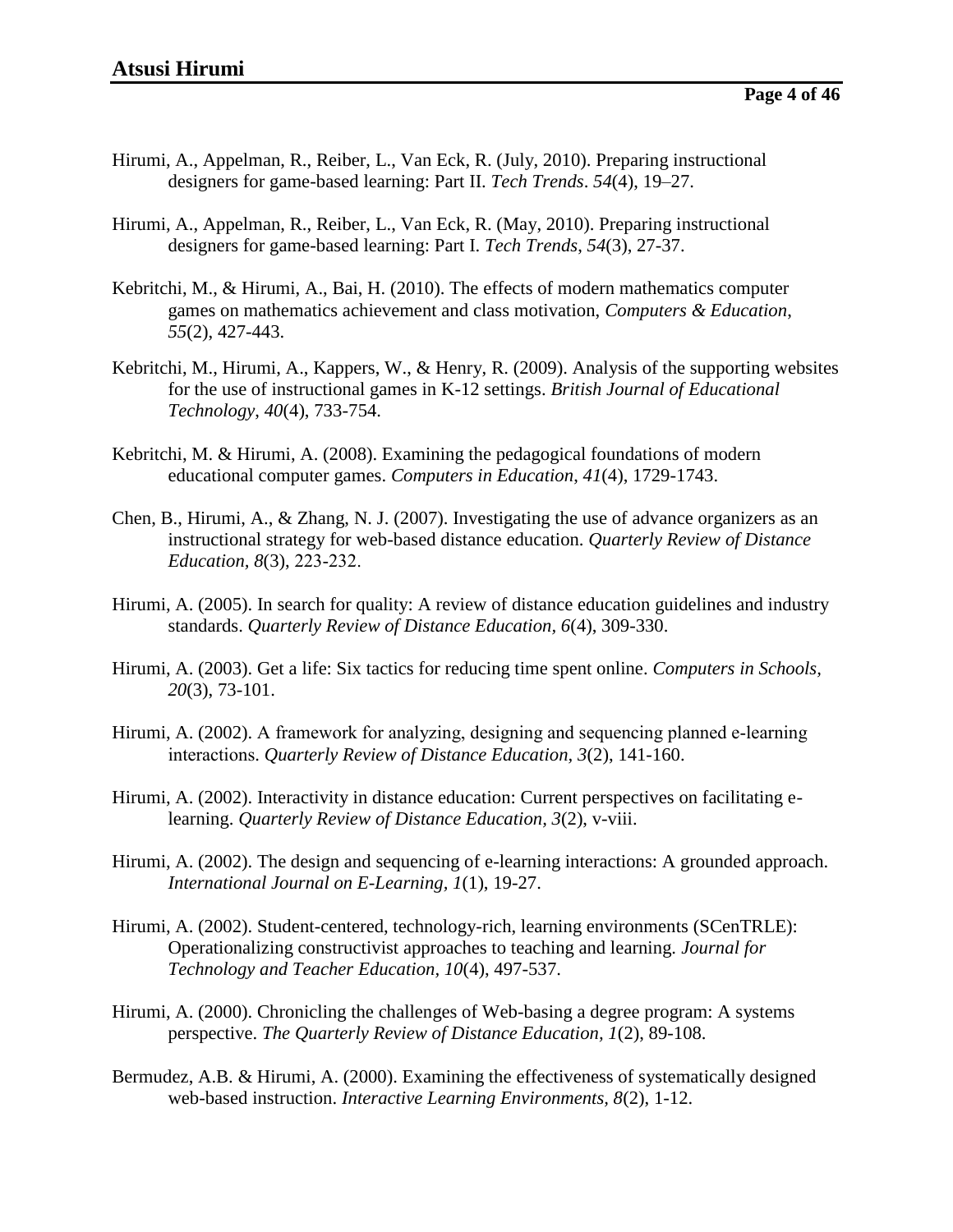- Hirumi, A., & Bermudez, A. (1996). Interactivity, distance education, & instructional systems design converge on the super information highway. *Journal of Research on Computing in Education, 24*(1), 1-16.
- Hirumi, A., & Grau, I. (1996). A review of state standards, textbooks, and journal articles: Implications for pre-service teacher education and professional development. *Journal for Computers and Teacher Education, 12*(4), 6-17.
- Harmon, S. W., & Hirumi, A. (1996). A systemic approach to the integration of interactive distance learning into education and training. *Journal of Education for Business. 71*(5) 267-71.
- Hirumi, A. (1995). What performance technologists need to know about public schools to affect change in education. *Performance Improvement Quarterly, 8*(4), 89-114.
- Hirumi, A., & Harmon, S.W. (1995). The design and implementation of a system for infusing computer technology into teacher education. *Journal of Technology and Teacher Education, 2*(4), 265-284.
- Hirumi, A. (1994). Assessing the needs of public education: A tale of two models. *Performance & Instruction, 33*(5), 23-30.
- Hirumi, A., Savenye, W., & Allen, B. (1994). Designing interactive videodisc-based museum exhibits: A case study. *Educational Technology Research and Development, 42*(1), 47- 56.
- Kaufman, R., & Hirumi, A. (1992). Ten steps to implementing total quality management "plus." *Educational Leadership, 50*(3), 33-34.
- Hirumi, A., & Bowers, D. (1991). Enhancing motivation and the acquisition of coordinate concepts through the use of concept trees. *Journal of Educational Research, 84*(5), 273- 279.
- Diamond, J., Bond, A., & Hirumi, A. (1989). Desert Explorations--A videodisc exhibit designed for flexibility. *Curator, 32*(3), 161-173.

#### *Books*

- Hirumi, A. (Ed.) (in press). *Grounded Designs for Facilitating Online and Hybrid Learning: Practical Guidelines for Educators and Instructional Designers.* Eugene, WA: International Society for Technology in Education.
- Hirumi, A. (Ed.) (2010). *Playing Games in School: Using Simulations and Videogames for Primary and Secondary Education*. Eugene, WA: International Society for Technology in Education.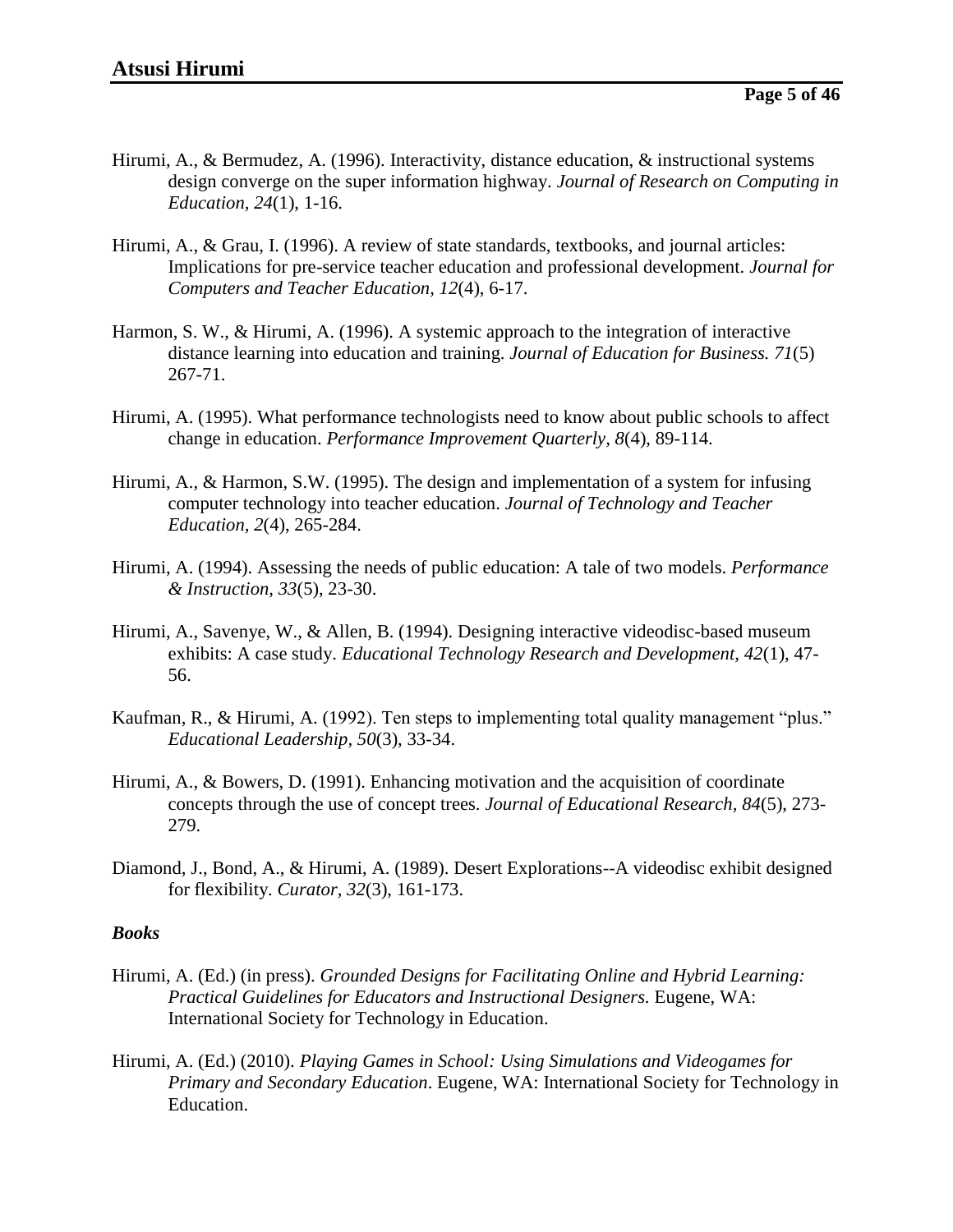#### *Book Chapters*

- Hirumi, A. (in press). Why ground your design? In A. Hirumi (ed). *Grounded Designs for Facilitating Online and Hybrid Learning: Practical Guidelines for Educators and Instructional Designers.* Eugene, WA: International Society for Technology in Education.
- Hirumi, A. (in press). Aligning learning objectives and learner assessments: An essential precursor for design. In A. Hirumi (ed). *Grounded Designs for Facilitating Online and Hybrid Learning: Practical Guidelines for Educators and Instructional Designers.* Eugene, WA: International Society for Technology in Education.
- Hirumi, A. (in press). Applying grounded strategies to design and sequence e-learning interactions. In A. Hirumi (ed). *Grounded Designs for Facilitating Online and Hybrid Learning: Practical Guidelines for Educators and Instructional Designers.* Eugene, WA: International Society for Technology in Education.
- Regan, D. & Hirumi, A. (in press). Reusing educational resources. In A. Hirumi (ed). *Grounded Designs for Facilitating Online and Hybrid Learning: Practical Guidelines for Educators and Instructional Designers.* Eugene, WA: International Society for Technology in Education.
- Stapleton, C. & Hirumi, A. (in press). Designing InterPLAY learning landscapes to evoke emotions, spark the imagination, and promote creative problem solving. In A. Hirumi (ed). *Grounded Designs for Facilitating Online and Hybrid Learning: Practical Guidelines for Educators and Instructional Designers.* Eugene, WA: International Society for Technology in Education.
- Hirumi, A. & Stapleton, C. (2011). Applying pedagogy during game development to optimize game-based learning. In M. Shaughnessy & S. Fulgham (eds). *Pedagogical Models: The Discipline of Online Teaching* (pp. 153-181). Hauppauge, NY: Nova Science Publishers, Inc.
- Stapleton, C. & Hirumi, A. (2011). Interplay instructional strategy: Learning by engaging interactive entertainment conventions. In M. Shaughnessy  $&$  S. Fulgham (eds). *Pedagogical Models: The Discipline of Online Teaching (pp. 183-211). Hauppauge, NY:* Nova Science Publishers, Inc.
- Hirumi, A. & Hall, R. (2010). Presenting Content Information and Facilitating Instruction: Design Techniques for Advancing Game Flow. In M. S. Khine (Ed.). *Learning to Play: Exploring the Future of Education with Video Games* (pp. 55-78). New York: Peter Lang Publishing.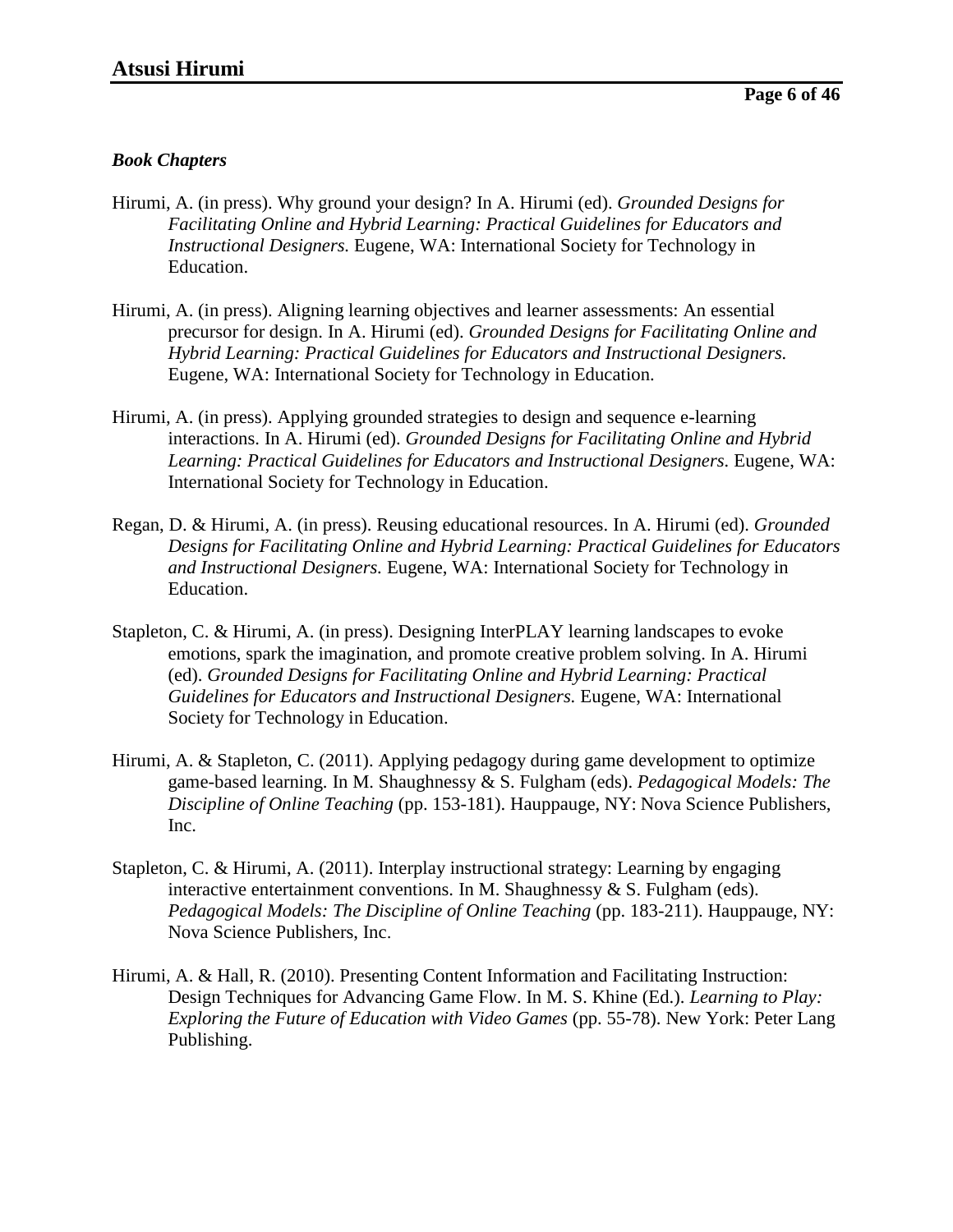- Hirumi, A., & Kidney, G. (2010). Contemporary Issues Facing Distance Educators: An eLearning Perspective. In G. Anglin (ed.). *Instructional Technology: Past, Present and Future* (3<sup>rd</sup> ed.) (pp. 145-160). Santa Barbara, CA: ABC-CLIO publishing.
- Hirumi, A. (2010). A grounded approach to integrating games and facilitating game-based learning. In A. Hirumi (ed.). *Playing Games in School: Using Simulations and Videogames for Primary and Secondary Education* (pp. 229-248)*.* Eugene, WA: International Society for Technology in Education.
- Atkinson, T. & Hirumi, A. (2010). The Game Brain: What does the brain tell us about playing games in schools? In A. Hirumi (ed.). *Playing Games in School: Using Simulations and Videogames for Primary and Secondary Education (pp. 57-73).* Eugene, WA: International Society for Technology in Education.
- Hirumi, A. (2009). In search of quality: An analysis of e-learning guidelines and specifications. In A. Orellana, T. L. Hodgins, & M. Simonson (eds). *The Perfect Online Course: Best Practices for Designing and Teaching* (pp. 39-68). Charlotte, NC: Information Age Publishing.
- Hirumi, A. (2009). A framework for analyzing, designing, and sequencing planned e-learning interactions. In A. Orellana, T. L. Hodgins, & M. Simonson (eds). *The Perfect Online Course: Best Practices for Designing and Teaching* (pp. 201-228). Charlotte, NC: Information Age Publishing.
- Chen, B., Hirumi, A., & Zhang, N. J. (2009). Investigating the Use of Advance Organizers as an Instructional Strategy for Web-Based Distance Education. In A. Orellana, T. L. Hodgins, & M. Simonson (eds). *The Perfect Online Course: Best Practices for Designing and Teaching* (pp. 377-388). Charlotte, NC: Information Age Publishing.
- Hirumi, A. & Stapleton, C. (2008). Integrating fundamental ID tasks with game development processes to optimize game-based learning. In C. Miller (ed). *Games: Their Purpose and Potential in Education* (pp. 127-160). New York: Springer Publishing.
- Huh, J., & Hirumi, A. (2008). Reading assessment strategies for online learners. In T. Kidd & H. Song (Eds.), *Handbook of Research on Instructional Systems and Technology* (Vol. 2, pp. 560-570). Hershey, PA: IGI Global.
- Hirumi, A. (2006). A framework for analyzing and designing e-learning interactions. In C. Juwah (ed.). *Interactivity and Interactions in Distance and Online Education* (pp. 46-72). London, UK. Kogan Page.
- Hirumi, A. (2005). Systematic Instructional Design. With K. Dooley, J.R. Lindner, & L. M. Dooley in *Advanced Methods in Distance Education: Applications and Practices for Educators, Trainers, and Learners* (pp. 99-117). Hershey, PA: Idea Group.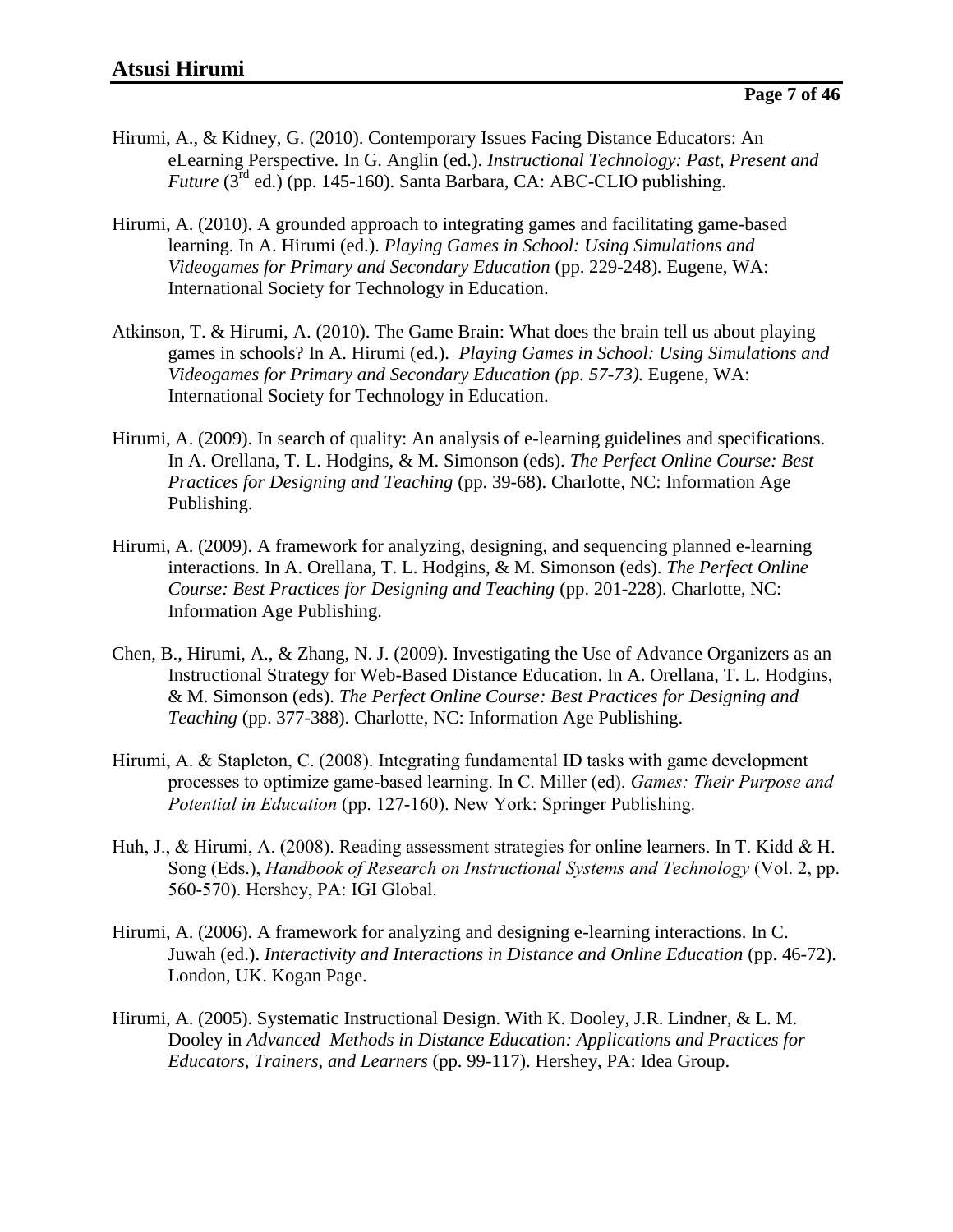- Hirumi, A. (2005). Analyzing instruction and facilitating interactions. With K. Dooley, J.R. Lindner, & L. M. Dooley in *Advanced Methods in Distance Education: Applications and Practices for Educators, Trainers, and Learners*. Hershey, PA: Idea Group.
- Hirumi, A. (2003). Get a life: Six tactics for reducing time spent online. In M. Corry & C. H. Tu (eds.). *Distance Education: What Works Well. New York, NY: The Haworth Press, Inc.*
- Branson, R. K. & Hirumi, A. (1994). Designing the Future: The Florida Schoolyear 2000 Initiative. In G. Kearsley & W. Lynch (eds.). *Educational Technology: Leadership Perspectives*. Englewood Cliffs, NJ: Educational Technology Publications.

#### *Keynote and Invited Conference Presentations*

- Hirumi, A. (2012). *InterPLAY: Applying Story, Game and Play to Foster Creativity.* Invited Plenary Session presented at the annual Canadian Society for Training and Development Conference and Trade Show, Toronto, ON. Oct. 31.
- Johnson, T., & Sikorski, E. (Facilitators), Gibbons, A., Hirumi, A., Ifenthaler, D. & Pirnary-Dummer, P. (2011). *Interconnecting Training Simulations and ISD: Can We Learn from Each Other?* Invited Presidential Panel session presented at annual Association for Educational Communications and Technology conference, Jacksonville, FL. November 11.
- Hirumi, A. (2011). *The Design and Sequencing of e-Learning Interactions*. Invited presenter for a synchronous and an asynchronous program at the Brazilian Virtual Congress on Distance Education (Jornada Virtual Associacao Brasileira de Educacao a Distancia-JOVED), Brazil, June 10-21.
- Hirumi, A. & Atkinson, T. (2011). *Applying Neuroscience: What Does Our Brain Tell Us about Human Learning and Performance?* Invited symposium presentation for the Research-to-Practice Day at the Annual Performance Improvement Conference sponsored by the International Society for Performance Improvement, Orlando, FL, April 10.
- Atkinson, T. & Hirumi, A. (2011). *The Game Brain: New Theories and Practices for Experiential Learning.* Invited roundtable session for the Applied Research in Virtual Environments for Learning Special Interest Group (ARVEL SIG) at the annual American Educational Research Association conference, New Orleans, LA, April 10.
- Hirumi, A. (2010). *21st century e-learning systems: The need for systemic thinking and change*. Invited keynote presentation at the 2nd Annual International Conference on e-Learning and Teaching, hosted by the Iran University for Science and Technology, Tehran, Iran, November 30-December 2.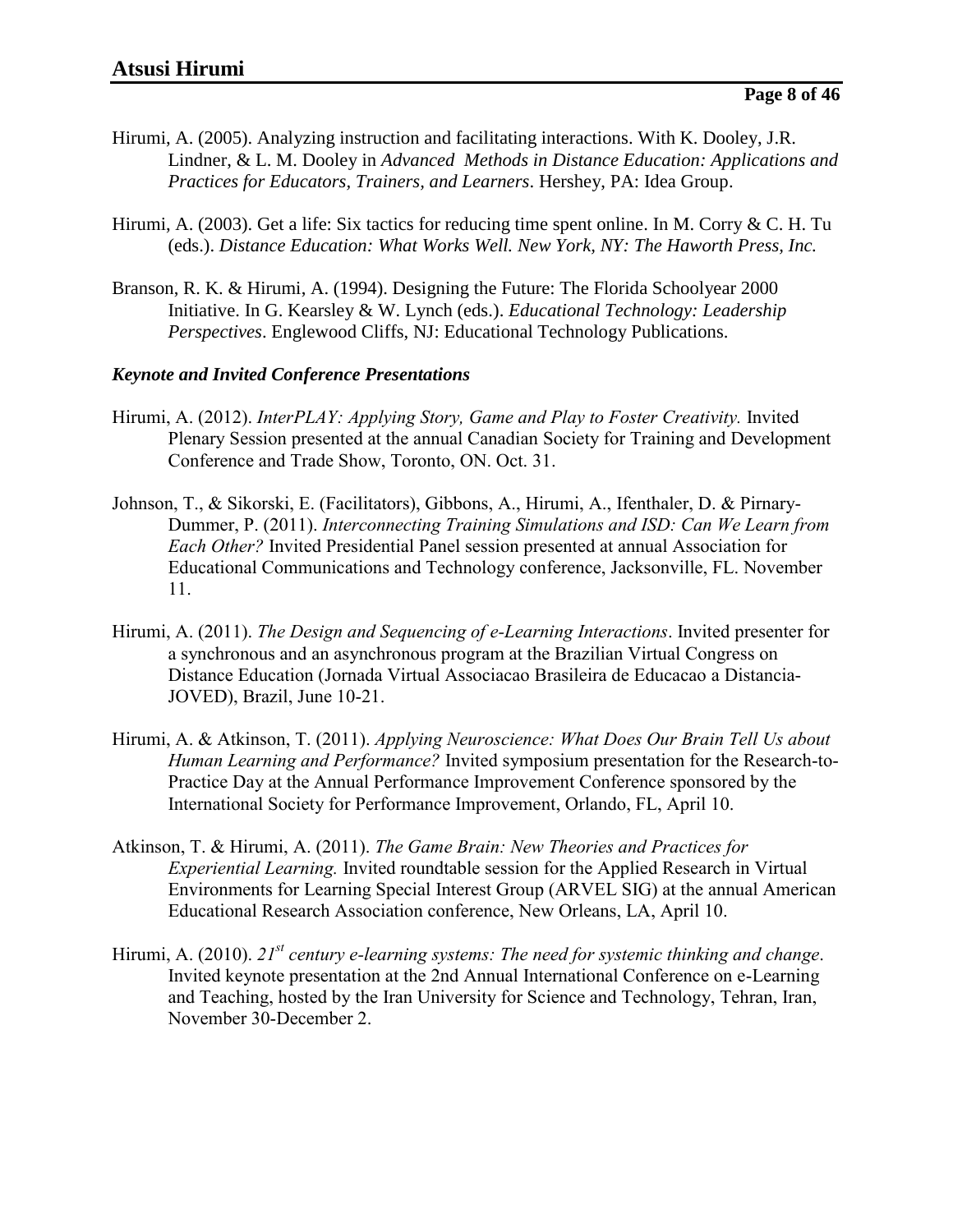- Hirumi, A. (2010). *Playing (Video) Games in Schools and in Business and Industry to Enhance Learning*. Invited workshop presented at the 2nd Annual International Conference on e-Learning and Teaching, hosted by the Iran University for Science and Technology, Tehran, Iran, November 30-December 2.
- Hirumi, A. (2010). *What do Educators Need to Know and Do to Design, Deliver and Evaluate Effective Online Training, Education and Professional Development?* Invited workshop presented at the 2nd Annual International Conference on e-Learning and Teaching, hosted by the Iran University for Science and Technology, Tehran, Iran, November 30- December 2.
- Bazargan, A. (Coordinator), Hirumi, A., Kadivar, P., Mashayekh, F., Kardan, A., Attaran, M., & Badic, K. (2010). *Rules of Pedagogy in e-Learning*. Invited panel session presented at the 2nd Annual International Conference on e-Learning and Teaching, hosted by the Iran University for Science and Technology, Tehran, Iran, November 30-December 2.
- Hirumi, A. (2009). *Transforming Training and Education to meet the Needs of 21st Century Learners.* Invited keynote presentation at the 1st Annual International Conference on e-Learning and Teaching, hosted by the Iran University for Science and Technology, Tehran, Iran, December 8-9.
- Hirumi, A. (2009). *Designing Alternative Online and Blended Environments to Facilitate e-Learning*. Invited workshop at the 1st Annual International Conference on e-Learning and Teaching, hosted by the Iran University for Science and Technology, Tehran, Iran, December 8-9.
- Hirumi, A. (2009). *Playing Games in Schools: Engaging Students with Interactive Entertainment*. Invited Speaker. Technology in Practice Webinar Series: International Society for Technology in Education. April 21.
- Hirumi, A. (2009). *Systematic Design of Blended Learning Interactions: A Grounded Approach*. Invited speaker at the  $8<sup>th</sup>$  Annual Army Training Support Center (ATSC) Distance Learning (dL) Workshop, Newport News, VA. March 10-12.
- Hirumi, A. (2008). *Systematic Design of Alternative e-Learning Environments: A Grounded Approach to Using Podcasts and Other Media*. Invited speaker at the Leadership Symposium on Digital Media in Health Care, Tampa, FL. November 21-23.
- Hirumi, A. (2008). *SCORM 2.0: Is it Time to Grow Up?* Invited keynote presentation at the annual Joint Advanced Distributed Learning Co-Laboratory (JADL) Implementation Fest, Orlando, FL. August 27.
- Shelton, B., Adcock, A., Betrus, A., Lotturi, L., Hirumi, A., & Winn, B. (2008). *What should I do now that I'm in the Game?: Three years later…* Invited panelist at the annual Games, Learning and Society Conference, Madison, WI. July 9-11.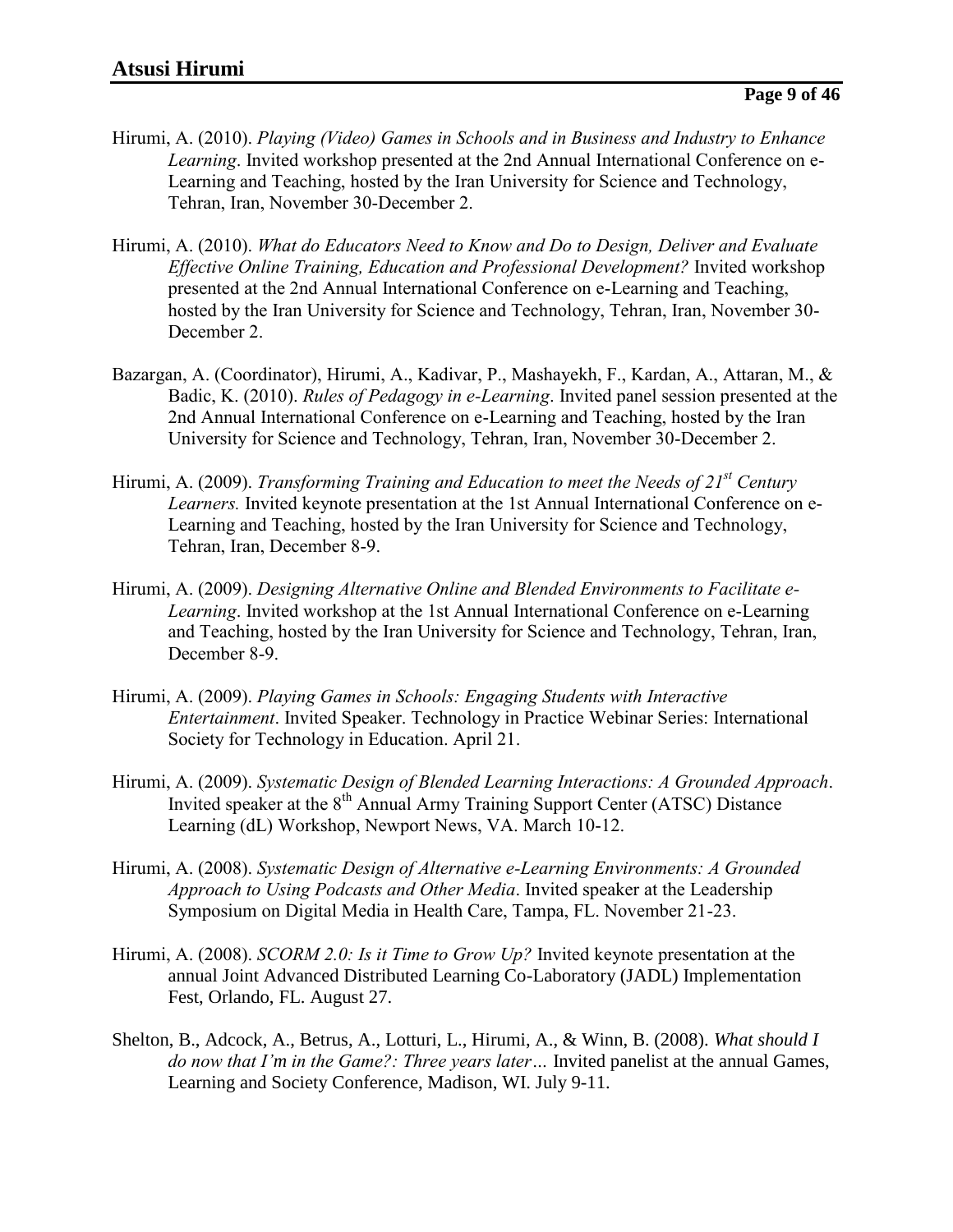- Hirumi, A. (2007). *Engaging Digital Natives with Story and Inquiry-Based e-Learning Strategies*. Invited keynote presentation and 4 day workshop at the 2<sup>nd</sup> International Learning Congress, Guadalajara, MX. Sept. 10-14.
- Hirumi, A. (2007). *The Design and Sequencing of e-Learning Interactions: Are Grounded Approaches SCORM Conformant*. Invited guest speaker at the annual Joint Advanced Distributed Learning Co-Laboratory (JADL) Implementation Fest, Orlando, FL. Aug. 27- 30.
- Hirumi, A. (2007). *Using Stories and Alternative ID Tactics to Increase Student Motivation*. Invited one day workshop at the 18th International Conference on College Teaching and Learning, April 2-5, Ponte Vedra Beach, FL.
- Hirumi, A., & Hall, R. (2007). *Video Games and Education: Where Alien Worlds Collide*. Invited panel session at the Visual Culture Conference on Video Games, Orlando, FL. February 8-11.
- Hirumi, A., Bates, A.W., Rubio, P., & Goyal, Y. (2006). *Challenges Facing Education in an Information-based Society*. Invited panel session at the 1<sup>st</sup> International Learning Congress, Guadalajara, MX. Sept. 25-29.
- Hirumi, A. (2006). *Engaging Digital Natives with 21st Century Instructional Design Tactics and Strategies*. Invited 3 Day Workshop at the 1<sup>st</sup> International Learning Congress, Guadalajara, MX. Sept. 25-29.
- Hirumi, A. & Stapleton, C. (2006). *Interplay Instructional Strategy: Engaging Learners by Harnessing the Power of Interactive Entertainment.* Invited guest presentation at the 1<sup>st</sup> International Learning Congress, Guadalajara, MX. Sept. 25-29.
- Hirumi, A. (2006). *Serious Games: In Search of Quality*. Invited guest speaker at the annual Joint Advanced Distributed Learning Co-Laboratory (JADL) Implementation Fest, Orlando, FL. Aug. 22-24.
- Hirumi, A. (2006). *Digital Natives: Engaging Learner with ID Tactics and Strategies*. Invited one-day workshop for faculty and staff at Florida Community College at Jacksonville, Jacksonville, FL. July, 27.
- Hirumi, A. (2006). *Engaging digital natives with 21st century training*. Invited keynote presentation at the 3<sup>rd</sup> Annual e-Learning Expo sponsored by the Pittsburgh Chapter of ASTD and Regional Learning Alliance at Cranberry Woods, Cranberry Township, PA. March, 29.
- Hirumi, A. (2005). *Digital natives and immigrants: Tactics for engaging online learners*. Invited guest speaker at the 2<sup>nd</sup> Annual Learning Sciences Conference, Puerto Vallarta, Mexico.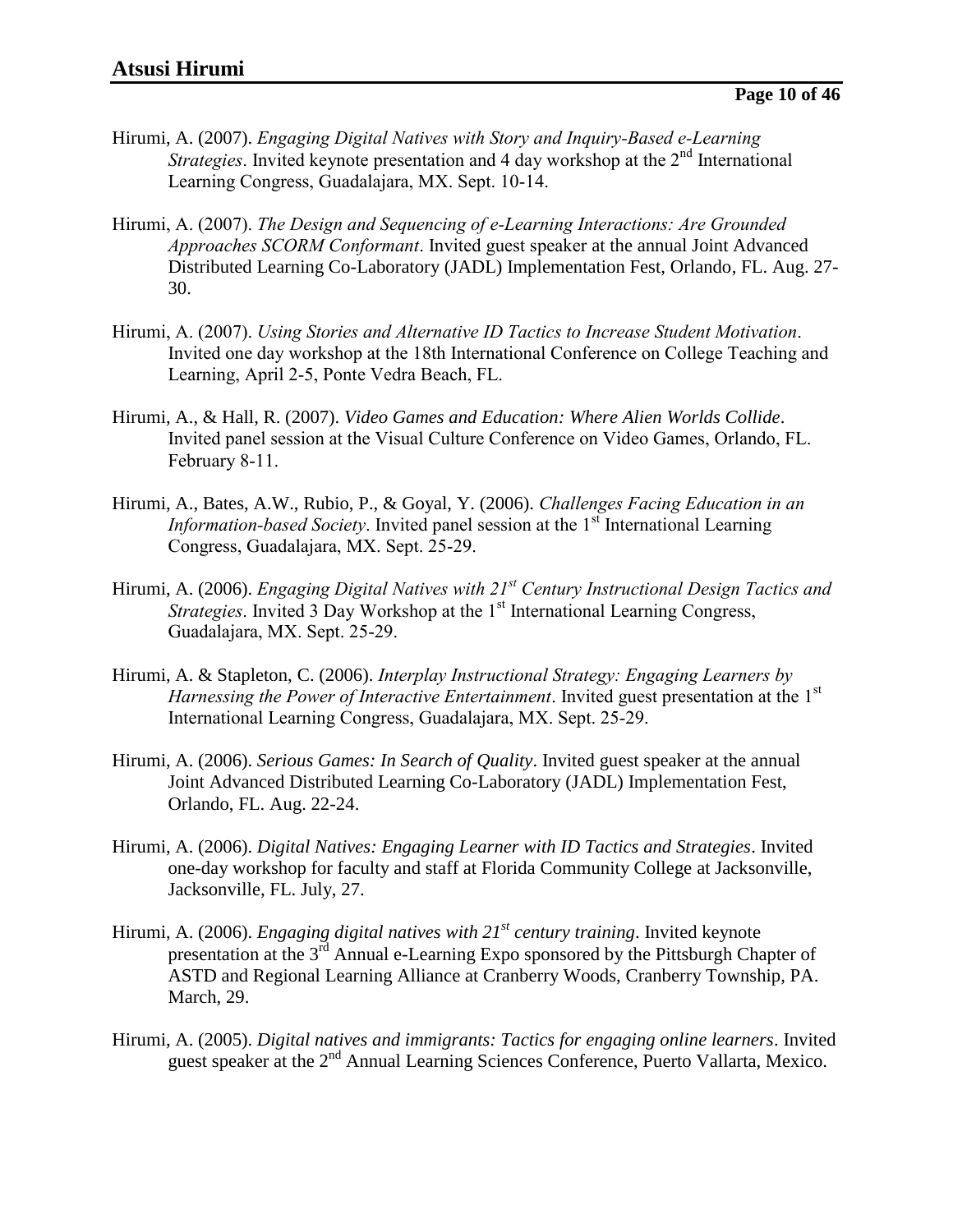- Hirumi, A. (2005). *Designing student centered e-learning environments: A grounded approach*. Invited guest speaker. Encuentro de Facilitadores en Tecnicas Didacticas. Technologico de Monterrey, Monterrey, MX.
- Hirumi, A. (2005). *The ARCS model of motivational design*. Three day workshop at annual meeting of Learning Sciences program faculty at the Universidad de Guadalajara, July 27-30, Guadalajara, MX.
- Hirumi, A. (2004). *The design and sequencing of e-learning interactions: A grounded approach*. Invited guest speaker for the Orlando Chapter of the Society for Technical Communications (STC), Orlando, FL.
- Hirumi, A. (2004). *21st Century Schools: Systemic Change in Education*. Invited guest speaker, Learning Sciences Program, Universidad de Guadalajara, Mexico.
- Hirumi, A. (2003). *Adult Learning Principles and Instructional Design: A Grounded Approach to Teaching and Learning*. Invited briefing presented at the Annual Armed Services Training and Education Meeting , Ft. Leonard, MO.
- Hirumi, A. (2003). *K12 Education for the 21st Century: A Modern E-Learning System*. Invited keynote speaker at the Annual Utah State University Instructional Technology Institute. Logan, UT.
- Hirumi, A. (2002). *The design and sequencing of elearning interactions: A grounded approach*. Invited keynote speaker at the annual University of Texas Health Science Center San Antonio Dental Faculty Advance, San Antonio, TX.
- Hirumi, A. (2002). *Designing eLearning Interactions and eLearning Quality Standards*. Invited three-day workshop presented at the 11th Annual International Distance Education Conference (XI Encuentro Internacional de Educacion a Distancia), Guadalajara, Mexico.
- Hirumi, A. (2000, September). *Interactivity and eLearning: What all the fuss*? Invited guest speaker at the annual Texas Computer Education Association Area IV & V fall conference, Houston, TX.
- Hirumi, A. (2000, May). *Demystifying Web-Based Training: WBT, EPSS and KMS–Converging Technologies for the 21st Century*. Invited guest speaker at the E-Commerce Success Super Conference sponsored by Atiwa Computer, Inc. Houston, TX.
- Hirumi, A. (1999, August). *Web-Based Training, Electronic Performance Support and Knowledge Management Systems: Converging Technologies for the 21st Century*. Invited guest speaker International Society for Performance Improvement–Houston Chapter, Houston, TX.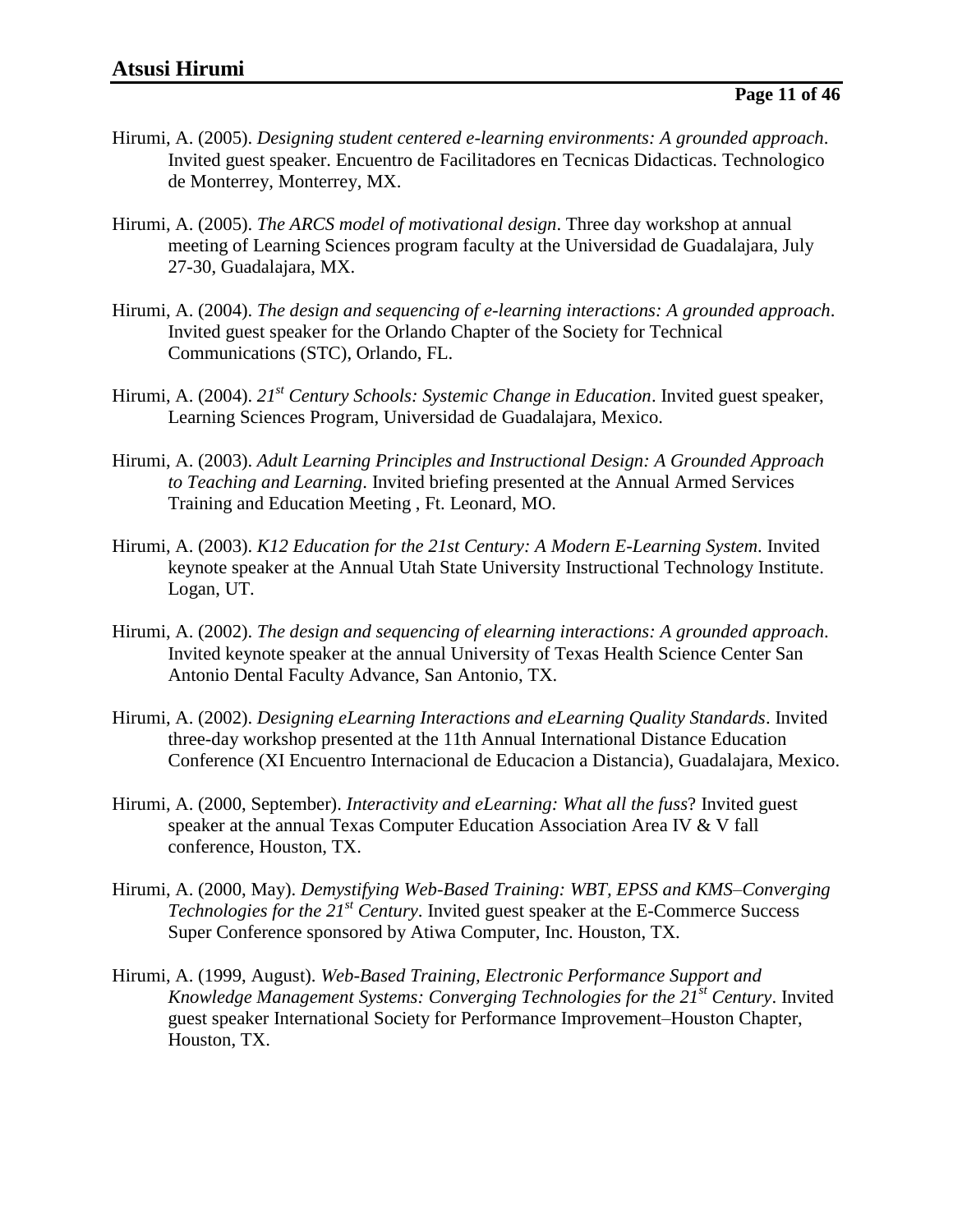- Hirumi, A. (1998, March). *The Systematic Design of Student-Centered, Technology-Rich Learning Environments*. Invited guest presentation given at the first Education Graduate Students and Academic Staff Regional Meeting, Guadalajara, Mexico.
- Hirumi, A. (1997). *Dietitians & Emerging Technology: Essential Skills and Knowledge for the 21st Century*. Invited keynote presentation given at the annual Houston Area Dietitians Association conference, Houston, TX.
- Hirumi, A. (1997, November). *DISTED: An Electronic Performance Support System for Distance Educators.* Invited speaker presentation conducted at the annual International Society for Technology in Education conference, Austin, Texas.
- Hirumi, A. (1997). *Networked-Based Electronic Performance Support Systems: Converging Technologies for the 21st Century*. Invited guest speaker, Educational Seminar Series sponsored by DA Consulting, Houston, TX.
- Hirumi, A. (1996). *The Implications of Emerging Technologies for Health Care Professional*, Invited plenary session presented at the National Association of Women, Infant & Children Directors meeting, Amarillo, TX.
- Hirumi, A. (1996). *GMC Pacer or Rolls Royce: How will Dietitians Merge onto the Super Information Highway*, Invited Keynote Address presented at the Texas Dietetic Association Annual Meeting and Trade Show, Corpus Christi, TX.
- Hirumi, A. (1996, December). *Applying Internet resources for student-centered distance education*. Two-day invited workshop held at the 5th Annual International Distance Education Conference (V Encuentro internacional de Educacion a Distancia), Guadalajara, Mexico.
- Hirumi, A. (1995, August). *The application of emerging technologies for research and training in veterinary sciences*. Invited guest speaker for seminar given to faculty, staff, and students at Obhiro University, Obhiro, Japan.
- Hirumi, A. (1995, March). *Opportunities in educational technology: The virtually endless journey*. Invited Keynote Address presented at the annual San Diego State University Careers Forum Conference, San Diego, CA.
- Hirumi, A. (1995, October). *A system for integrating computer technology with teacher education: A cognitive-constructivist approach*. Invited guest speaker sponsored by the Instructional Systems Department at Penn State University and the Pennsylvania Chapter of the Association for Educational Communication and Technology, Penn State University, State College, Pennsylvania.
- Hirumi, A., & Palumbo, D. (1994, December). *Graduate programs in instructional technology: Addressing the needs of developing countries*. Invited guest speakers at the Autonomous University of Guadalajara, Instructional Technology Conference, Guadalajara, Mexico.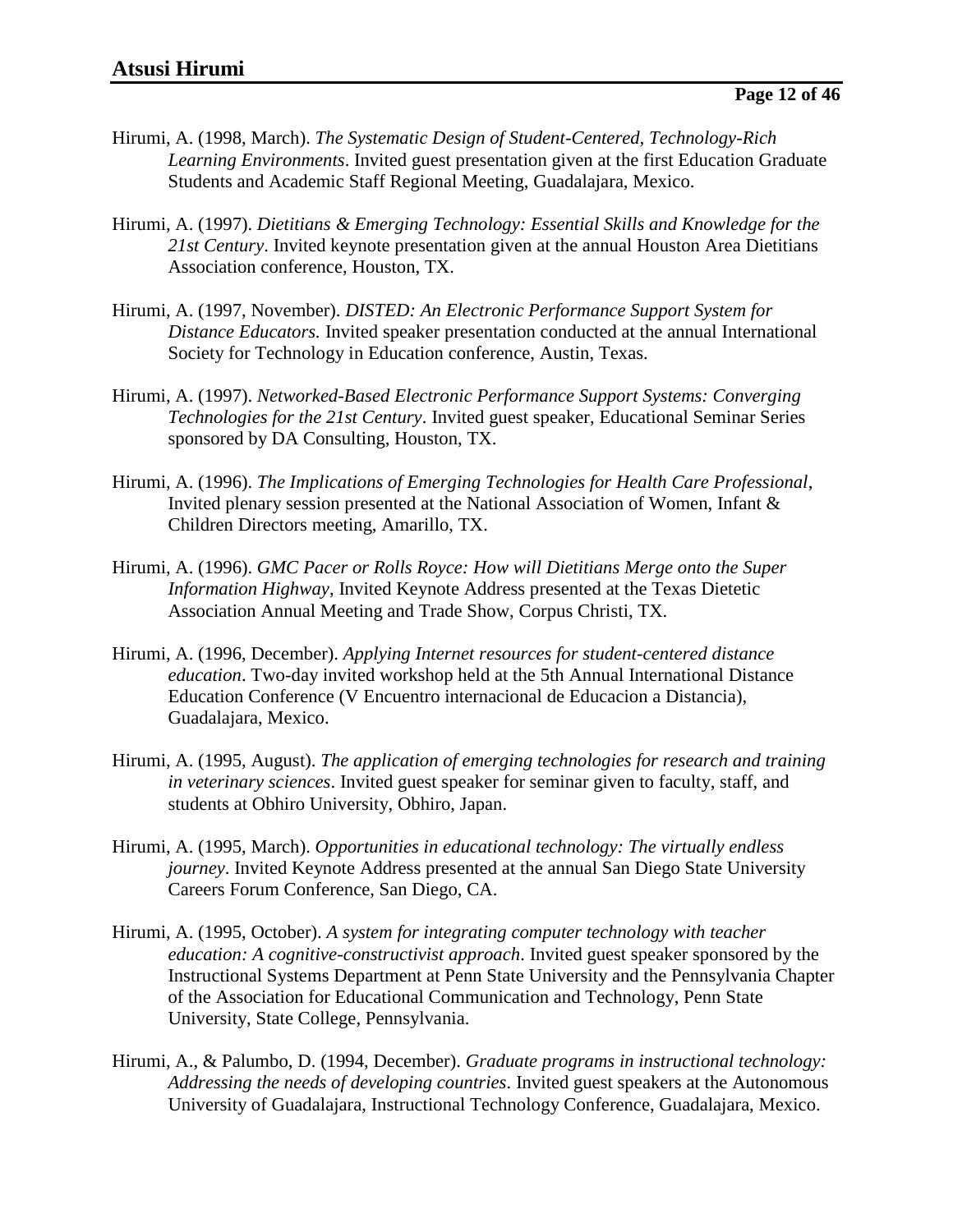#### *Presentations and Workshops at International & National Conferences*

- Hirumi, A. (2012). *Designing Web-Based Training Interactions: A Grounded Approach.* Workshop facilitated at the annual Canadian Society for Training and Development Conference and Trade Show, Toronto, ON. Oct. 31.
- Hirumi, A., Atkinson, T., Stapleton, C. (2011). *Interplay: Evoking Emotions and Sparking Imagination through Story, Play and Game*. Concurrent Session presented the annual Association for Educational Communication and Technology conference, Jacksonville, FL. Nov. 8-12.
- Malone., N. & Hirumi, A. (2011). *Pedagogical Foundations of Virtual Worlds: A Review of Literature*. Concurrent Session presented the annual Association for Educational Communication and Technology conference, Jacksonville, FL. Nov. 8-12.
- Rideaux-Henry, H., & Hirumi, A. (2011). *The Use of Variables to Facilitate Transfer in the Design of Instruction*. Roundtable Session presented the annual Association for Educational Communication and Technology conference, Jacksonville, FL. Nov. 8-12.
- Hirumi, A. (2010). *A systematic process for analyzing military training and formulating blended course nominations*. Current session presented at the annual Association for Educational Communication and Technology conference, Anaheim, CA. Oct. 26-30.
- Atkinson, T. & Hirumi, A. (2010). *The Game Brain*. Current session presented at the annual Association for Educational Communication and Technology conference, Anaheim, CA. Oct. 26-30.
- Hirumi, A. (2010). *Integrating games to enhance learning: A grounded approach*. Current session presented at the annual International Society for Technology in Education conference, Denver, CO. June, 28.
- Smith, E., Stapleton, C., and Hirumi, A. (2010). *Toys to Tools: Tools to Toys*. Workshop facilitated at the annual GameTech Conference, Orlando, FL. March 29.
- Hirumi, A. (2010). *Designing Alternative e-Learning Environments: A Grounded Approach*. Concurrent session presented at the annual Meeting Planners International conference, Cancun, MX. Feb. 21.
- Kebritchi, M., Hirumi, A., & Bai, H. (2009). *The Effects of Modern Mathematics Computer Games on Mathematics Achievement and Class*. Concurrent session presented at the annual American Educational Research Association conference, San Diego, CA. April 13–17.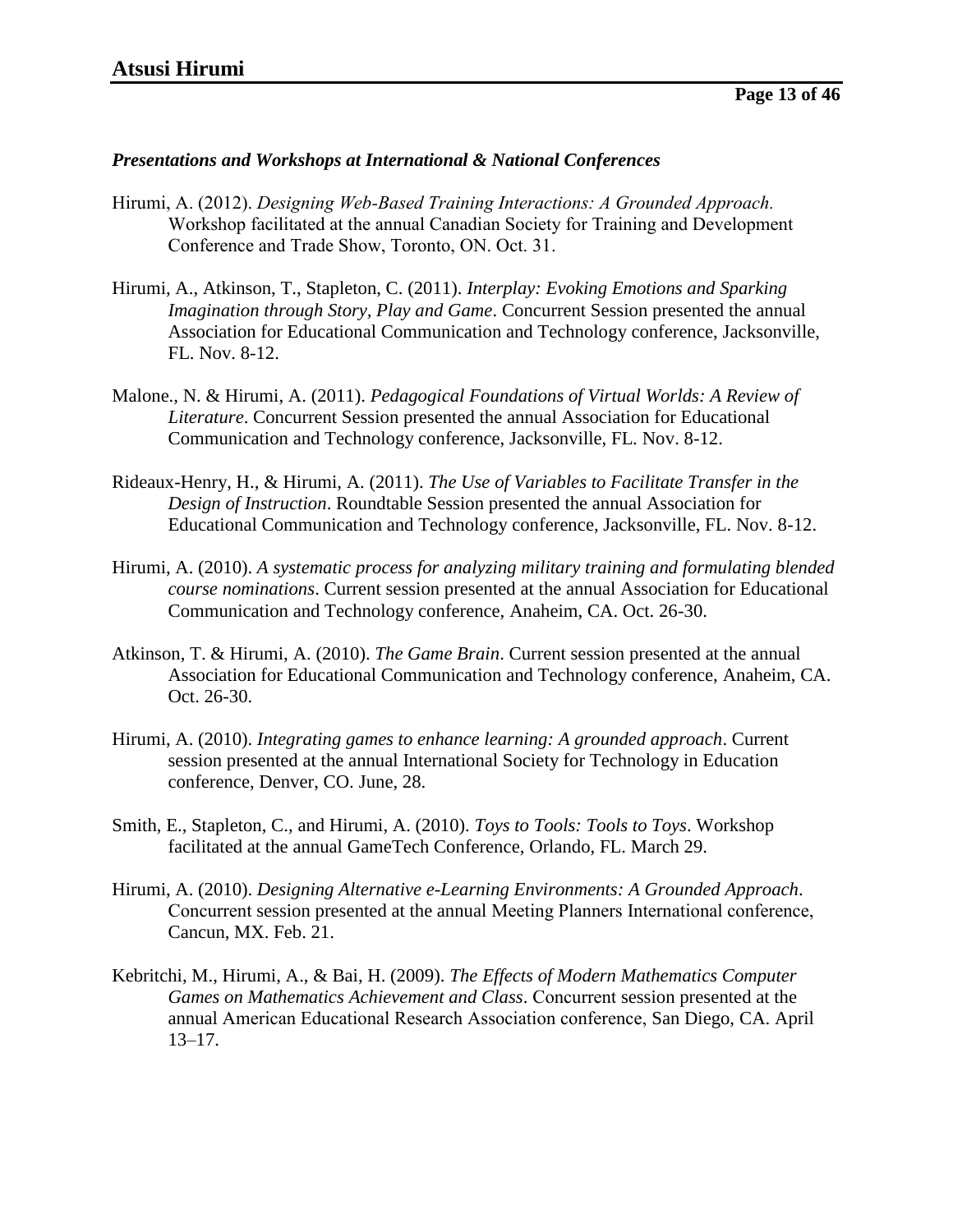- Hirumi, A., Kappers, W., Kebritchi, M., Bai, H., Cooper, K., and Henry, M. (2008). *Examining the Use of Single and Multi-Player Computer Math Games in Schools and their Effects on Students' Math Achievement and Motivation*. Concurrent session presented at the annual Association for Educational Communications and Technology conference, Orlando, FL, Nov. 5-8.
- Hirumi, A. & Rimmerman, S. (2008). *Developing a Theory for Instructional Game Design based on Cognitive Neuroscience Research*. Roundtable session presented at the annual Association for Educational Communications and Technology conference, Orlando, FL, Nov. 5-8.
- Ketbrichi, M., Hirumi, A., Kappers, W., & Henry-Nease, R. (2008). *Key Features of Supporting Websites for Facilitating the Use of Educational Computer Games*. Concurrent session presented at the annual Association for Educational Communications and Technology conference, Orlando, FL, Nov. 5-8.
- Ketbrichi, M., & Hirumi, A. (2008). *Effects of a Series of Educational Computer Games on Achievement and Motivation*. Concurrent session presented at the annual Association for Educational Communications and Technology conference, Orlando, FL, Nov. 5-8.
- Hogg, J., Marquez., R., Hirumi, A., & Shultz, N. (2008). *On the Horizon: The Virtual Hospitality Lab – Rays of Change that use effective instructional design in virtual worlds*. Concurrent session presented at the annual Association for Educational Communications and Technology conference, Orlando, FL, Nov. 5-8.
- Hirumi, A. (2008). *Developing Game Design Guidelines Based on Cognitive Neuroscience Research*. Poster session at the annual Games, Learning and Society Conference, Madison, WI, July 9-11.
- Hirumi, A. & Hall, R. (2007). *Tactics for Presenting Content Information and Facilitating Instruction without Disrupting the Flow of Game-Based Learning*. Roundtable session conducted at the annual Association for Educational Communications and Technology conference, Anaheim, CA, Oct. 22-27.
- Hirumi, A., Van Eck, R., Appleman, R., Rieber, L. (2007). *Four Perspectives on Preparing Instructional Designers to Optimize Game-Based Learning*. Panel session conducted at the annual Association for Educational Communications and Technology conference, Anaheim, CA, Oct. 22-27.
- Hirumi, A., Clark, K., Etuk, N., Azoulay-Lewin, C. (2007). *Got Game: Teaching the M-Generation using Immersive Technology*. S. Fivecoat (Moderator). Panel session conducted at the annual National Educational Computing Conference, Chicago, Illinois.
- Kebritchi, M., & Hirumi, A. (2007). *Pedagogical Foundations of Instructional Games*. Concurrent session conducted at the annual Association for Educational Communications and Technology conference, Oct. 22-27, Anaheim, CA.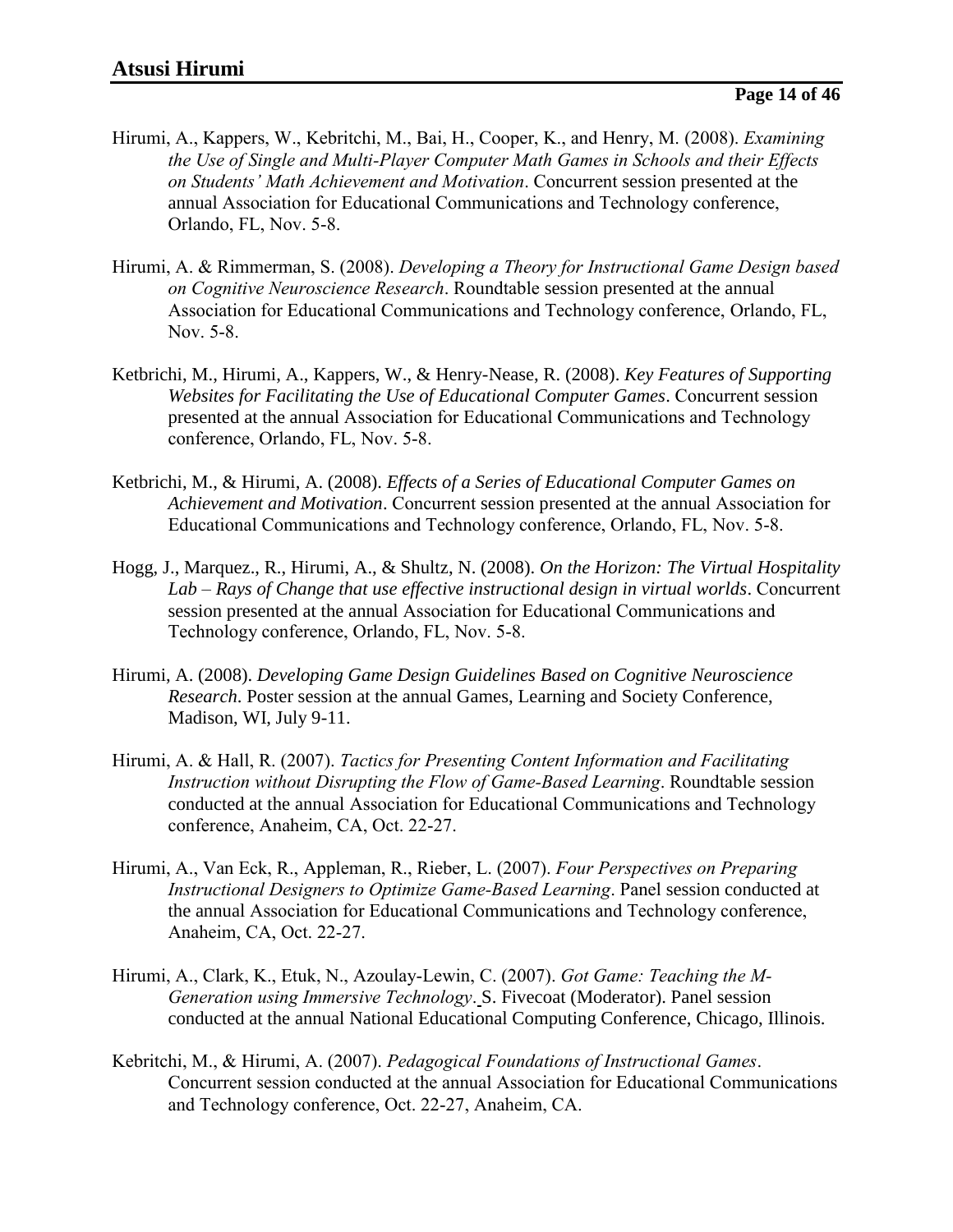- Chen, Y., & Hirumi, A. (2007). *Chinese Students' Perceptions of Cooperative Online Distance Education Interaction*. Concurrent session conducted at the annual Association for Educational Communications and Technology conference, Oct. 22-27, Anaheim, CA.
- Chen, Y., Zygouris-Coe, V., & Hirumi, A. (2007). *Evaluating the Quality of Asynchronous Online Discussions In A Statewide Reading Professional Development Project*. Concurrent session conducted at the annual Association for Educational Communications and Technology conference, Oct. 22-27, Anaheim, CA.
- Henry-Nease, R. & Hirumi, A. (2007). *Teaching challenges using educational video games: Bridging the gap between k12 teachers and instructional designers*. Roundtable session conducted at the annual Association for Educational Communications and Technology conference, Oct. 22-27, Anaheim, CA.
- He, J., Li, Z., Hogg, J. & Hirumi, A. (2007). *Collaboration: How to Make a Virtual Team Effective*. Roundtable session conducted at the annual Association for Educational Communications and Technology conference, Oct. 22-27, Anaheim, CA.
- Hirumi, A. (2006). *Integrating Fundamental Instructional Design Tasks with Game Development Processes to Optimize Game-Based Learning.* Concurrent session presented at the annual Association for Educational Communications and Technology international conference, Oct. 10-14, Dallas, TX.
- Chen, B. & Hirumi, A. (2006). *Investigating the use of advanced organizers as a instructional strategy for web-based distance education*. Proceedings of the annual Association for Educational Communications and Technology conference, Oct. 10-14, Dallas, TX.
- Leblanc, S., Hogg, J. & Hirumi, A. (2006). *Storytelling: A Practical Method for Facilitating Knowledge Management.* Roundtable session conducted at the annual Association for Educational Communications and Technology international conference, Oct. 10-14, Dallas, TX.
- Stevens, M. & Hirumi, A. (2006). *Bridging The Gap: Strengthening the Connection Between Digital Game Technology and Student Literacy Goals.* Roundtable session conducted at the annual Association for Educational Communications and Technology international conference, Oct. 10-14, Dallas, TX.
- Hogg, J., Schultz, N., Huei-Hsuan, & Hirumi, A. (2006). *Connecting New Technologies and Educational Goals: Analyzing Game Engines for "Serious Game" Development.* Roundtable session conducted at the annual Association for Educational Communications and Technology international conference, Oct. 10-14, Dallas, TX.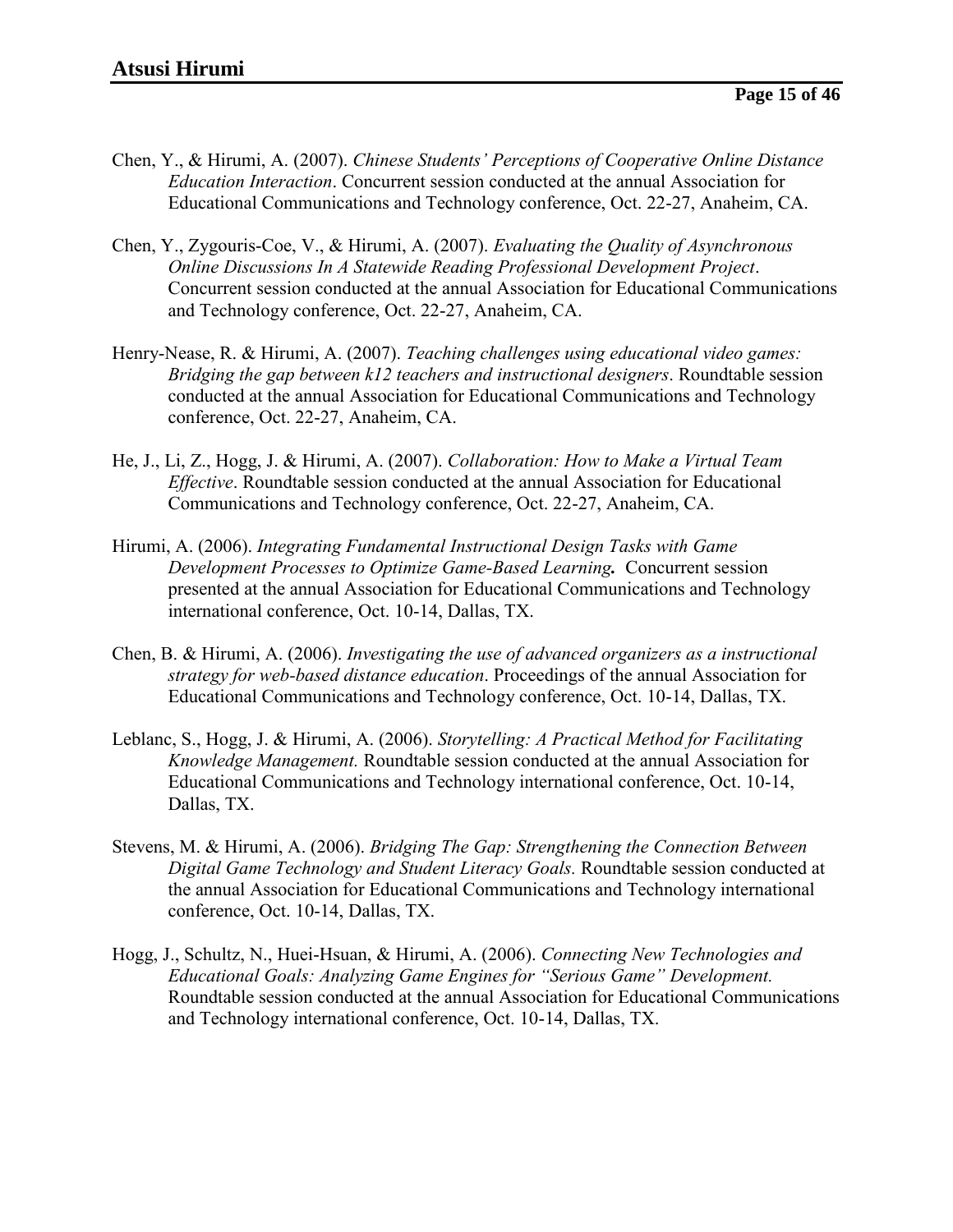- Huh., J. & Hirumi, A. (2006). *Effects of Two Selected Instructional Techniques of Information Presentation (Graphics-first vs. Text-first) in Web-based Learning among Gen-Y Learners.* Roundtable session conducted at the annual Association for Educational Communications and Technology international conference, Oct. 10-14, Dallas, TX.
- Chen, B., Voorhees, D., Weaver, D., & Hirumi, A. (2006). Improving professional development for teaching online. Presentation at the Edutainment: International conference on Elearning and Game, Hangzhou, China, Apr. 16-19, 2006.
- Hirumi, A. (2005). *Designing Alternative E-Learning Environments: A Grounded Approach*. Concurrent session presented at the  $11<sup>th</sup>$  Annual Sloan-C International Conference on Asynchronous Learning Networks, Nov. 17-19, Rosen Centre, Orlando, FL.
- Lorins, P., Hoggs, J. & Hirumi, A. (2005). *An Analysis of Game Engines for the Development of Serious Games.* Concurrent session presented at the 11<sup>th</sup> Annual Sloan-C International Conference on Asynchronous Learning Networks, Nov. 17-19, Rosen Centre, Orlando, FL.
- Hirumi, A., Sivo, S., & Pounds, K. (2005). *Measuring the Effects of Storytelling on Learners' Motivation and Performance Over-Time*. Roundtable session presented at the annual Association for Educational Communication and Technology conference, Oct. 18-22, Orlando, FL.
- Hirumi, A. (2005). *Designing Alternative E-Learning Environments: A Grounded Approach*. Workshop presented at the annual Association for Educational Communication and Technology conference, Oct. 18-22, Orlando, FL.
- Bhati, D., Marrett, C. & Hirumi, A. (2005). *A Review of Alternative Storytelling Strategies for Enhancing Learning*. Roundtable session presented at the annual Association for Educational Communication and Technology conference, Oct. 18-22, Orlando, FL.
- Chen, B., Voorhees, D., & Hirumi, A. (2005). *Improving Professional Development for Teaching Online*. Poster session presented at the annual Association for Educational Communication and Technology conference, Oct. 18-22, Orlando, FL.
- Yang, J., Huh, J., & Hirumi, A. (2005). *Academic Gaming Study: Learning to Play and Playing to Learn – a Strategy for Engaging Learner's Motivation*. Roundtable session presented at the annual Association for Educational Communication and Technology conference, Oct. 18-22, Orlando, FL.
- Hirumi, A. (2004). *ECOT: A study of systemic change in action*. Concurrent session presented at the annual Association for Educational Communications and Technology conference, Chicago, IL.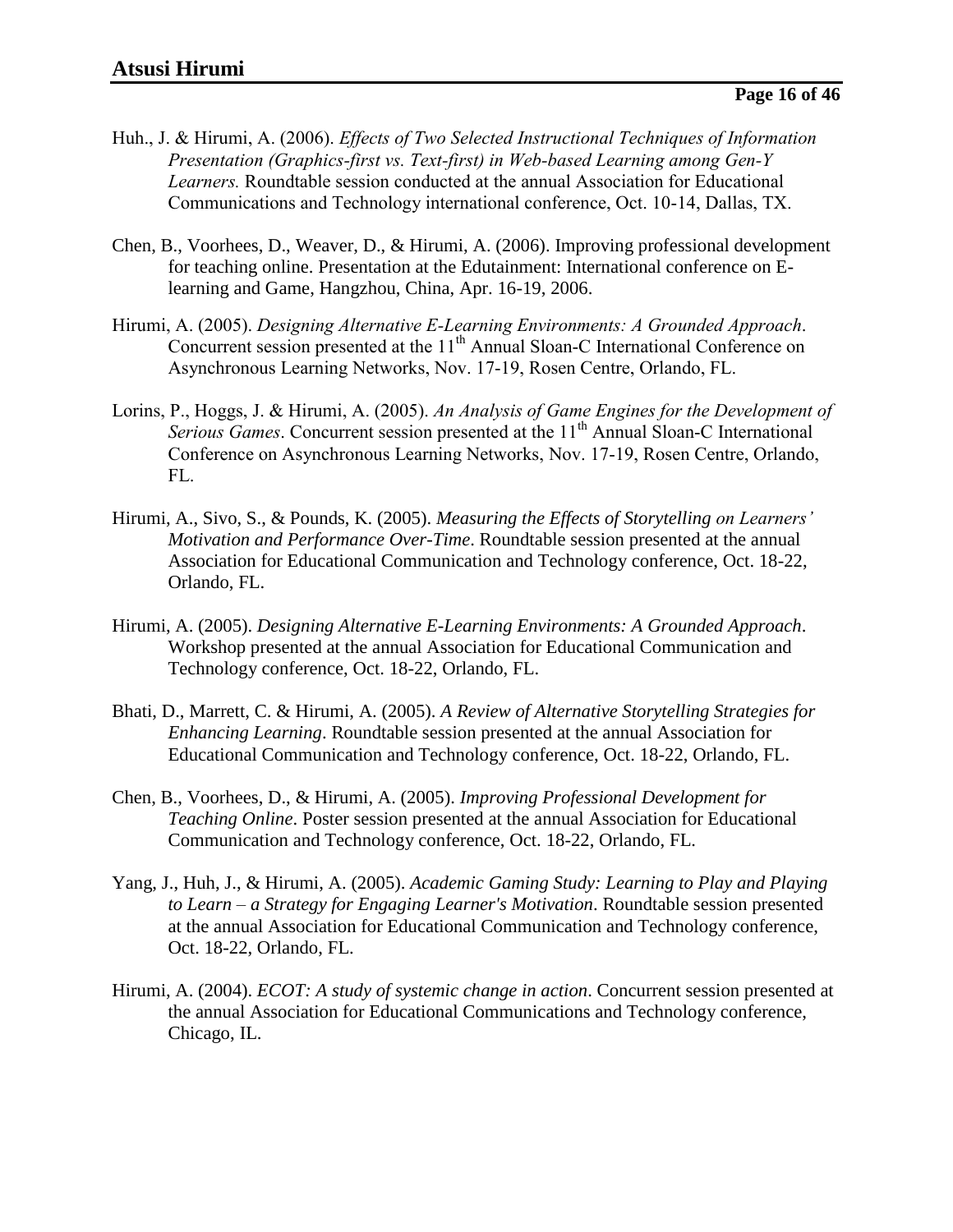- Hirumi, A., Knowland, K., & Pounds, K (2004). *The professional development of online distance educators: A study of K12, university and corporate collaboration*. Concurrent session presented at the annual Association for Educational Communications and Technology conference, Chicago, IL.
- Mckenna, C., Pounds, K., & Hirumi, A. (2004). *Storytelling: A strategy for promoting online learner engagement.* Concurrent session presented at the annual Association for Educational Communications and Technology conference, Chicago, IL.
- Chen, B., & Hirumi, A. (2004). Adapting reading interventions for on-line students. Proceedings of the Association for Educational Communications and Technology, 27th, Chicago, IL, Oct. 19-23, 2004 (ED485049).
- Rawls, C. & Hirumi, A. (2004). *Performance support for online distance educators*. Concurrent session presented at the annual Association for Educational Communications and Technology conference, Chicago, IL.
- Lee, J., & Hirumi, A. (2004). *Essential skills and characteristics analysis for teaching online*. Concurrent session presented at the annual Association for Educational Communications and Technology conference, Chicago, IL.
- Tsai, M., Hirumi, A., & Cornell, R. (2004). *The effects of different strategies of information presentation in software training.* Concurrent session presented at the annual Association for Educational Communications and Technology conference, Chicago, IL.
- Zeng., R. & Hirumi, A. (2004). *The derivation, organization and assessment of performance outcomes associated with an e-learning professional certificate program*. Roundtable session presented at the annual Association for Educational Communications and Technology conference, Chicago, IL.
- Huh, J. & Hirumi, A. (2004). *All that read: Reading assessment strategies for online learners*. Roundtable session presented at the annual Association for Educational Communications and Technology conference, Chicago, IL.
- Tao, Y., Hirumi, A., & Yao, Y. (2004). *Demystifying open source initiatives for the development of online learning platforms.* Roundtable session presented at the annual Association for Educational Communications and Technology conference, Chicago, IL.
- Hirumi, A. (2003). *In Search of Quality: An Analysis of Education Guidelines and Industry Standards*. Concurrent session presented at the Sloan-C International Conference Presentation, November 15, Orlando, FL.
- Hirumi, A. (2002). *Designing and Sequencing eLearning Interactions*. Concurrent session presented at the annual Association for Educational Communications and Technology conference, Dallas, Texas.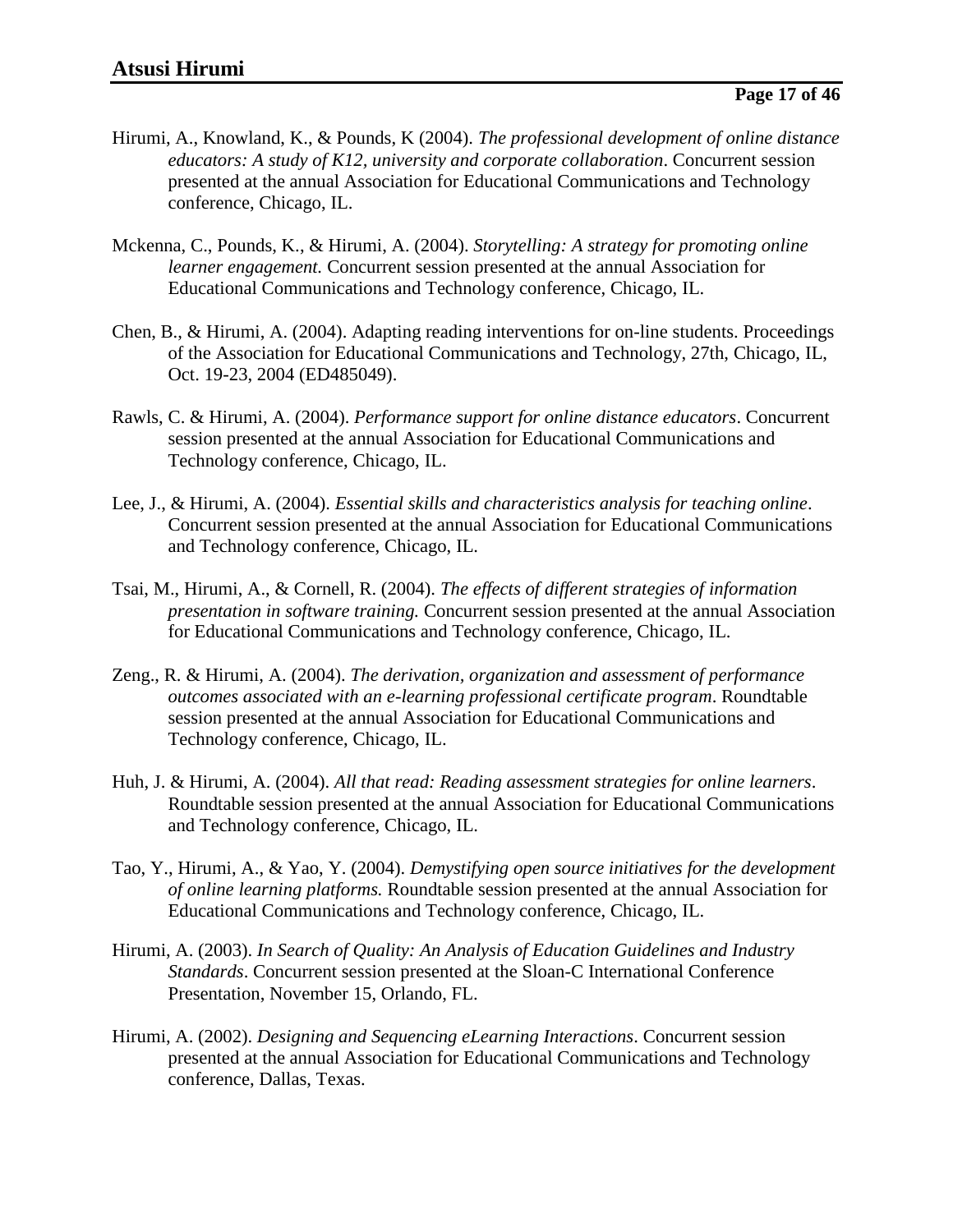- Hirumi, A. & Harbich, J. (2001, October). *The Design and Sequencing of eLearning Interactions: A Grounded Approach*. Three hour workshop presented at the annual American Association of Blood Bankers conference, San Antonio, Texas.
- Hirumi, A. & Ley, K. (2000, May). *Interactivity as a Framework for the Design of Web-Based Training*. Concurrent session held at the annual American Society for Training and Development conference, Dallas, Texas.
- Hirumi, A. & Ley, K. (2000, February). *Interactivity as a Framework for Web-Based Course Design*. Concurrent session held at the annual Association for Educational Communication and Technology conference, Long Beach, California.
- Hirumi, A., Ley, K., Willis, J., Crawford, C., Curry, J. (2000, February). *Performance Assessment System for IT Graduate Students: Part II*. Symposium conducted at the annual Association for Educational Communication and Technology conference, Long Beach, California.
- Hirumi, A., Youngman, T., Gannon-Cook, R., & Haggerty, B. (2000, February). *The Systematic Design, Development, and Implmentation of an On-Line Degree and Certification Programs*. Symposium conducted at the annual Association for Educational Communication and Technology conference, Long Beach, California.
- Hirumi, A. & Ley, K. (2000, January). *Seven levels of planned interactions: A framework for facilitating the development of web-based training and instruction*. Concurrent session held at the 7th Annual National Distance Education Conference sponsored by The Center for Distance Learning Research at Texas A&M University and GTE, Austin, Texas.
- Haggerty, B. & Hirumi, A. (2000, January). *Being realistic about web-based instruction: A web developers perspective*. Proceedings of the 7th Annual National Distance Education Conference sponsored, College Station, TX. p. 79-84.
- Youngman, T., Gotcher, L., Dinsmore, S., Goucher, O.B., Vafa, S. & Hirumi, A. (2000, January). *Applying business models to the design of on-line distance education: The experiences of a university design team*. Proceedings of the 7th Annual National Distance Education Conference, College Station, TX. p. 213-219.
- Hirumi, A., Gannon-Cook, R., & Crawford, C. (1999, Oct.). *Putting IT (Instructional Technology) Down on Paper: One Team's Blueprint for Analyzing, Designing and Developing An On-line Master's Degree and Certificate Program*. Proceedings of the Association for the Advancement of Computing in Education WebNet 1999 World Conference, Charlottesville, VA.
- Cook, R. G., Hirumi, A., & Crawford, C. M. (1999, Oct.). *Course interface for distance education.* Poster session presented at the annual Association for the Advancement of Computing in Education conference, Honolulu, Hawaii.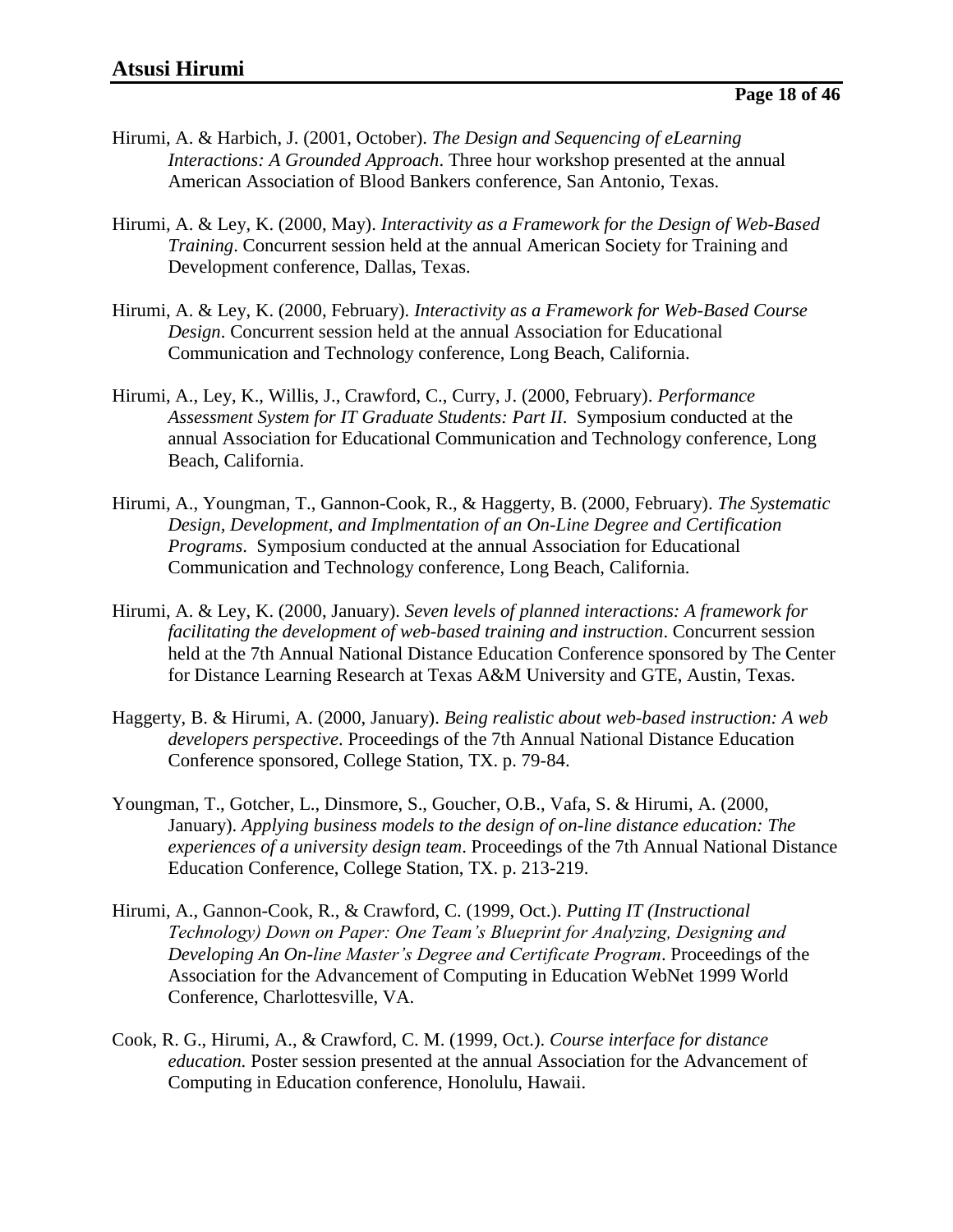- Hirumi, A., & Crawford, C. M. (1999, Oct.). *Epistemological underpinnings of distance education.* Poster session presented at the annual Association for the Advancement of Computing in Education conference, Honolulu, Hawaii.
- Hirumi, A. & Willis, J. (1999, February). *Performance Assessment for IT Graduate Students: Standards for Education and Business & Industry*. Concurrent session held at the annual Association for Educational Communication and Technology conference, Houston, Texas.
- Hirumi, A. (1999, February). *Return on Investment (ROI) of a Web-Based EPSS for Distance Educators*. Concurrent session held at the annual Association for Educational Communication and Technology conference, Houston, Texas.
- Hirumi, A. (1998, February). *The Systematic Design of Network-Based EPSS for Distance Educators*. Concurrent session held at the annual Association for Educational Communication and Technology conference, St Louis, Missouri.
- Hirumi, A. (1998, January). *Distributed Information, Support and Training for Education at a Distance (DISTED): A Networked Based Performance Support System*. Invited Presentation at the Fifth Annual Distance Education Conference, Austin, TX.
- Kantor, R. & Hirumi, A. (1997, March). Designing effective student-centered ITV-based learning environments: Combining new theory with traditional ISD approaches. In B. Kozma (Chair), *Design and Development of Learning Environments In Support of Life-Long Learning: An Invitation to a Dialog*. Symposium conducted at the annual American Educational Research Association conference, Chicago, Illinois.
- Bermudez, A. & Hirumi, A. (1997, March). *Examining the Instructional Effectiveness of a Multicultural Website*. Roundtable discussion held at the annual American Educational Research Association conference, Chicago, Illinois.
- Hirumi, A. (1997, February). *Training faculty on the systematic design of interactive distance education: A case study*. Concurrent session held at the annual Association for Educational Communication and Technology conference, Albuquerque, New Mexico.
- Ely, D., Peck., K, & Carr, A. (1997, February). *The state of the art in systemic change*. In A. Hirumi (Discussant) Panel session held at the annual Association for Educational Communication and Technology conference, Albuquerque, New Mexico.
- Gotcher, L., Hirumi, A. & Kearney-Caldwell, D. (1997, February). *A collaborative approach to teacher technology training: Perceived levels of attention, relevance, confidence and satisfaction*. Concurrent session held at the annual Association for Educational Communication and Technology conference, Albuquerque, New Mexico.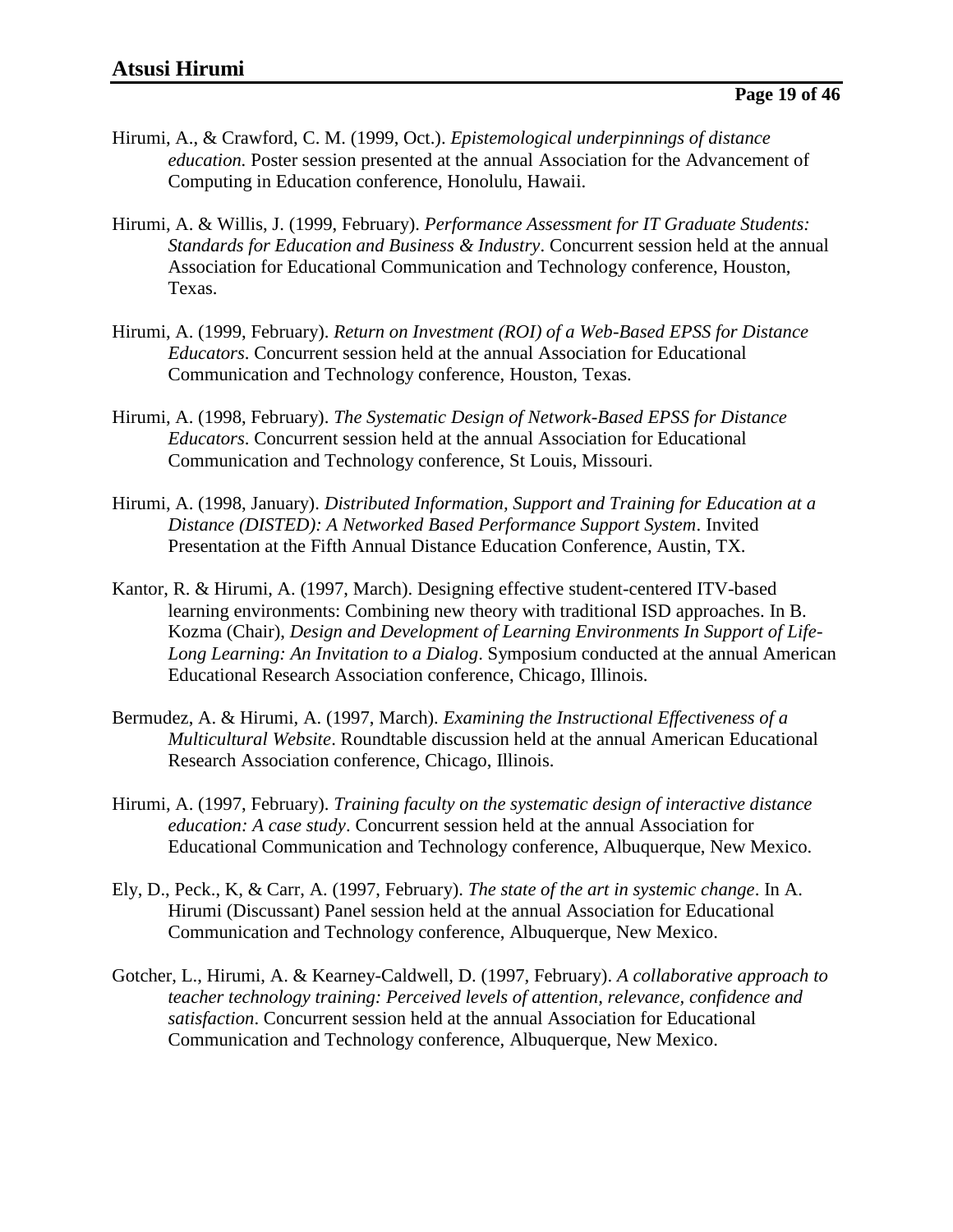- Monk, M., & Hirumi, A. (1997, February). *A motivational interactive multimedia mathematics program*. Roundtable discussion held at the annual Association for Educational Communication and Technology conference, Albuquerque, New Mexico.
- Buckley, B., & Hirumi, A. (1997, February). *Preservice teachers and technology*. Roundtable discussion held at the annual Association for Educational Communication and Technology conference, Albuquerque, New Mexico.
- Jackson, F., & Hirumi, A. (1997, February). *Making the technology connection: A system to transparently integrate technology into curricular areas*. Roundtable discussion held at the annual Association for Educational Communication and Technology conference, Albuquerque, New Mexico.
- Coppenhaver, A., Kearney-Caldwell, D., Hirumi, A. & Mayo, N. (1996, December). *Toward heeding the call of business and industry: Empowering educators through technology training*. Paper presented at the 3rd Annual EDINEB International conference, Orlando, FL.
- Hirumi, A. (1996, June). *A system for training and empower educators on the systematic design of interactive distance education programs*. Concurrent session held at the Association for Educational Communication and Technology Distance Education Conference and Professional Development Seminar, Tallahassee, Florida.
- Hirumi, A. (1996, February). *Student-Centered, Technology-Rich Learning Environments: A cognitive-constructivist approach*. Concurrent session held at the Association for Educational Communication and Technology Conference, Indianapolis, Indiana.
- Hirumi, A., & Bermudez, A. (1996, February). *The systematic design of Internet-based distance education programs: A case study*. Concurrent session held at the Annual Association for Educational Communication and Technology Conference, Indianapolis, Indiana.
- Jackson, F., Kearney-Caldwell, D., & Hirumi, A. (1996, February). *What should educational administrators know about computer technology?* Concurrent session held at the Annual Association for Educational Communication and Technology Conference, Indianapolis, Indiana.
- Grau, I. & Hirumi, A. (1996, February). *Utilizing the World Wide Web to advance teacher development into the 21st century*. Concurrent session held at the Annual Association for Educational Communication and Technology Conference, Indianapolis, Indiana.
- Hirumi, A. (1995, July). *Teacher-centered vs. student-centered learning: Implications for the design of distance education programs*. Roundtable discussion held at the Association for Educational Communication and Technology Distance Education Conference and Professional Development Seminar, Ames, Iowa.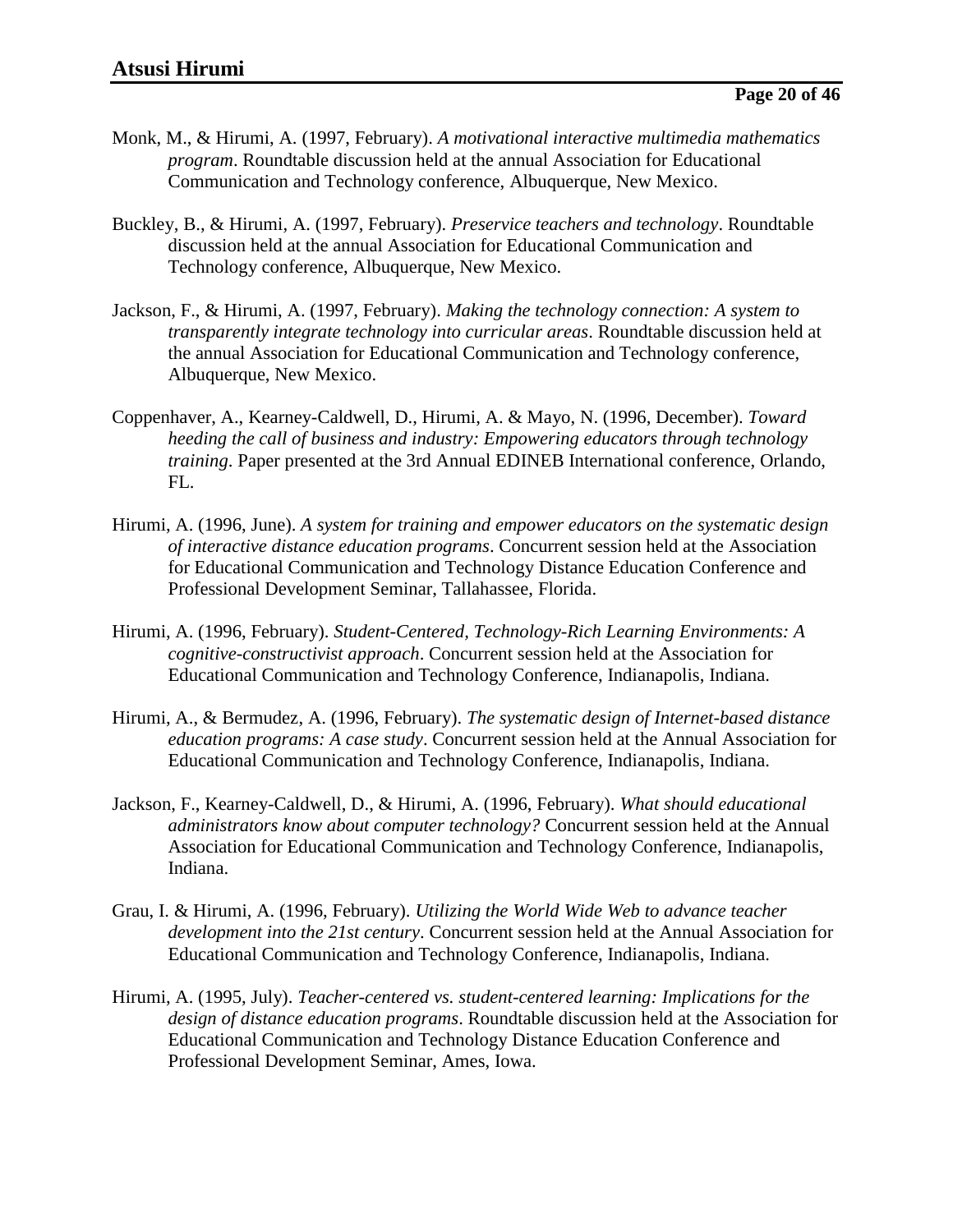- Hirumi, A. & Bermudez, A. (1995, July). *The systematic design of an Internet-based distance education program: A case study*. Paper presented at the Association for Educational Communication and Technology Distance Education Conference and Professional Development Seminar, Ames, Iowa.
- Hirumi, A. (1995, February). *Computer related proficiencies for K12 educators: Implications for restructuring preservice and inservice teacher education*. Paper presented at the annual American Association for Colleges of Teacher Education Conference, Washington DC.
- Mayo, N., Hirumi, A., Spuck, D. (1995, February). *TEA<sup>3</sup>M Collaborative: The systematic restructuring of preservice and inservice teacher education*. Paper presented at the annual American Association for Colleges of Teacher Education Conference, Washington DC.
- Hirumi, A., Jones, A., Ajuria, A, & Kemp, D. (1995, February). *Developing public school, university, government and business partnerships: A key to restructuring teacher education*. Roundtable discussion held at the annual American Association for Colleges of Teacher Education Conference, Washington DC.
- Ajuria, A., DeAnda, V., Durrington, C. Fish, B., Hallman, P, & Wubbena, C. (1995, February). *Results from the formative evaluation of the Centers for Professional Development and Technology: A holistic approach to educational reform in Texas*. In A. Hirumi (Discussant) Paper presented at the annual American Association for Colleges of Teacher Education Conference, Washington DC.
- Hirumi, A., & Durham, M. (1995, February). *The final frontier: An EPSS helping teachers utilize NASA resources.* Paper presented at the annual Association for Educational Communication and Technology, Anaheim, CA.
- Grau, I, & Hirumi, A. (1995, February). *Teachers and computer technology: Review of literature and practitioners perspectives*. Roundtable held at the annual Association for Educational Communication and Technology, Anaheim, CA.
- Harmon, S., & Hirumi, A. (1995, February). *Integrating computer technology: A strategy for instituting systemic change in education*. Paper presented at the annual Association for Educational Communication and Technology, Anaheim, CA.
- Banathy, B., Peck, K., Reigeluth, C., & Jenlink, P. (1995, February). *System change process I: Beginning the journey*. In A. Hirumi (Chair). Panel discussion held at the Association for Educational Communication and Technology, Anaheim, CA.
- Hirumi, A., Palumbo, D., & Desrosiers, S. (1994, March). *A framework for organizing and applying educational evaluation models*. Paper presented at the Annual Convention of the American Educational Research Association, New Orleans, LA.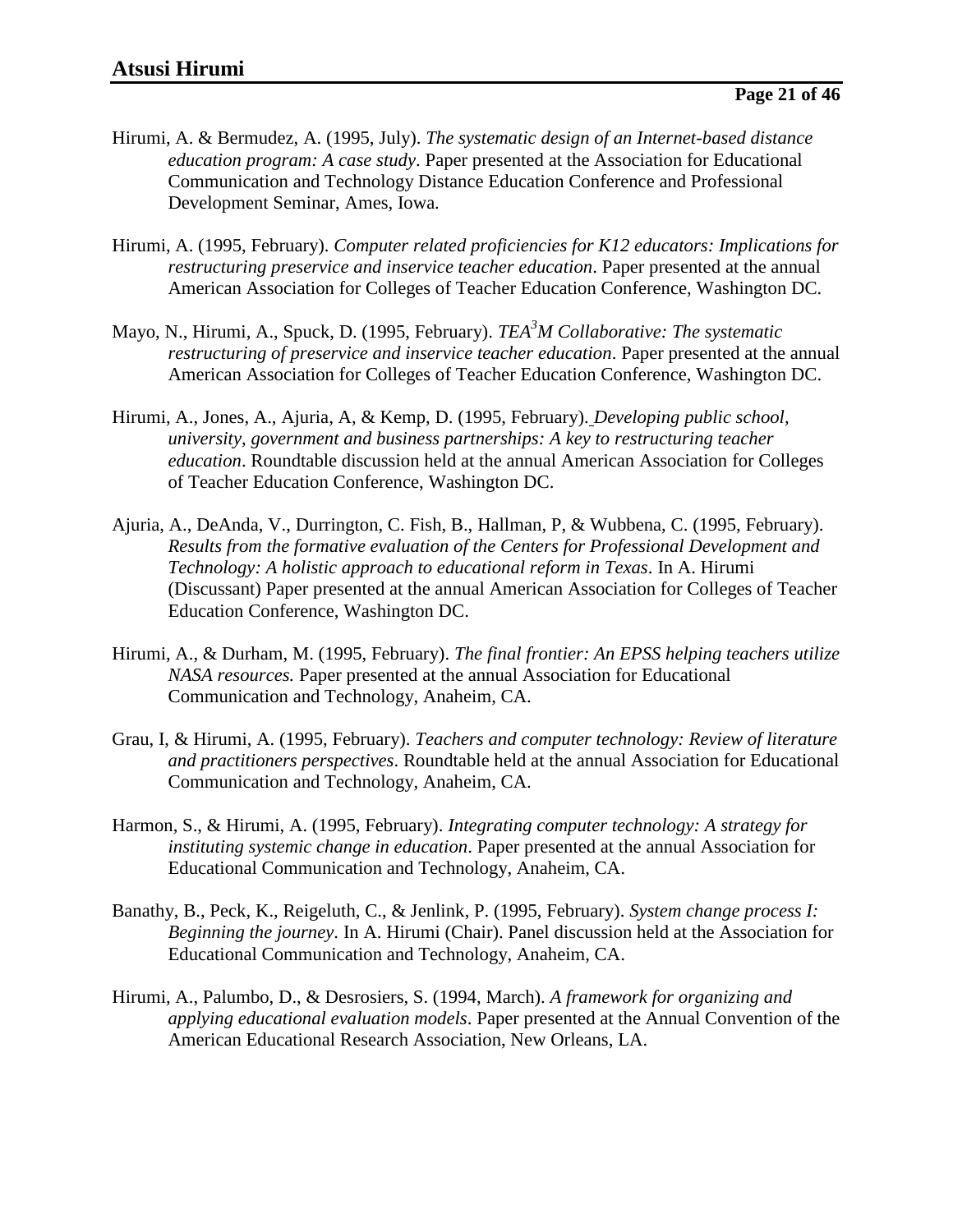- Hirumi, A., Harmon, S., & Palumbo, D. (1994, February). *TEA3M: System for infusing computer-technology.* Paper presented at the Annual Convention of the Association for Educational Communications and Technology, Nashville, TN.
- Hirumi, A. (1993, January). Schoolyear 2000: System planning and design. In D. Salisbury (Chair), *The Florida Schoolyear 2000 Initiative: An Overview and Status Report*, Symposium conducted at the Association for Educational Communications and Technology conference, New Orleans, LA.
- Hirumi, A. (1992, March). *Restructuring and research of 21st century schools: Four working strategies in action*. (Organizer and Chair), Symposium conducted at the Annual Meeting of American Educational Research Association, San Francisco, CA.
- Hirumi, A. (1991, February). *The effects of CBI on students' motivation and cognition*. In R.M. Gagne (Chair), Panel presentation conducted at the Association for Educational Communications and Technology conference, Orlando, FL.
- Salisbury, D. & Hirumi, A. (1991, February). *The design of 21st century schools*. Roundtable presentation conducted at the Association for Educational Communications and Technology conference, Orlando, FL.
- Hirumi, A. (1990, October). *The development of a learning strategies program: An example of instructional and motivational design models in action*. Paper presented at the Association for the Development of Computer-Based Instructional Systems conference, San Diego, CA.
- Hirumi, A., & Bowers, D. (1990, January). *Enhancing motivation and the acquisition of coordinate concepts in a technology-based global society*. In M. Simonson & C. Hargrave (Eds.), Proceedings of the Association for Educational Communication and Technology conference, Anaheim, CA.
- Hirumi, A., Savenye, W., & Allen, B. (1989, February). Convergent technologies and public information: Using videodiscs to interactivate museum exhibits. In S. Siedman (Chair), *Designing for videodisc production*. Concurrent session conducted at the Association for Educational Communication and Technology conference, Dallas, TX.

#### *Presentations and Workshops at Regional, State and Local Conferences*

- Hirumi, A. (2010). *Applying grounded events and strategies to design online and hybrid training.* Invited workshop presented at the 4<sup>th</sup> annual meeting of the North American Division, Management Leadership and Organizational Development Team, Staples, Inc., Tampa, FL, Oct. 19.
- Putchinski, L., Hamann, K. & Hirumi, A. (2008). *Managing students online*. Invited panelist. University of Central Florida Winter Development Conference, Orlando, FL, Dec. 16<sup>th</sup>.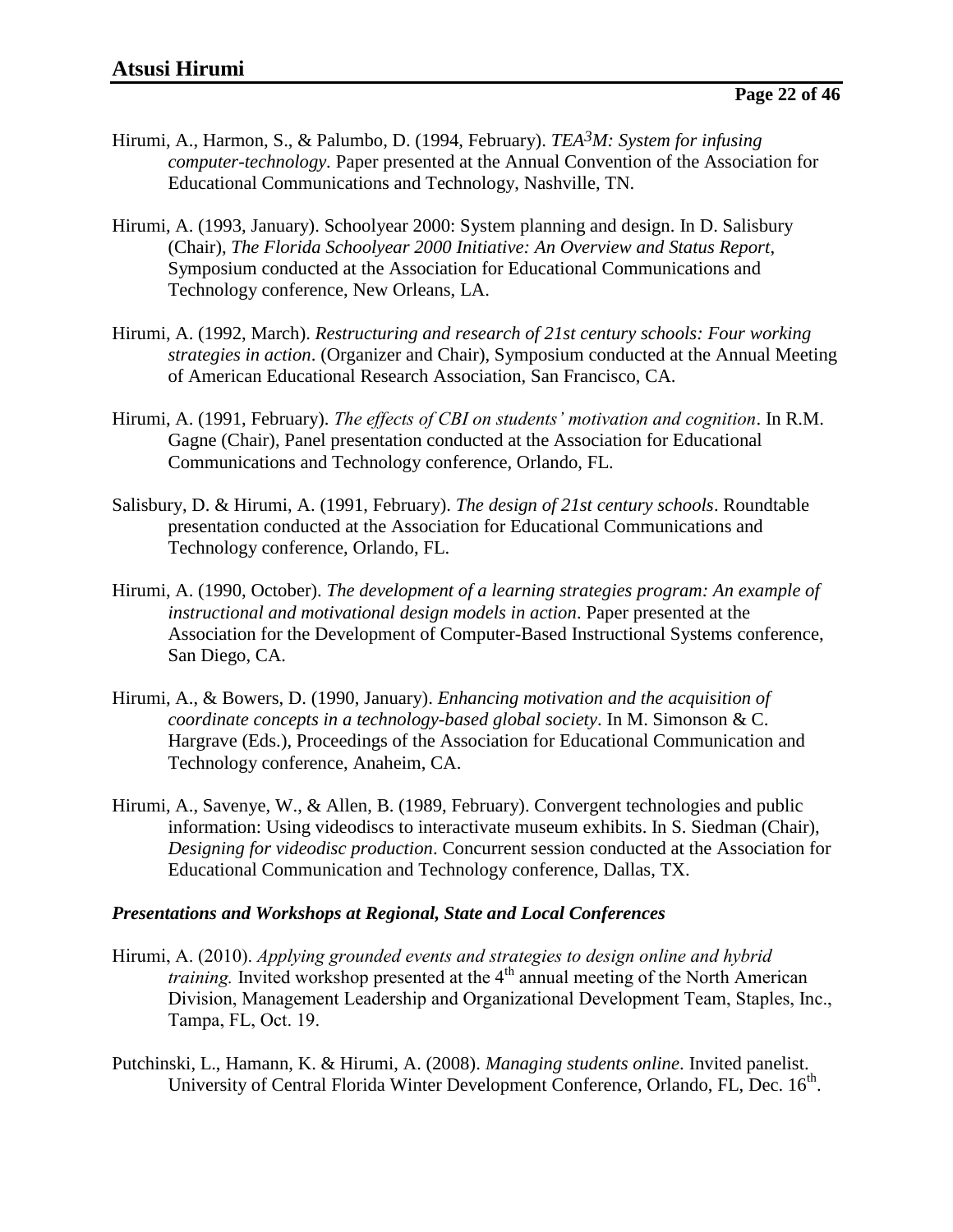- Hirumi, A. (2007). *Instructional systems design: A systemic view of a systematic process*. Invited opening speaker. Joint meeting of Boeing systems engineers from across the United States responsible for training, Kennedy Space Center, FL., Nov. 13<sup>th</sup>.
- Hirumi, A. (2006). *Integrating fundamental instructional design tasks with game development processes to optimize game-based learning*. Concurrent session at the 3<sup>rd</sup> Annual e-Learning Expo sponsored by the Pittsburgh Chapter of ASTD and Regional Learning Alliance at Cranberry Woods, Cranberry Township, PA.
- Hirumi, A. (2003). *In search of quality: An analysis of educational guidelines and industry specifications*. Concurrent session presented at the annual Texas Distance Learning Association conference, Austin, TX.
- Hirumi, A. & Pettit, A. (2003). *Get a life: Tactics for reducing time online*. Concurrent session presented at the annual Texas Distance Learning Association conference, Austin, TX.
- Hirumi, A. (2002). *Emerging technologies for the 21st century: Meeting the needs of students and student support staff*. Concurrent session presented at the annual Texas Association of College and University Student Personnel Administrators summer conference, Houston, TX.
- Hirumi, A. (2002). *Analyzing, designing and sequencing elearning interactions*. Concurrent session presented at the annual Texas Distance Learning Association conference, Dallas, TX.
- Hirumi, A., Nawrot, A., and Ferris, C. (2002). *Innovations in design*. Concurrent session presented at the annual Texas Distance Learning Association conference, Dallas, TX.
- Hirumi, A., Holland, C., and Nawrot, A. (2002). *eLearning Central: A repository of elearning resources*. Concurrent session presented at the annual Texas Distance Learning Association conference, Dallas, TX.
- Hirumi, A. (2001). *How to design and sequence eLearning interactions: A grounded approach*. Concurrent session presented at the annual Texas Distance Learning Association conference, Houston, TX.
- Hirumi, A., Hill, N., Williams, R., Joyce, B. & Martinez, C. (2001). *Facilitating the development of eLearning through a support site*. Concurrent session presented at the annual Texas Distance Learning Association conference, Houston, TX.
- Hirumi, A., Willis, J., Mahoney, S., Gause, C., & Frey, J. (2001). *Online TEKS Training: Educating Texas Teachers on the TA of TEKS*. Concurrent session presented at the annual Texas Distance Learning Association conference, Houston, TX.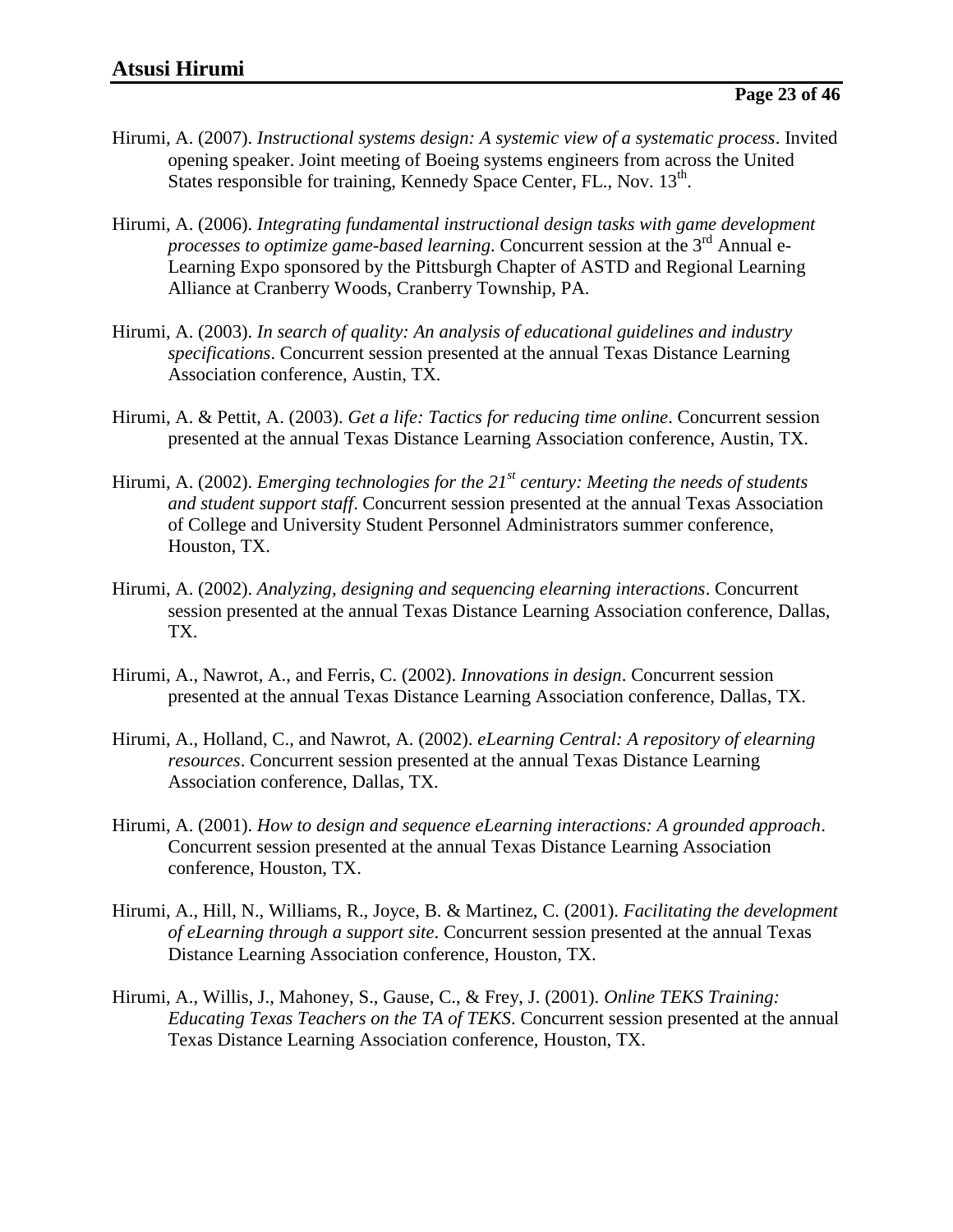- Hirumi, A., Arneson, W. & Chandler, K. (2001). *Training faculty on the systematic design of eLearning*. Concurrent session presented at the annual Texas Distance Learning Association conference, Houston, TX.
- Holland, C. & Hirumi, A. (2001*). eLearning Central: A repository for information, training and support on eLearning*. Concurrent session presented at the annual Texas Distance Learning Association conference, Houston, TX.
- Freeman, V., Zundel, B., Singleton, C., Joyce, B., Hirumi, A. (2001). *Leadership & collaboration in the development of an on-line degree program*. Concurrent session presented at the annual Texas Distance Learning Association conference, Houston, TX.
- Hirumi, A. (2001). *The Systematic Design of Instruction Online*. Online distance education shootout presented at the annual Texas Distance Learning Association conference, Houston, TX.
- Hirumi, A. (2001). *Interactive Distance Learning Online*. Online distance education shootout presented at the annual Texas Distance Learning Association conference, Houston, TX.
- Hirumi, A. (2000, May). *Interactivity as a Framework for Web-Course Design*. Workshop presented for the University of Houston–System CampusNet Online Workshop, Houston, TX.
- Hirumi, A. & Driskell, T. (2000, February). *The Systematic Design of an On-Line TEKS Certificate Program.* Concurrent session held at the annual Texas Computer Education Association conference, Austin, TX.
- Hirumi, A. (1996). *The Application of Telecommunication Technologies for Accountants*, Invited guest speaker, 22nd Annual Accounting Educators Seminar, Houston, TX.
- Hirumi, A. (1996, February). *Student-Centered, Technology-Rich Learning Environments (SCenTRLE): Operationalizing constructivist approaches to teaching and learning*. Awarded People's Choice for the Most Outstanding Presentation given at the Annual ENRON Teaching Excellence Symposium, Houston, TX.
- Hirumi, A. (1995, November). *A cognitive-constructivist approach to integrating computer technology with teacher education*. Concurrent session presentation given at the First Florida State University Instructional Systems Academic Forum and Reunion.
- Hirumi, A. (1995, July). *The design of student-centered, technology-based learning environments*. Presentation given at the 9th annual Phi Delta Kappa Research into Practice conference, Houston, TX.
- Gotcher, L., Hirumi, A. & Bermudez, A. (1995, July). *Strategies for using Internet resources for distance education*. Awarded Outstanding Practitioner for presentation given at the 9th annual Phi Delta Kappa Research into Practice conference, Houston, TX.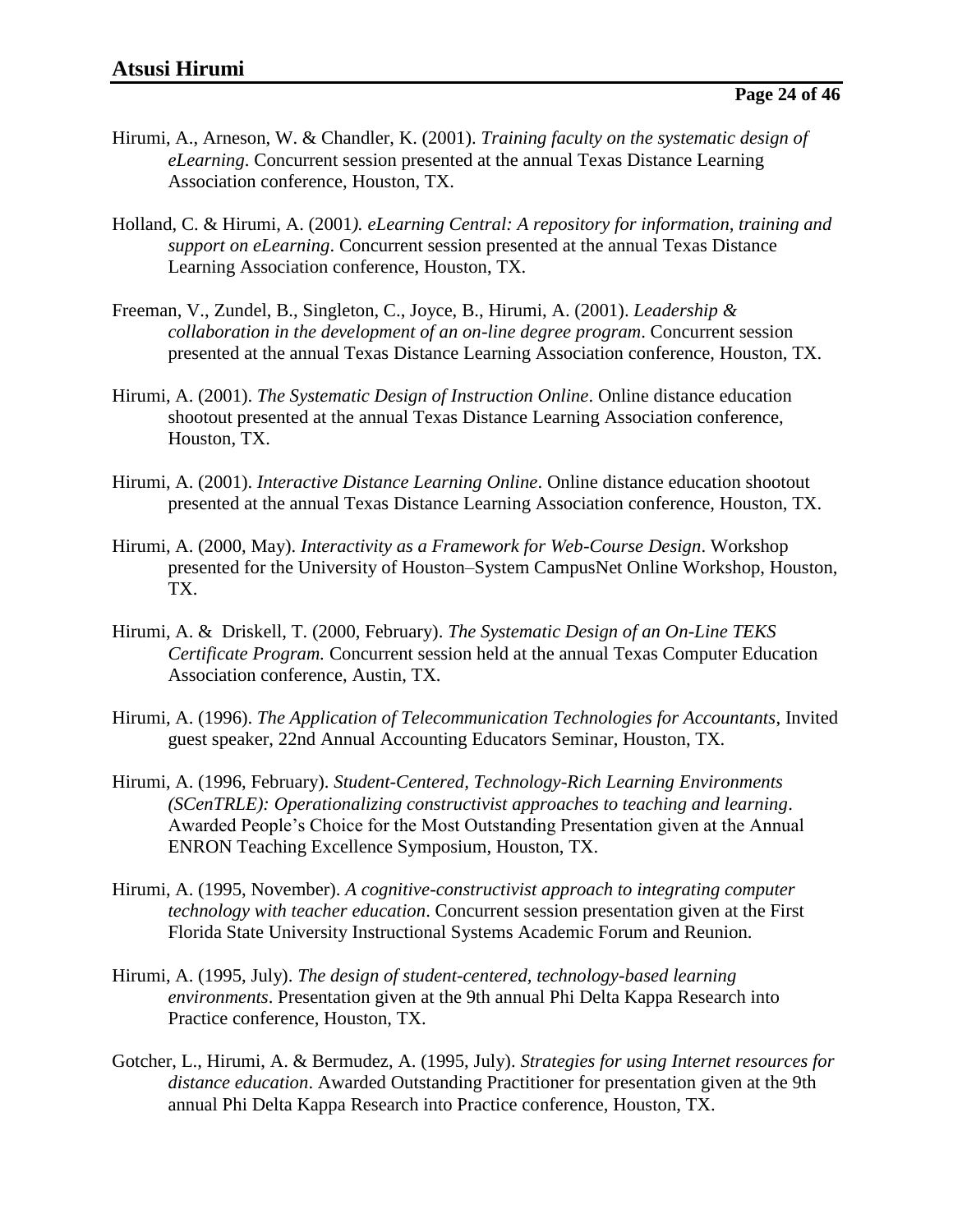- Benson, A., Buckley, B. & Hirumi, A. (1995, July). *Connecting the Internet to student-centered learning*. Presentation given at the 9th annual Phi Delta Kappa Research into Practice conference, Houston, TX.
- Jackson, F. & Hirumi, A. (1995, July). *What administrators need to know about computer technology using TENET*. Awarded Outstanding Graduate Student Research Paper presented at the 9th annual Phi Delta Kappa Research into Practice conference, Houston, TX.
- Hirumi, A. (1994, October). *Factors influencing the integration of computer technology with teacher education*. Concurrent session at the Joint Conference on Teacher Education, Austin, TX.
- Grau, I. & Hirumi, A. (1994, July). *What every teacher should know and be able to do with computer technology: Implications for pre-service and in-service teacher education*. Awarded Outstanding Graduate Student Research Paper presented at the 8th Annual Phi Delta Kappa Research Into Practice Conference, Houston, TX.
- Harmon, S. & Hirumi, A. (1994, July). *A systemic model for infusing technology into teacher education: Research on the TEA3M Collaborative*. Paper presented at the Eighth Annual Phi Delta Kappa Research Into Practice Conference, Houston, TX.
- Desrosiers, S., Hirumi, A., & Palumbo, D. (1994, July). *IDF: A framework for developing interactive databases with Hypercard*. Paper presented at the Eighth Annual Phi Delta Kappa Research Into Practice Conference, Houston, TX.
- Hirumi, A. (1994, June). *Systemic integration of computer technology with pre-service teacher education*. Paper presented at the Collaboration: The Key to Student Learning Conference, Houston, TX.
- Hirumi, A., & Grau, I. (1994, June). *What teachers should know and be able to do with computer technology: A review of current literature*. Paper presented at the Collaboration: The Key to Student Learning Conference, Houston, TX.
- Hirumi, A., Stailey, J., Wilson, S., & Schaper, L. (1994, April). *A system for integrating computer technology with teacher education.* Paper presented at the Annual Convention of the Texas Center for Educational Technology, Dallas, TX.
- Harmon, S., & Hirumi, A. (1994, April). *Instructional Technology as a Systemwide Process for Innovation*. Paper presented at the Annual ENRON Teaching Excellence Symposium, Houston, TX.
- Hirumi, A. (1992, September). *Student and family service subsystem description and design approach*. Paper presented at the Florida Association for Student Service Administrators conference, St. Petersburg, FL.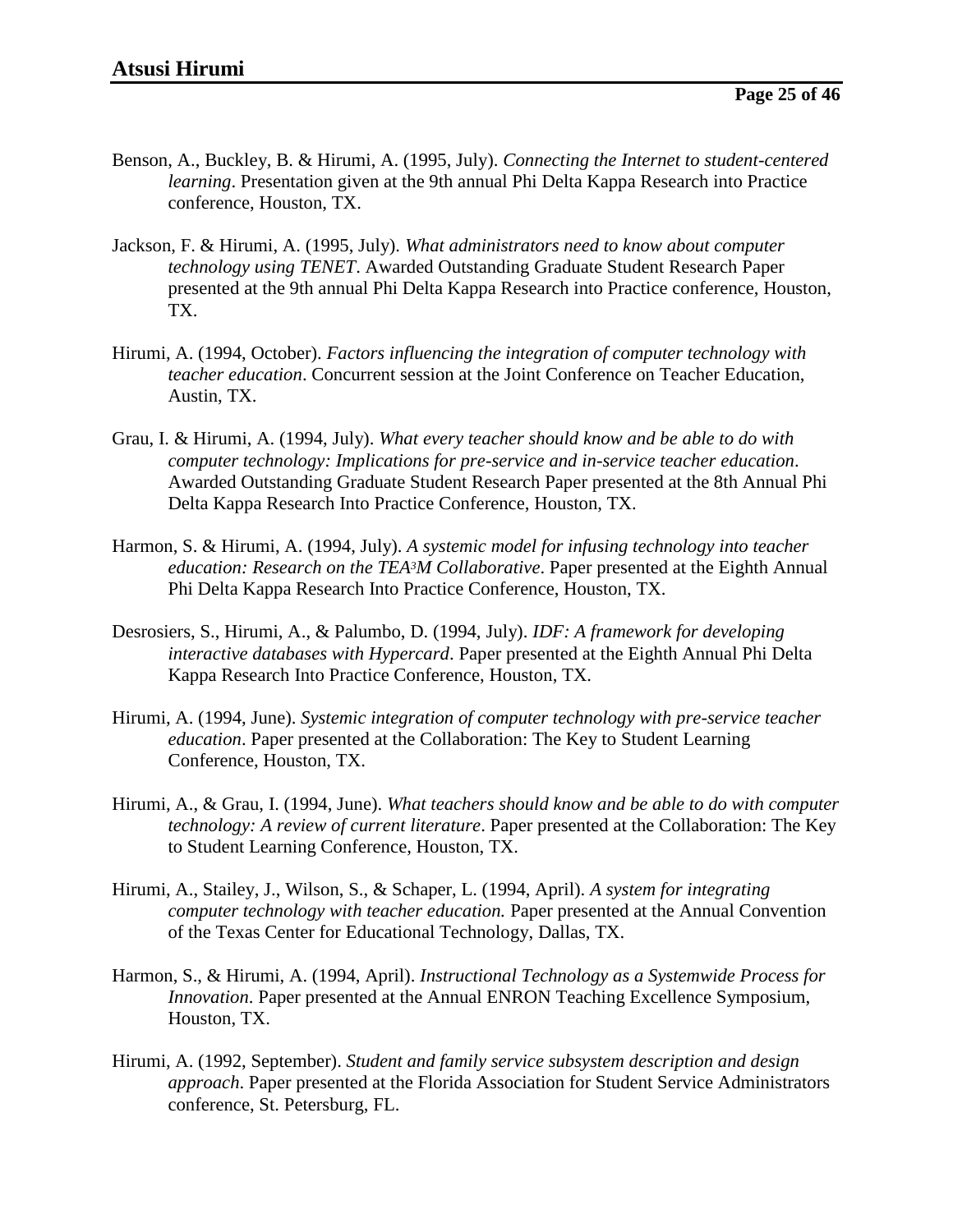- Hirumi, A., & Gaede, O. (1992, September). *Automating student and family services*. Roundtable session held at the Florida Association for Student Service Administrators conference, St. Petersburg, FL.
- Hirumi, A. (1991, September). *The design and implementation of student and family services for the year 2000*. Concurrent session conducted at the Florida Association for Student Service Administrators conference, ST. Petersburg, FL.
- Hirumi, A. (1991, July). *Schoolyear 2000: A technology-based model of schooling*. Presentation made at the meeting of Florida's Council for Student Services, Orlando, FL.
- Hirumi, A. (1988, May). Using hypercard as a research tool. In B. Dodge (Chair). *HyperCard Programs at SDSU.* Symposium conducted at the Computer-Using Educators conference, San Diego, CA.

#### *Non-Refereed Journals, Technical Reports, ERIC Documents & Other Media*

- Hirumi, A. (2011). Interview by Michael F. Shaughnessay & Susan M. Fulgham. O & A with Ed. Tech Leaders: Interview with Atsusi Hirumi. *Educational Technology*. *LI*(4), 47-52.
- Hirumi, A. (2010). Interview by Shervin Ostadzadeh. Playing in School. "*Donya e Bazi*" [the first official Iranian game magazine], (99), 44-45.
- Hirumi, A. (2009). Trends and Issues for Facilitating Blended Learning at USAICoE (Technical Report). Fort Huachucha, AZ: United States Army Intelligence Center of Excellence, Training Development and Support.
- Hirumi, A., Bradford, G., Aktinson, R., Reese, A., & Cydrus, W. (2009). Guidelines and Procedures for Formulating Face-to-Face (F2F) and Distributed Learning (dL) Nominations for US Army Military Intelligence Training. (Technical Report). Fort Huachucha, AZ: United States Army Intelligence Center of Excellence, Training Development and Support.
- Hirumi, A., Miller, C., Hooper, S., Choi, I., Lee, K., Brush, T., Saye, J., Doering, A., Reese, D. & Kim, Y. (2008). Innovative Training and Educational Programs Showcased at the 2007 AECT Conference. *Tech Trends*, *52*(1), 34-38.
- Kebritchi, M., Hirumi, A. & Bai, H. (2008). *The effects of modern math computer games on learners' math achievement and math course motivation in a public high school setting* (Technical Report). Orlando, FL: Instructional Technology Department, College of Education, University of Central Florida.
- Hirumi, A. (2003). A New System for e-Learning (white paper). Columbus, OH: Electronic Classroom of Tomorrow.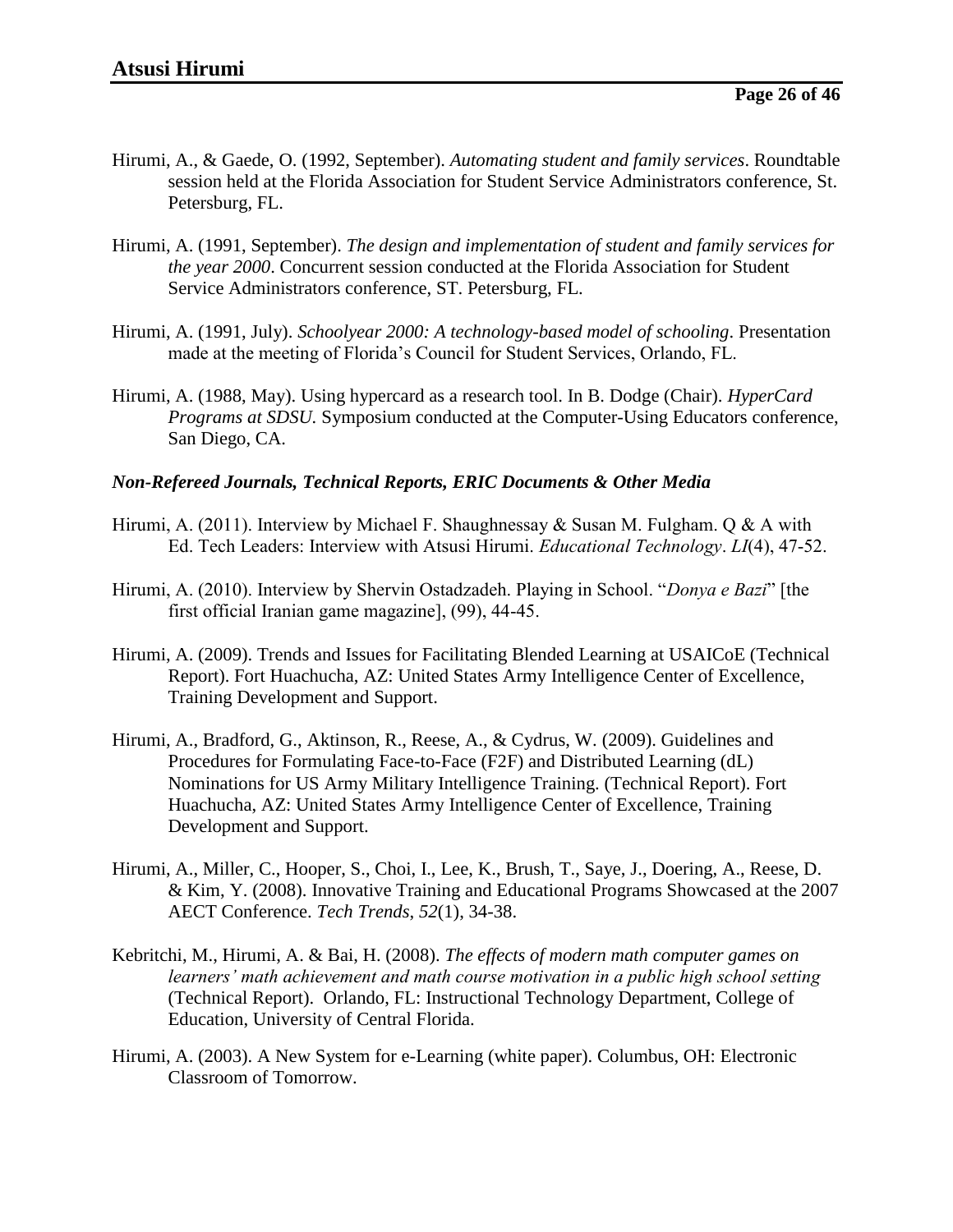- Hirumi, A., & Ley, K. (2000, April). Design and sequence your way to interactive WBT: An instructional design methodology for building interactivity into WBT. *Learning Circuits*. Retrieved April 3, 2000 from the World Wide Web:<http://www.learningcircuits.org/>
- Hirumi, A. (1997). Telecommunication technologies: Educational applications and benefits. On *Internet in the Classroom* [Video]. Huntsville, TX: Educational Video Network.
- Hirumi, A. (1997). LAN's, WAN's and the Net: Should educators get connected? In J. L. Morrison (Ed.), *Technology Tools for Today's Campuses* [CD ROM]. Redmond, WA: Microsoft Corporation.
- Hirumi, A. (1997, Jan.-Feb.). LAN's, WAN's and the Internet: Why should educators get connected? *The International Education Webzine* (http://www.iteachnet.com/ Newsb.html).
- Hirumi, A. (1997). *Virtual Information, Training and Support Center for Distance Educators: A concept paper*. (Unpublished manuscript available from the Instructional Technology program at the University of Houston--Clear Lake, 2700 Bay Area Blvd. Houston, TX 77058).
- Harmon, S. W., Hirumi, A. (1996). *A Systemic Approach to the Integration of Interactive Distance Learning into Education and Training*. Houston, TX: University of Houston-- Clear Lake, Instructional Technology Program. (ERIC Document Reproduction Service No. EJ 527035).
- Hirumi, A. (1996). The Application of Emerging Telecommunication Technologies for Distance Education: A Primer. *Micro Missive, 12*(2), 2-8.
- Hirumi, A., & Harmon, S. (1996). A systemic approach for infusing computer technology with teacher education. *EPII Resource Manual* (Available from the Texas Education Agency, Austin, TX).
- Hirumi, A. & Grau, I. (1996). What teachers should know and be able to do with computer technology: Implications for teacher education and professional development. *EPII Resource Manual* (Available from the Texas Education Agency, Austin, TX).
- Hirumi, A. (1996). Strengthening community through communication. *UHCL TEA<sup>3</sup>M Collaborative SITE Newsletter, 1*(1), 1.
- Stailey, J. & Hirumi, A. (1995). Jack seeks his fortune on the information highway. *Storytelling Magazine, 7*(4), 10-13.
- Hirumi, A. (1995, February). Systemic Approach to Infusing Computer Technology. *CHANGEConnections Newsletter, 1*(3). 4-5.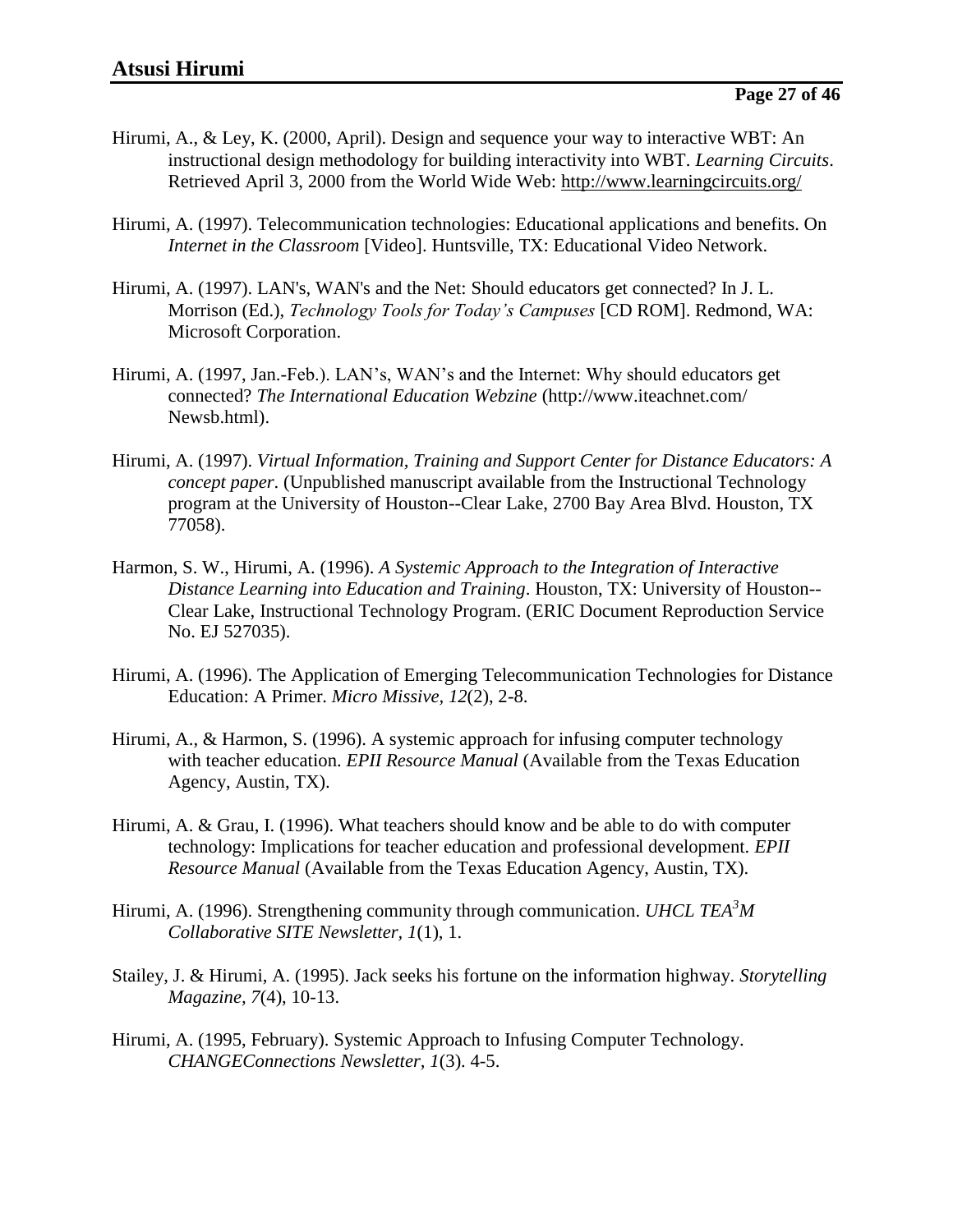Hirumi, A. (1995). CHANGE advances down the super information highway. *CHANGE Connections Newsletter, 2*(2), 7.

Hirumi, A. (1994, December). Personal technology growth plan. *TEA3M News,* 2, 4.

- Bartasis, J., Butterfras, B., Haerle, J., Johnson, R., Lambert, T., & Hirumi, A. (1994). *Needs Assessment Report--Mainland Regional Healthcare System: Determining Solutions for Emergency Department Patient Delays*. (Available from the Mainland Regional Healthcare Office, Galveston, TX).
- Hirumi, A., Harmon, S., & Palumbo, D. (1994). *TEA<sup>3</sup>M: A system for infusing technology into teacher education*. Houston, TX: University of Houston--Clear Lake, Instructional Technology Program. (ERIC Document Reproduction Service No. ED 373 718)
- Hirumi, A., Shields, C. (1994). *Internet Educational Resource Guide*. Houston: School of Education, University of Houston--Clear Lake.
- Hirumi, A., Shields, C., & Lambert, T. (1994). *Internet Basics Using the UHCL-VAX*. Houston: School of Education, University of Houston--Clear Lake.
- Mayo, N., Hirumi, A., Samuels, B. (1994). *TEA<sup>3</sup>M Collaborative: Annual Report*. Houston: School of Education, University of Houston--Clear Lake.
- Hirumi, A. (1993). *3-year Strategic Plan for Integrating Technology*. Houston: Center for Professional Development and Technology, University of Houston--Clear Lake.
- Interagency Workgroup on Full Service Schools (1993). *Full service schools: Alternative solutions to overcoming implementation barriers*. Tallahassee: Department of Health and Rehabilitative Services.
- Hirumi, A., Salisbury, D., & Cullar, W. (1992). *Student and family services: Subsystem description and design approach*. Tallahassee: Florida State University, Center for Educational Technology.
- Hirumi, A. (1991). *Analysis of district student service plans*. Tallahassee: Florida State University, Center for Educational Technology.
- Keller, J. M., & Hirumi, A. (1990). *IBM middle management development project: Final Report*. (Available from IBM Management Development Center, Armonk, NY).
- Hirumi, A., & Messec, J. (1989). *Educational training materials: An analysis of materials available for educational systems in developing nations*. (Contract No. DPE-5823-C-00- 4013-00). Washington, DC: United States Agency for International Development.
- Hirumi, A. (1988). *Evaluation Report: Interactive Videodisc Programs in Museum Exhibits*. (Available from the San Diego Natural History Museum, Balboa Park, San Diego, CA).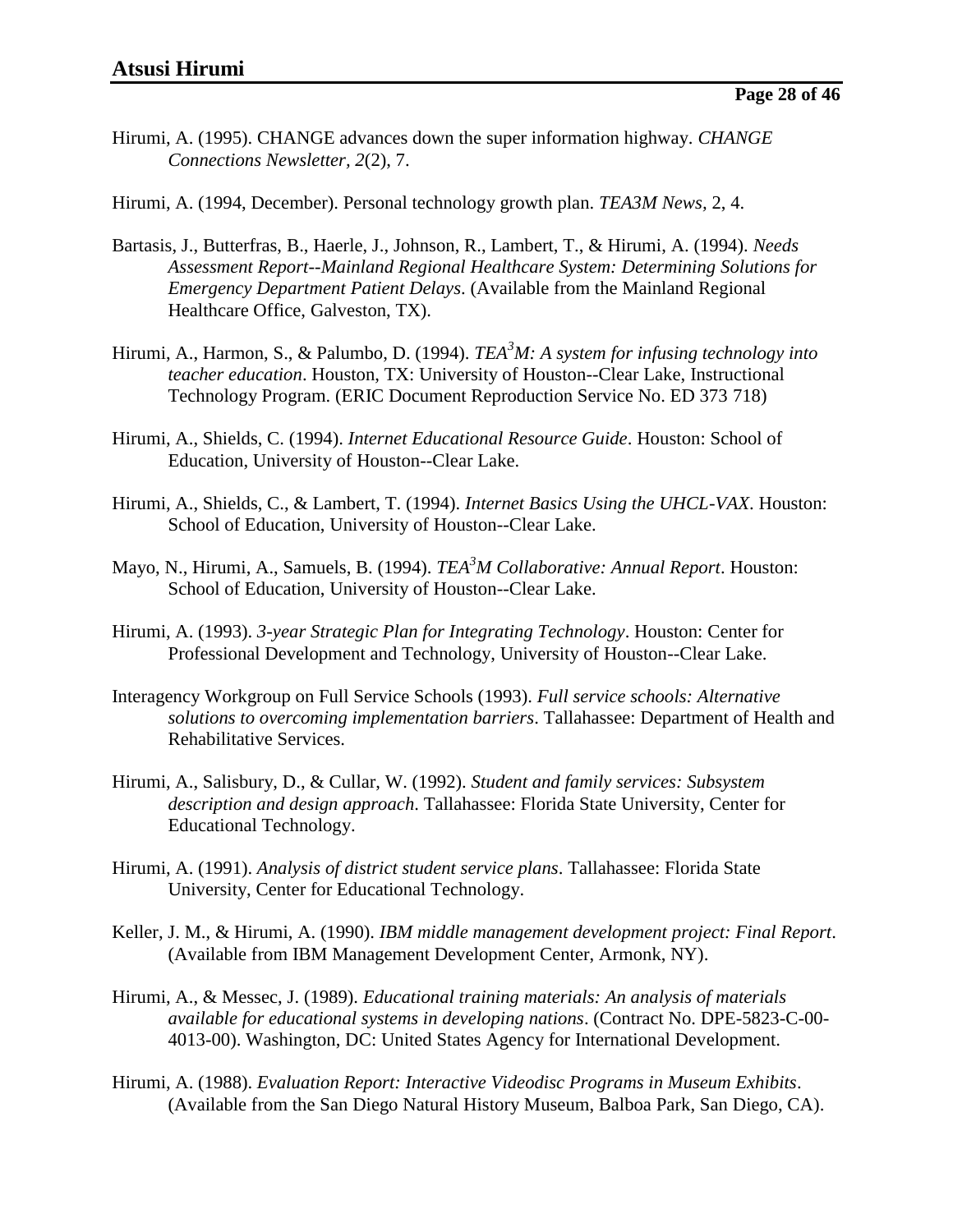Johnson, K., Hettinger, G., Brownfield, S., Dodge, B., & Hirumi, A. (1987). *CALL evaluation project: Final Report.* (Available from CALL Educational Project, 3636 5th Avenue, Suite 101, San Diego, CA 92103).

### *Applied Technologies*

- Hirumi, A. (2012). *EME6646 Cognitive Neuroscience, Learning and Instructional Design*. Webbased Distance Education Course (http://webct.ucf.edu). Orlando, FL: University of Central Florida, Department of Instructional Technology.
- Hirumi, A., Ragan, D., & Atkinson, T. (2009). *EME6226 Instructional Development and Evaluation*. Web-based Distance Education Course (http://webct.ucf.edu). Orlando, FL: University of Central Florida, Department of Instructional Technology.
- Instructional Design Consultant (2009). *Conspiracy Code*. Multi-player online educational videogame on history for high school students. Orlando, FL: Florida Virtual Schools.
- Instructional Design Consultant (2007). *Danger Zone*. Multi-player educational videogame on how to put out fires on Navy ships designed for US Navy. Orlando, FL: Florida Interactive Entertainment Academy.
- Instructional Design Consultant (2007). *Moneytopia*. Single player educational videogame on how to manage money designed for military personnel and civilians. Orlando, FL: Digitec, Inc.
- Instructional Design Consultant (2006). *Marketing Live*. Prototype of a multi-player educational videogame on market segmentation designed for college students. Orlando, FL: Prentice Hall.
- Hirumi, A. (2007). *EME6614 Instructional Game Design for Training and Education*. Webbased Distance Education Course (http://webct.ucf.edu). Orlando, FL: University of Central Florida, Department of Instructional Technology.
- Hirumi, A. (2006). *EME6607 Planned Change in Instructional Technology*. Web-based Distance Education Course (http://webct.ucf.edu). Orlando, FL: University of Central Florida, Department of Instructional Technology.
- Hirumi, A. (2005) *Harnessing the Power of Stories and Games*. Web-based research support site (http://webct.ucf.edu). Orlando, FL: University of Central Florida, Department of Instructional Technology.
- Hirumi, A. (2004). *EME6207 Multimedia Instructional Systems Design I*. Web-based Distance Education Course (http://webct.ucf.edu). Orlando, FL: University of Central Florida, Department of Instructional Technology.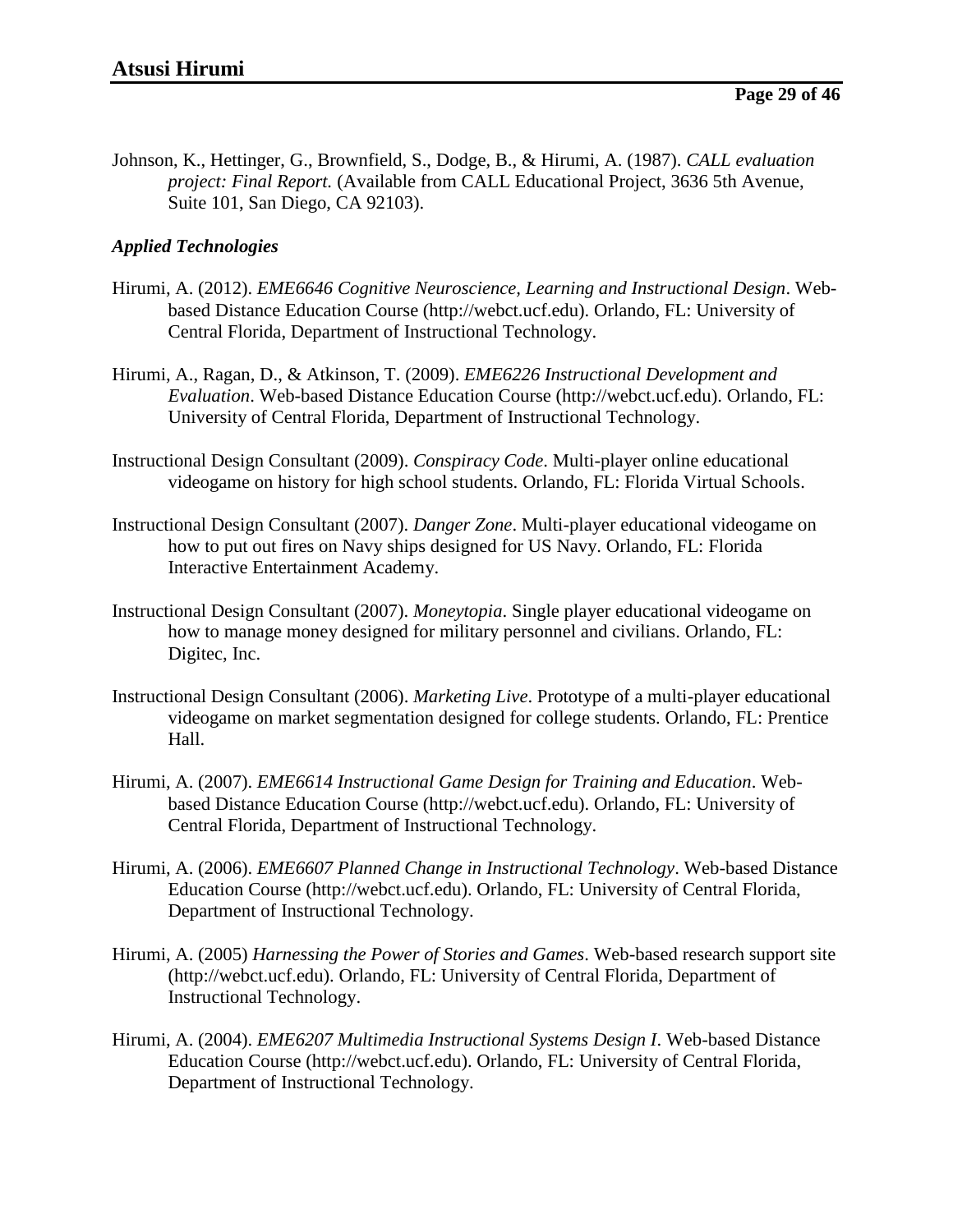- Hirumi, A. (2003). *EME7465 Advanced Instructional Systems Design*. Web-based Distance Education Course (http://webct.ucf.edu). Orlando, FL: University of Central Florida, Department of Instructional Technology.
- Hirumi, A. (2003). *EME6613 Instructional Systems Design*. Web-based Distance Education Course (http://webct.ucf.edu). Orlando, FL: University of Central Florida, Department of Instructional Technology.
- Hirumi, A. (2003). *EME5057 Communications in Instructional Systems Design*. Web-based Distance Education Course (http://webct.ucf.edu). Orlando, FL: University of Central Florida, Department of Instructional Technology.
- Hirumi, A. (2002). *INST6237: Advanced Instructional Design and Development*. Web-based Distance Education Course (http://courses.cl.uh.edu:8900/). Houston, TX: University of Houston--Clear Lake, Department of Instructional Technology.
- Hirumi, A. & Holland, C. (2001) *elearning Central* (Web-based repository for resources on elearning [\(http://elearning.inst.cl.uh.edu\)](http://elearning.inst.cl.uh.edu/). Houston, TX: University of Houston--Clear Lake, Department of Instructional Technology.
- Hirumi, A. (2000). *INST6437: Interactive Distance Education*. Web-based Distance Education Course (http://courses.cl.uh.edu:8900/). Houston, TX: University of Houston--Clear Lake, Department of Instructional Technology.
- Hirumi, A. (1999). *Instructional Technology Program Website*. World Wide Web site (http://inst.cl.uh.edu). Houston, TX: University of Houston--Clear Lake, Department of Instructional Technology.
- Hirumi, A. (1999). *INST5333: Systematic Design of Technology-Based Instruction.* Web-based Distance Education Course (http://courses.cl.uh.edu:8900/). Houston, TX: University of Houston--Clear Lake, Department of Instructional Technology.
- Hirumi, A. (1998). *Distributed Information, Support and Training for Education at a Distance (DISTED).* Networked-Based Electronic Performance Support System http://Thor/Course\_Docs/DISTED/DISTED.html). Houston, TX: University of Houston-- Clear Lake, Department of Instructional Technology.
- Hirumi, A. & Gotcher, L. (1997). *Internet Fundamentals* (instructional world wide web site http://129.7.160.115/COURSE/INST\_5931A/Index.html). Houston, TX: University of Houston--Clear Lake, Department of Instructional Technology.
- Hirumi, A., Lopez, B. & Gotcher, L. (1996). *Educational Applications of Computer Technology* (instructional world wide web site - http://129.7.160.115/INST\_3133/ INST\_3133.html). Houston, TX: University of Houston--Clear Lake, Department of Instructional Technology.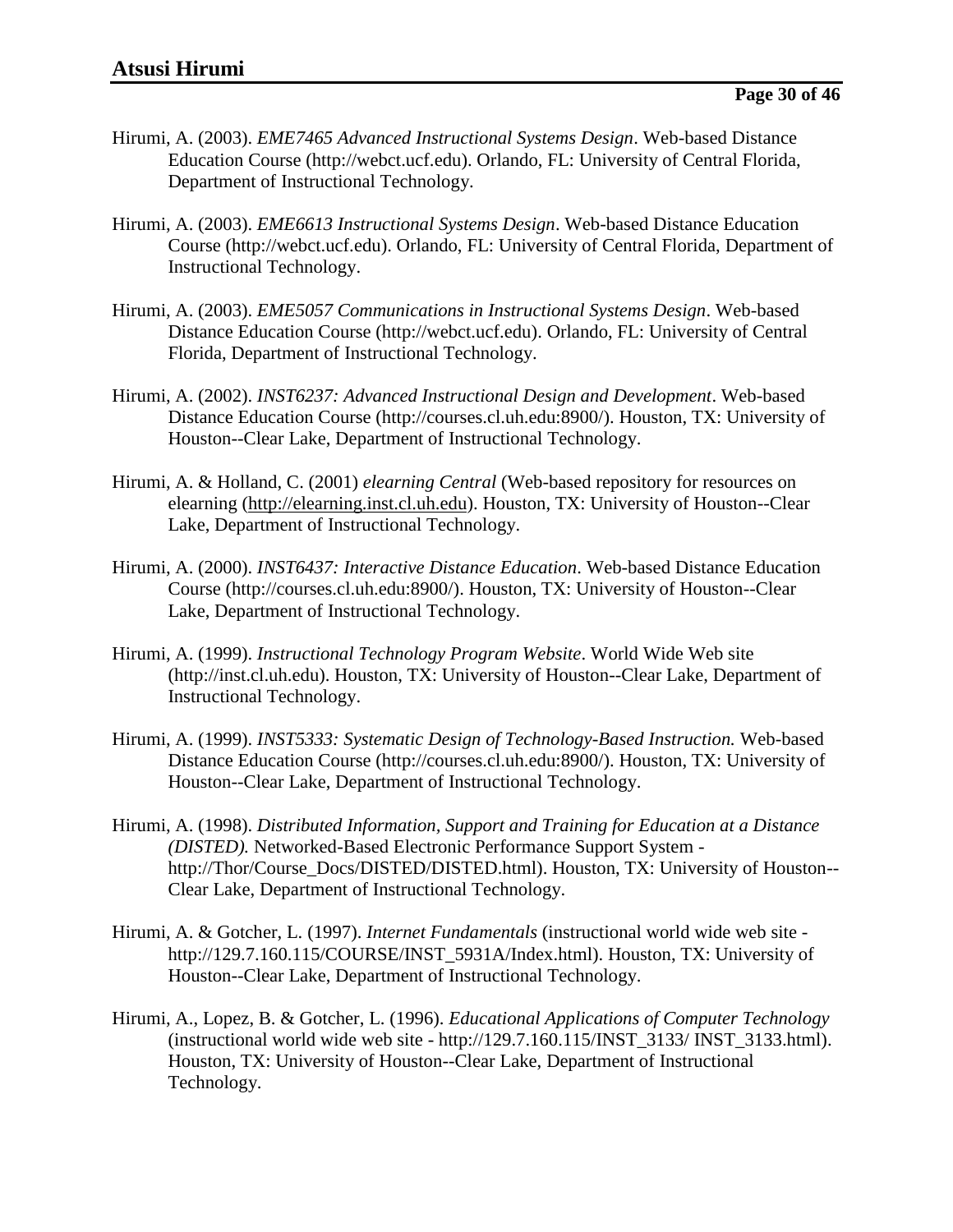- Bermudez, A. & Hirumi, A. (1995). *Social and Cultural Diversity: Examining Prejudice* (interactive, instructional world wide web site). Houston, TX: University of Houston-- Clear Lake, Department of Study in Language Culture.
- Hirumi, A., Desrosiers, S., & Palumbo, D. (1994). *LASST framework and database* (interactive, hypertext database). Houston, TX: University of Houston--Clear Lake, Department of Instructional Technology.
- Bond, A., & Hirumi, A. (1989). *Desert Explorations* (interactive videodisc program). San Diego, CA: The San Diego Natural History Museum, Balboa Park.
- Department of Educational Technology (1988). *Discourse - Finding your way to a negotiated agreement* (interactive videodisc program). San Diego, CA: San Diego State University.
- Hirumi, A., & Rose, M. (1988). *Values Connection* (electronic bulletin board). San Diego, CA: San Diego State University, Department of Educational Technology.
- Hirumi, A., & Dodge, B. (1988). *Media Selection* (computer program). San Diego, CA: San Diego State University, Department of Educational Technology.

#### *Funded Research and Development Initiatives*

*Principal Investigator Institute for Advanced Online Studies University of Central Florida Spring 2004-Present*

Principal Investigator and Director for the Institute for Advanced Online Studies. To date, I have secured over \$500,000 to establish the research and development (R&D) laboratory, facilitate R&D, and support graduate assistants at UCF. The Institute's mission is to optimize human performance through research and the development of alternative e-learning environments. I am directing teams of graduate students, faculty and staff from across disciplines to design instructional games for K12, higher education, business and industry settings, and to conduct research on the effects of totally online and hybrid instruction on human learning and performance. Current research examines the neuro-biological foundations of learning and applies related findings to guide the design of instructional games and explain game-based learning.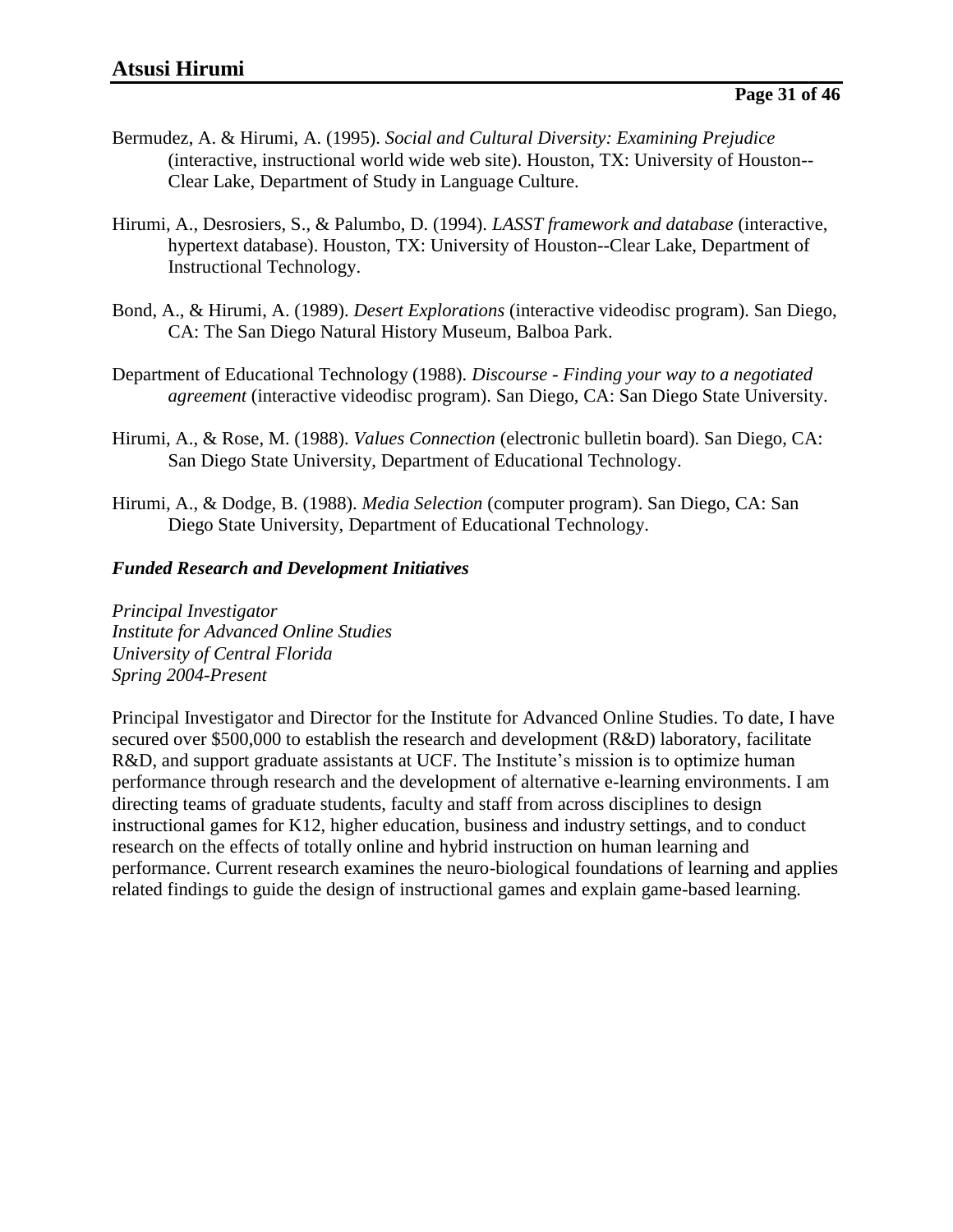#### *Principal Investigator*

*The Effects on Modern Math Videogames on Student Achievement and Motivation University of Central Florida Spring 2007-Fall 2008*

Principal Investigator for two experimental and one quasi experimental study examining the effects of two single player and four multi-player pre-algebra and algebra videogames on middle school and high school math achievement and math class motivation. Secured over \$60,000 of gifts to support the research study that is being conducted in three middle schools and one high school in Central Florida. As PI, I am responsible for coordinating (a) a team of faculty and graduate students to gather and analyze data and report findings, (b) efforts with administrators, teachers and staff at participating schools, (c) efforts with school district administrators and staff, (d) efforts with game publishers, and (e) ensuring all university and public school requirements for such studies are being met. All data has been gathered and are in process of being analyzed. Initial results from the participating high school have been published as a technical report (See Technical Reports).

*Principal Investigator & Coordinator Web-Based Instructional Technology Certificate and Degree Program University of Houston–Clear Lake January 1999-2002*

Principal Investigator and Coordinator for the systematic design of web-based certificate and degree programs in Instructional Technology. Initiative includes \$120,000 of preliminary funding, plus access to university resources. Primary responsibilities include: writing proposals and status reports; obtaining and allocating required resources; preparing, articulating and implementing systematic design process; coordinating the development of the web-based courses; designing and developing courses; working with faculty and program staff to establish program wide design standards and educational philosophy statement; marketing program and preparing marketing materials; working with university administration on articulation agreements, related policies, and addressing distance education support and logistical issues.

*Project Leadership Team Member & Lead Instructional Designer Web Based Clinical Laboratory Science (WebCLS) Collaborative Grant Project January 1999-2002*

Project leadership team member and lead instructional designer for the development of a webbased undergraduate degree program for medical technologists. Project includes \$1.16 million funding over three years from FIPSIE. Primary responsibilities include: assisting in the writing of the grant proposal; preparing, articulating and managing systematic design process; leading project leadership team and instructors from seven institutions through the analysis and design process; developing and maintaining web-based project support site; working with faculty and program staff to establish program wide design standards and working with participants on articulation agreements, related policies, and addressing logistical issues.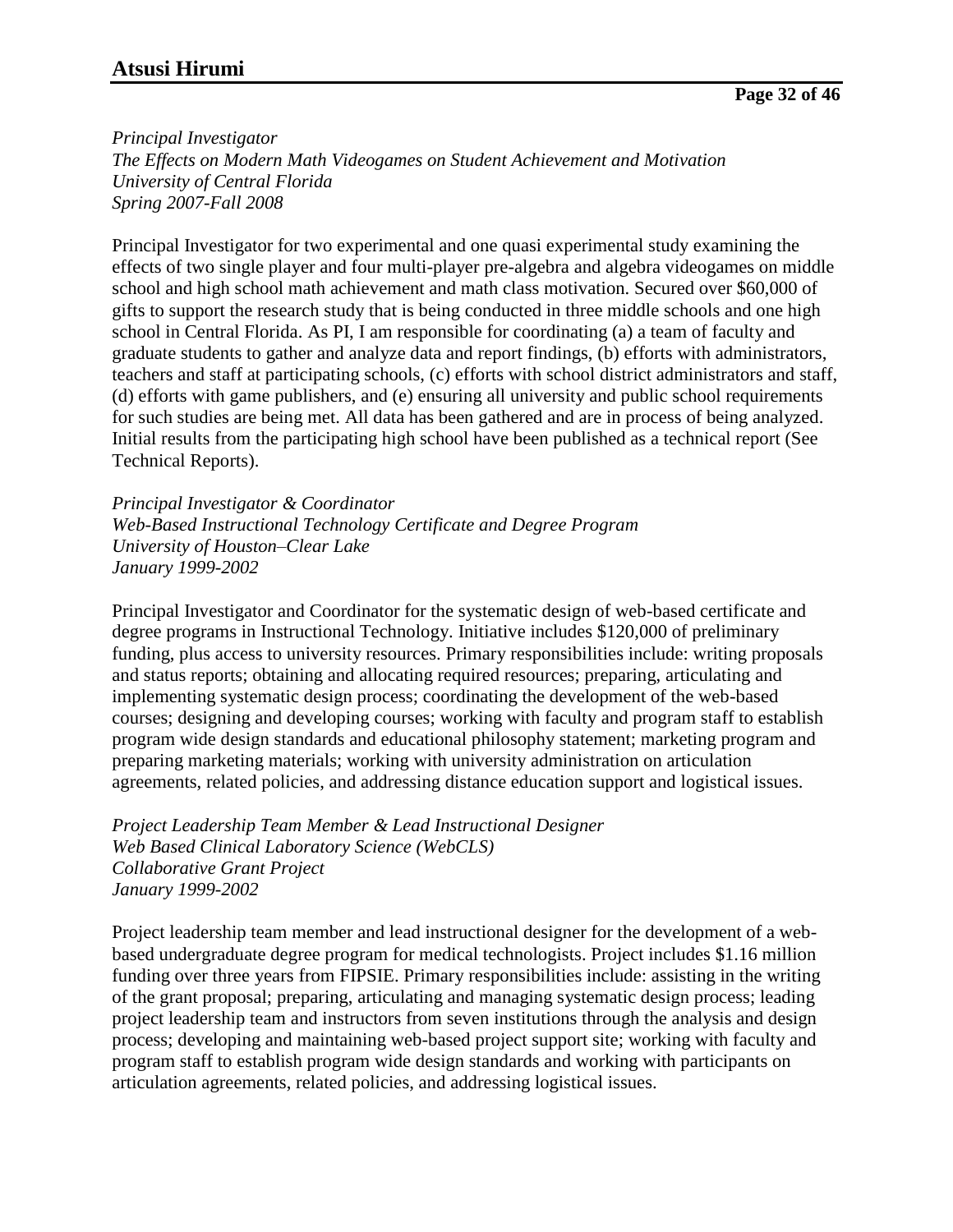*Principal Investigator*

*The Effects of e-Learning Interactions on Student and Instructor Attitudes and Performance University of Houston–Clear Lake October, 2002-May 2003*

Principal Investigator for research study examining the effects of planned e-learning interactions on student and instructor attitudes and performance. For this study, I: wrote an internal grant proposal and was awarded \$5,170 to hire graduate assistants and to generate materials; coordinated four graduate research assistants; created a Web site to facilitate collaboration; and designed the study.

*Principal Investigator Advancing Student Learning through the Systematic Design and Continuous Improvement of a Program-Wide Electronic Portfolio Assessment System University of Houston-Clear Lake November, 1999 – 2002*

Principal Investigator for the development of a program-wide electronic portfolio assessment system for the instructional technology graduate degree program. Project includes \$6,000 of internal funding, and over \$10,000 of funds provided by the School of Education and the UHCL. Responsible for: writing the grant proposal; budgeting, obtaining and allocating resources; coordinating faculty and project staff; supervising related data collection; revising program standards; developing guidelines and training materials; working with administration and staff to implement system; coordinating pilot testing of portfolio assessment system.

*Principal Investigator & Director Center for Distributed Information, Support and Training for Education at a Distance (DISTED) University of Houston-Clear Lake September, 1997 – January 1999*

Principal Investigator and Director for the development of a networked-based, electronic performance support system designed to train and empower educators on the systematic design and delivery of interactive distance education. Project includes \$25,000 of external funding, and over \$50,000 of resources provided by the School of Education and the University of Houston-- Clear Lake. Responsible for: budgeting, obtaining and allocating resources; managing a team of ten program developers; coordinating project activities; designing program architecture; developing user interface; designing instructional materials; and conducting formative evaluations.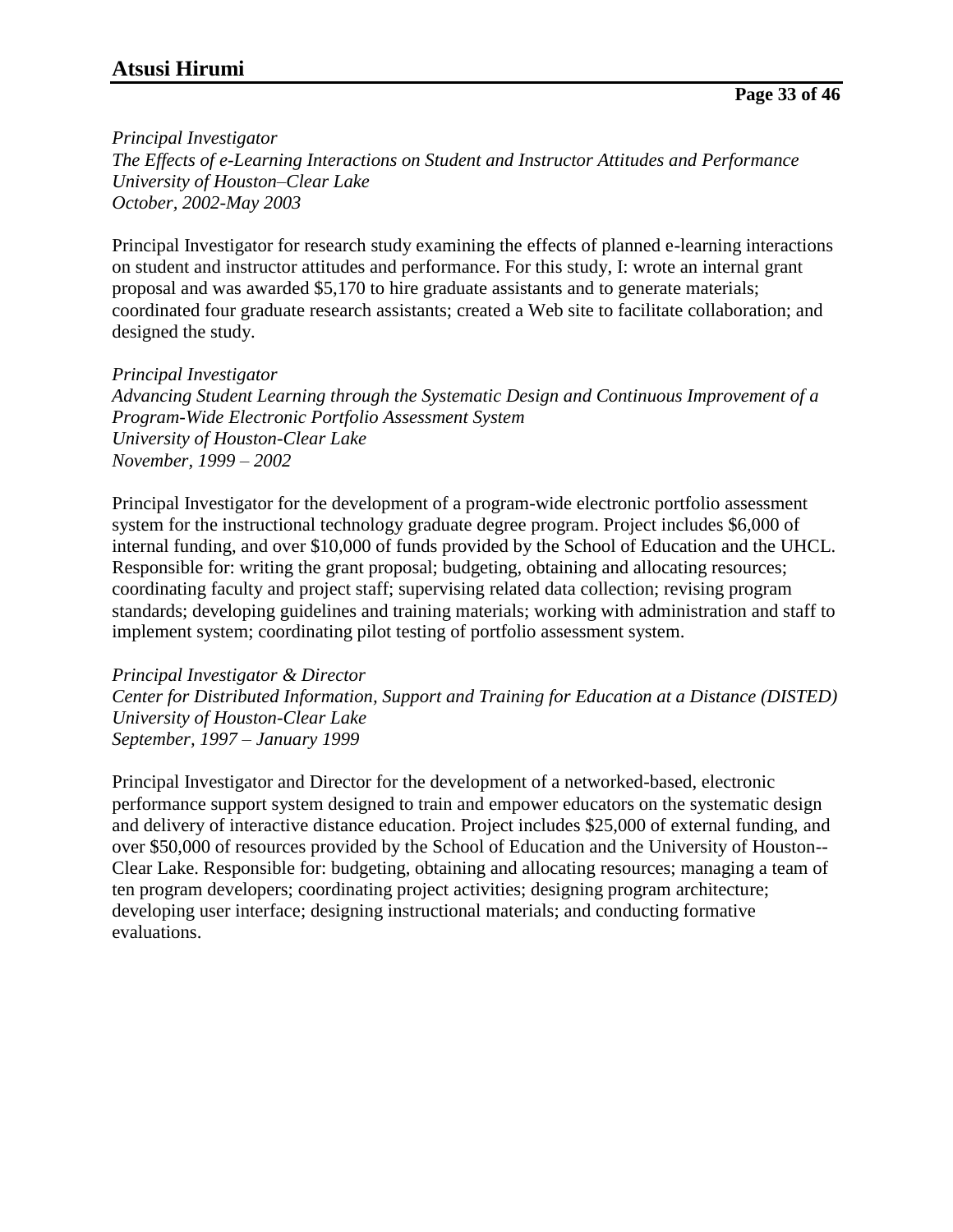*Coordinator for Interactive Distance Education Training University of Houston-Clear Lake January, 1996 – January, 1998*

Developed and coordinated university-wide effort to train and empower faculty on the design and delivery of interactive distance learning programs. Responsible for: the design, development and delivery of all training materials; working with 15 university faculty to transform coursework from traditional classroom instruction to interactive distance learning programs; directing and managing seven staff members; identifying, acquiring, and allocating course development resources. Currently developing the Center for Distributed Information, Support and Training of Education at a Distance (DISTED); a world-wide-web site designed to provide just-in-time training, information and support for potential and practicing distance educators.

*Co-Principal Investigator & Director of Technology Center for Professional Development and Technology University of Houston-Clear Lake Aug. 1993 – January 1998*

Co-Principal Investigator and Director of Technology for a \$1,570,000 grant to develop a new Center for Professional Development and Technology at the University of Houston–Clear Lake. Responsible for: strategic planning, administration, budgeting, and the allocation of technology related resources; designing and implementing a system for training pre- and in-service educators and university faculty on the use and integration of technology; conducting technology needs assessment; establishing local area and wide area electronic networks; designing and implementing workshops on the use and integration of technology; creating a Teacher Technology Exploration Center (TTEC); directing four graduate assistants; and developing a distance learning program.

*Principal Investigator Direct High Speed Public School/University Connections University of Houston--Clear Lake December 1994-January 1997*

Principal Investigator for a \$60,000 grant funded by IBM's Total Quality Management Award and the Texas Higher Education Network (THEnet). The grant provided the hardware and software necessary to establish the University of Houston--Clear Lake as the primary THEnet/Internet provider for the South Houston Community. As PI, I was responsible for writing the grant and establishing the necessary partnerships.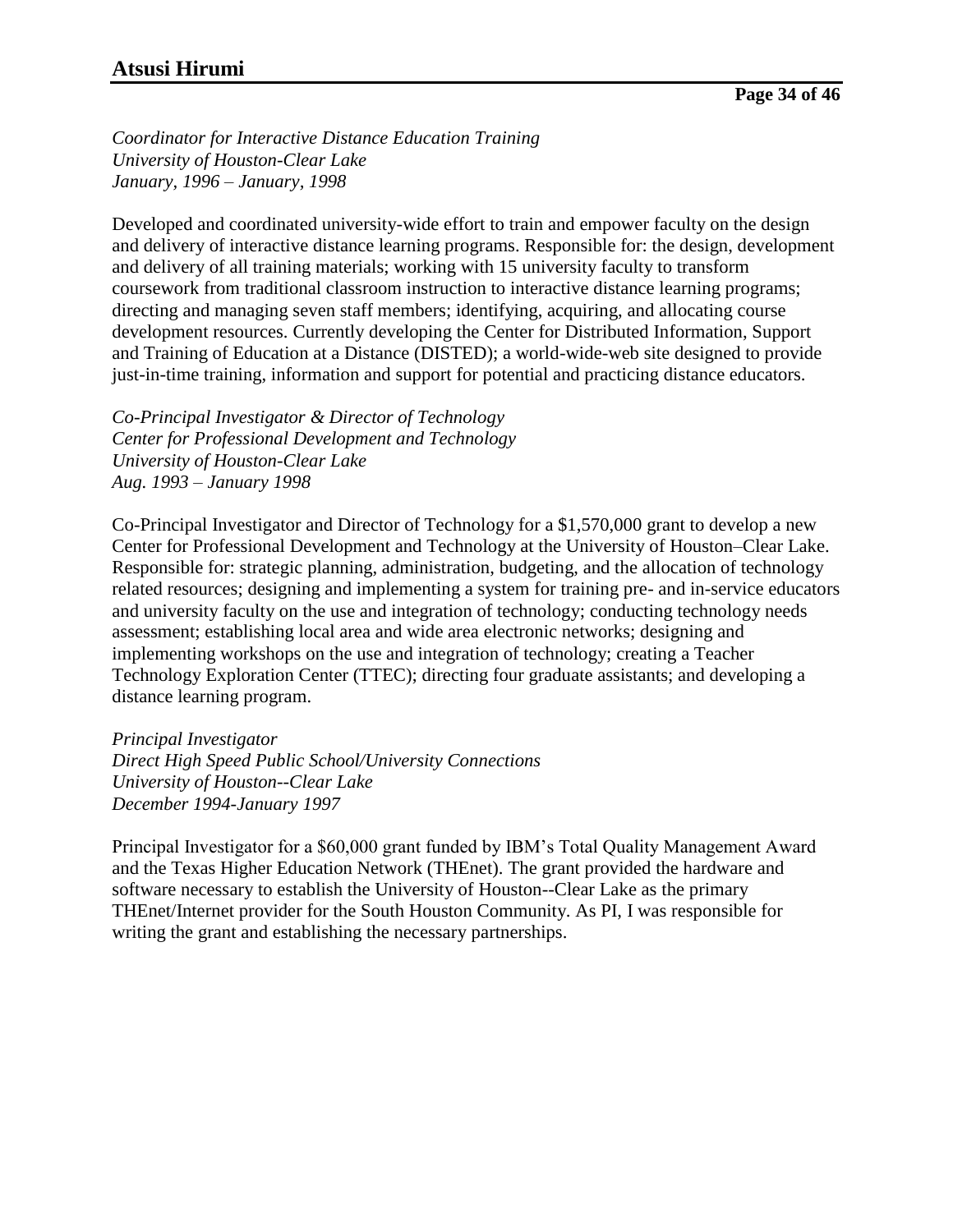*Co-Principal Investigator High Technology Classroom of the Future University of Houston-Clear Lake Dec. 1993 – January 1995*

Co-Principal Investigator of a \$45,000 grant to create a high technology classroom at the University of Houston*–* Clear Lake, designed to: (a) teach and facilitate the use of new, technology-based instructional techniques; (2) improve quality processes by facilitating collaborative work and group decision making; and (3) support the university's goal of becoming a national and international leader in higher education. Primary responsibilities include purchasing and budget allocations; conducting technology needs assessment; and designing and delivering workshops and instructional modules.

*Principal Investigator The Assessment of Learning at UHCL II University of Houston-Clear Lake Dec. 1995-January 1997*

Principal Investigator for a \$10,000 grant to support travel, materials and consultants for a university-wide task force on learning assessment. The task force is charged with developing a strategic plan for integrating assessment across the university. It will also compile an inventory of current assessment practices at UHCL; best practices at similar institutions; and recommend data sets that are needed to support institutional assessment.

*Co-Principal Investigator The Assessment of Learning at UHCL University of Houston-Clear Lake Dec. 1993 - 1994*

Co-principal investigator of a \$11,500 grant to examine the use and integration of Performance Assessments at the University of Houston-Clear Lake. Member of a four-person team responsible for collecting and reviewing existing methods for assessing learning in higher education; directing graduate student in the creation of a resource library; evaluating and offering the suitable methods to UHCL faculty and shared governance committees in workshops and consultations.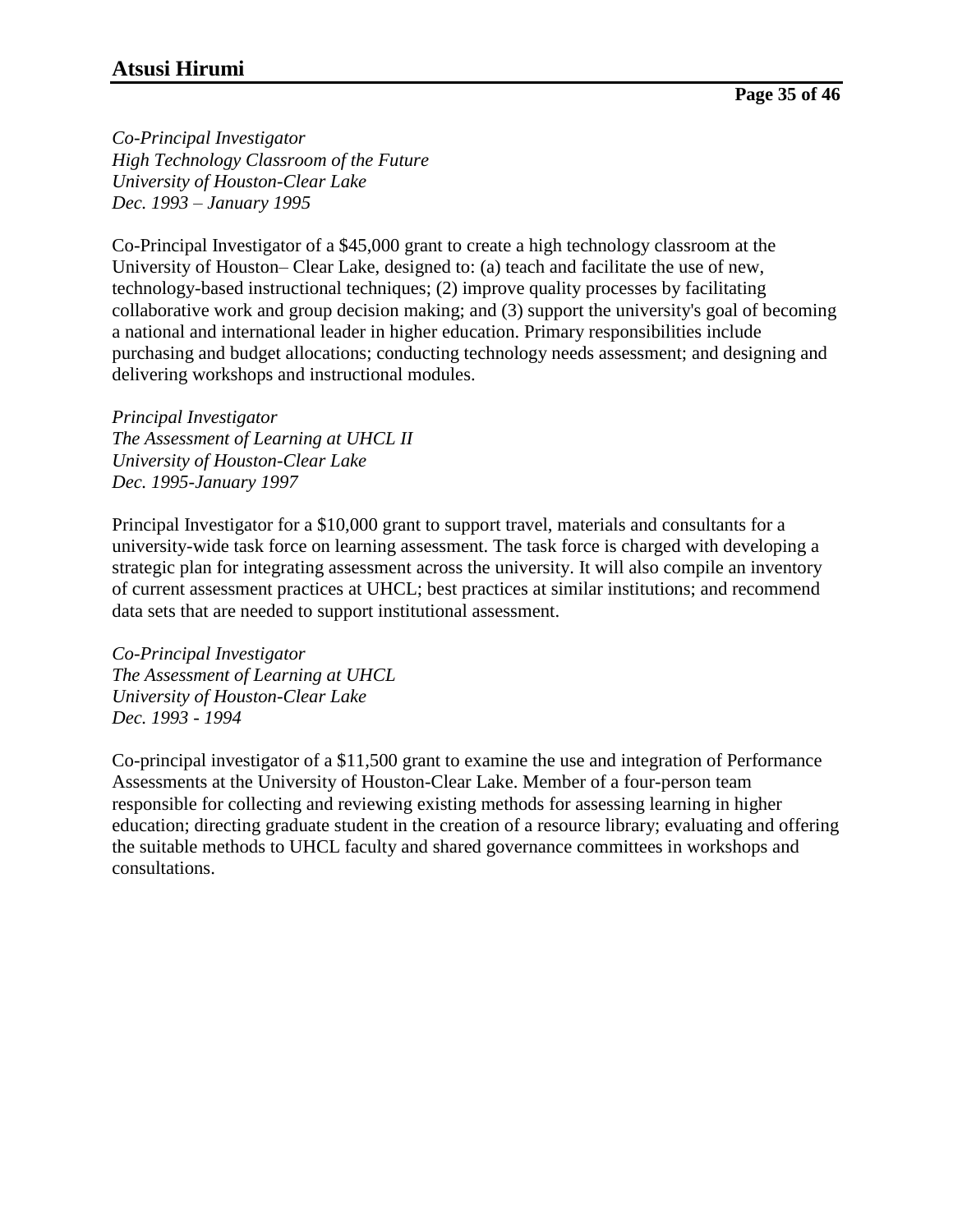#### *Unfunded Research and Development Initiatives*

#### *Principal Investigator*

*Integrating Nutrition and Physical Education with Exergaming to Prevent Childhood Obesity Agriculture and Food Research Initiative (AFRI) competitive grants program Submitted Spring 2011 (Unfunded)*

Principal Investigator (PI) for five year, \$2.5 million grant proposal submitted to AFRI competitive grants program, Spring 2011, to develop and evaluate the effects of an innovative exergame on child health and behavior. As the PI, I led efforts to bring together participants from the College of Education, College of Engineering, School of Medicine, and the Florida Interactive Entertainment Academy at UCF along with Orlando All Star After School Program, Hebni Nutrition Consultants, and eXtensions to prepare and submit the grant proposal.

#### *Principal Investigator*

*Integrating Nutrition and Physical Education with Exergaming to Prevent Childhood Obesity National Institute for Health (NIH) Exploratory Developmental Research Grant Program Submitted Spring 2011 (Unfunded)*

Principal Investigator (PI) for two year, \$275,000 grant proposal submitted to National Institute for Child, Health and Human Development (NICHD) Spring 2011 to gather baseline data and generate a photo-type of the proposed exergame as a proof of concept. As the PI, I led efforts to bring together participants from the College of Education, College of Engineering, School of Medicine, and the Florida Interactive Entertainment Academy at UCF along with Orange County School District, Orange County Community Centers, and Hebni Nutrition Consultants to prepare and submit the grant proposal.

*Co-Principal Investigator Conventional Training Versus Game Based Training University of Central Florida STTR Proposal Submitted Spring 2006 (Unfunded)*

Co-Principal Investigator and lead UCF faculty member working with representatives from two companies (Technical Systems Integration, Inc. and Jardon and Howard Technologies, Inc.) and colleagues in the College of Education to prepare and submit a \$100,000 Phase I Small Business Technology Transfer (STTR) proposal to the Department of Defense (Topic Number N06-T006). Primary contributions include: (a) meeting with representatives from two companies to plan and prepare response to RFP; (b) meeting with local representatives from DoD to gather information about the initiative, and (c) writing the research section of the proposal.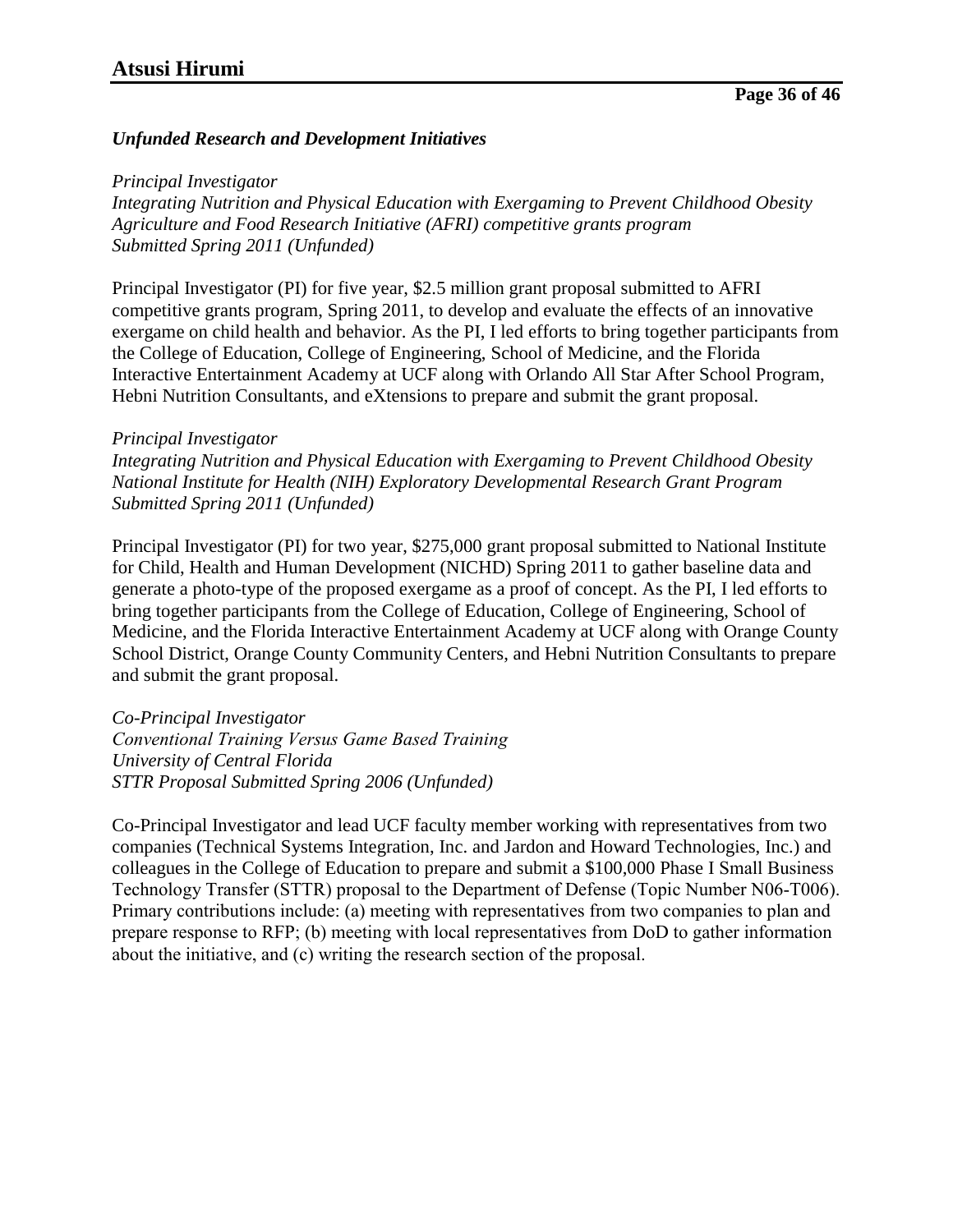*Co-Principal Investigator Army Training for TRADOC Centers and Schools University of Central Florida SBIR Proposal Submitted Spring 2004 (Unfunded)*

Member of primary writing team and UCF lead representative for a five year, \$10 million proposal to the \$500,000,000.00 TRADOC Omnibus Grant Program to, "design and deliver education-training products for TRADOC Centers and Schools and other Army Agencies." Led efforts at UCF to formulate UCF team (including faculty and staff in the College of Arts and Science, the College of Engineering and Computer Science, Course Development and Web Services, the Institute for Simulation and Training, the Team Performance Laboratory, the Center for Research on Electronic Arts, Technology and Entertainment, and the College of Education), gather and organize information, meet with representatives from collaborating partners, and prepare two areas of final proposal.

## *Professional Consultation*

*Instructional Design Consultant Ascent Learning and ExamFX Leawood, Kansas October 2012-Present*

Instructional Design (ID) Consultant for Ascend Learning and ExamFX; two interrelated companies preparing individuals for work and certification in insurance, financial services, and healthcare industries. As the ID Consultant, I've been contracted to analyze existing online coursework, identify areas of improvement and prepare short and long-term recommendations for distinguishing the coursework offered by other companies.

*Instructional Design Consultant Museum of Science & Industry: Mission LEAP Tampa, FL August 2010-September 2011*

Instructional Design (ID) Consultant for \$1.36 million NASA funded project to create an innovative museum exhibit on space exploration. Using mixed reality and video game technology, the exhibit is designed to spark the imagination of the next generation of Science, Technology, Engineering, and Math (STEM) professionals and build their confidence and interest in pursuing space concepts and careers. As the ID Consultant, I led efforts to complete goal, subordinate skill, learner and context analyses. I also define objectives, specified assessment methods, and worked with the prime contractor to generate experiential learning plans and develop the exhibit.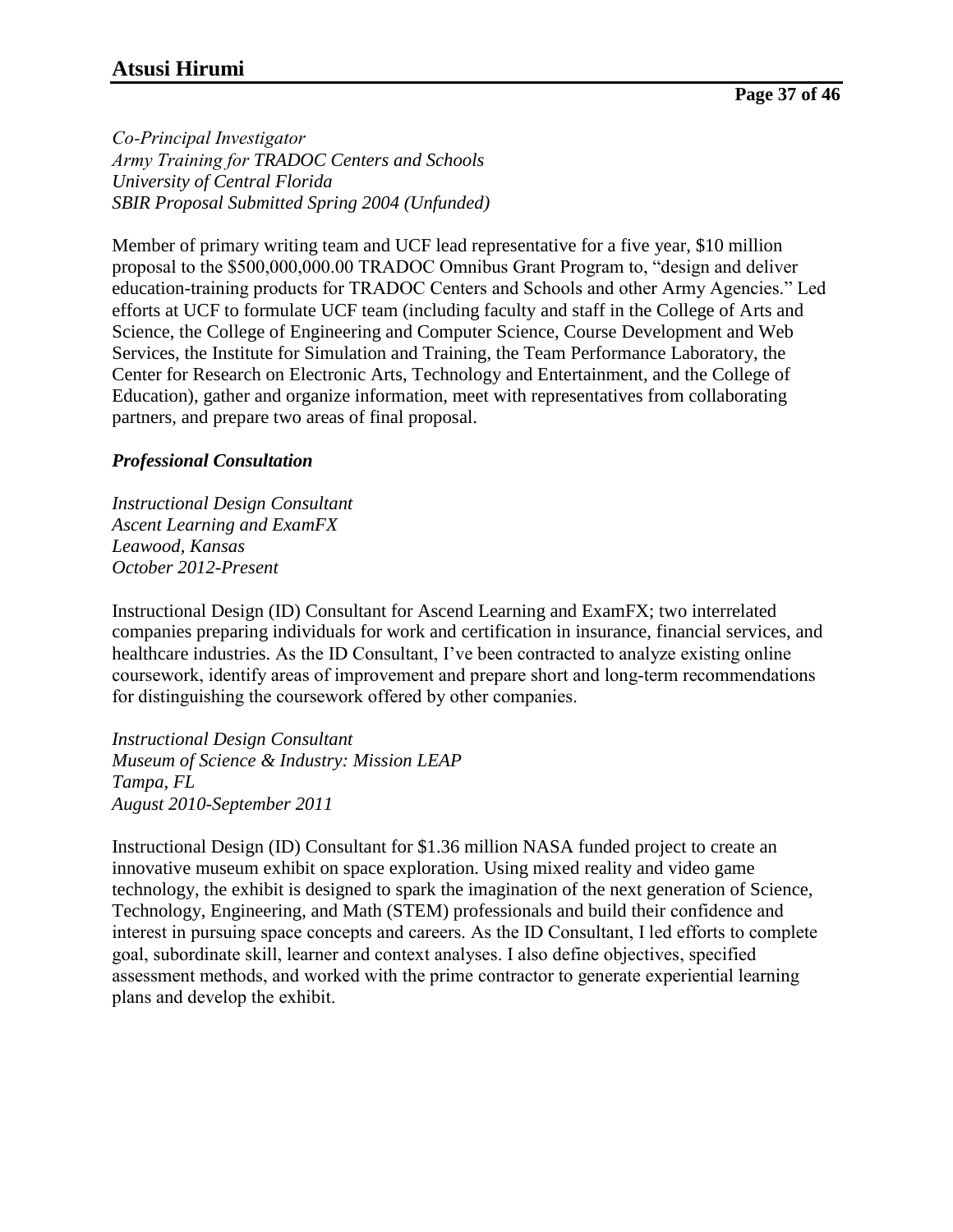*e-Learning Consultant United States Army Intelligence Center for Excellence Ft Huachuca, AZ March 2009-December 2009*

e-Learning Consultant for the analysis and design of blended training of Military Intelligence officers and soldiers at Ft. Huachuca, AZ. Led team of research assistants to define and refine guidelines for generating distributed learning (DL), residential (face-to-face), and blended (BL) course nominations, analyzing eleven courses applying the guidelines, documenting process, and preparing draft implementation and strategic plans for the DL division of the schoolhouse. Also briefed leadership at Ft. Huachuca, including the commanding officer, General Custer, and other top ranking officers, on the results of the analyses.

*Game Design Consultant 360ed.com Orlando, FL August 2008-May 2009*

Worked with professional staff at 360ed.com to design, develop and test Conspiracy Code<sup>TM</sup>, an immersive 3D multiplayer game that educates high school students on American History. . Specifically, I worked with the project team to: (a) posit the use of neuroscience research and brain-based learning principles to serve as the pedagogical foundations for the game, (b) formulate game design guidelines and identify specific game features based on brain-based learning principles, and (c) to design research studies examining the effects of the game on students' physiology.

*e-Learning Consultant Orange County Library System Orlando, FL January 2007-December 2009*

e-Learning Consultant for the analysis, design, development and evaluation of 3 hybrid training programs for library patrons: one on the professional uses of MS Word, another on getting a job, and the third on preparing candidates for the U.S. Naturalization interview and exam. Primary responsibilities include (a) analyzing and providing recommendations for the improvement of existing web-based training, (b) working with library staff and administration to establish instructional design infrastructure, (c) designing and delivering a series of workshops for library staff on instructional design (e.g., cognitive task analysis; generating, cluster and sequencing objectives; developing and aligning learner assessments; formatting e-learning and instructional strategies; conducting formative evaluations), and (d) planning and conducting formative and summative evaluations of web-based training.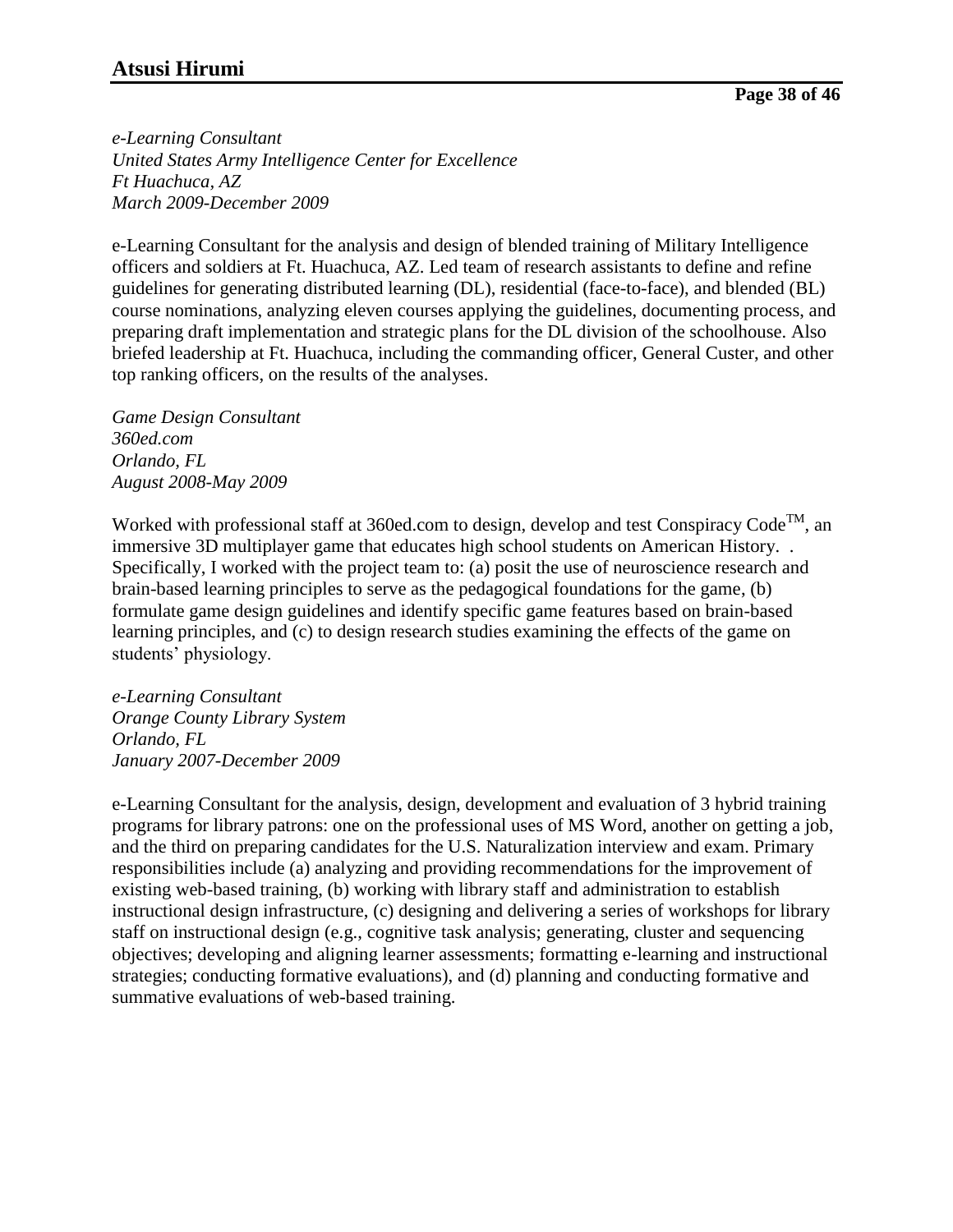*Learning Advisor Tabula Digita New York, NY November 2006-December 2008*

Learning Advisor for the design and development of five 3D immersive educational games, including a single player pre-algebra and algebra game, two multi-player pre-algebra games, and one multi-player algebra game. Worked with subject matter experts, game developers, and math teachers to integrate pedagogy with games, as well as to generate teaching modules and related teacher resources. Also responsible for planning and conducting formative evaluations and extensive research studies with teachers and students from target population.

*Learning Consultant MD Anderson Cancer Center Houston, TX January 2007-December 2007*

e-Learning Consultant for the analysis, design, development and evaluation of web-based training created for by MD Anderson for doctors, nurses and staff at the Cancer Center. Primary responsibilities include (a) analyzing and providing recommendations for the improvement of existing web-based training, (b) analyzing training requirements, and (c) developing and delivering a series of workshops for instructional design support staff.

*Game Design Consultant Florida Interactive Entertainment Academy (FIEA) Orlando, FL August 2007-May 2008*

Worked with graduate students and faculty at FIEA to design, develop and test an immersive 3D multiplayer game titled Danger Zone that trains Navy personal on how to put out fires on Navy Ships. Specifically, I (a) recommended alternative instructional approaches, (b) helped establish and refine the pedagogical foundations for the game, and (c) provided input on the design and delivery of instructional events and content.

*Instructional Design Consultant Digitec, Inc. Orlando, FL November 2005-December 2006*

Worked with Digitec management and clients to design two instructional games: (a) Dream Machine (designed to educate military personal and their families on how to manage finances), and (b) Marketing Live (designed to educate students on market segmentation). Worked with subject matter experts to complete task analysis and delineate learner assessment method, and with game developers to integrate learning goals and objectives, learner assessments, and grounded instructional strategy with instructional game design. Planning and implementing formative evaluations with experts and learners from target population.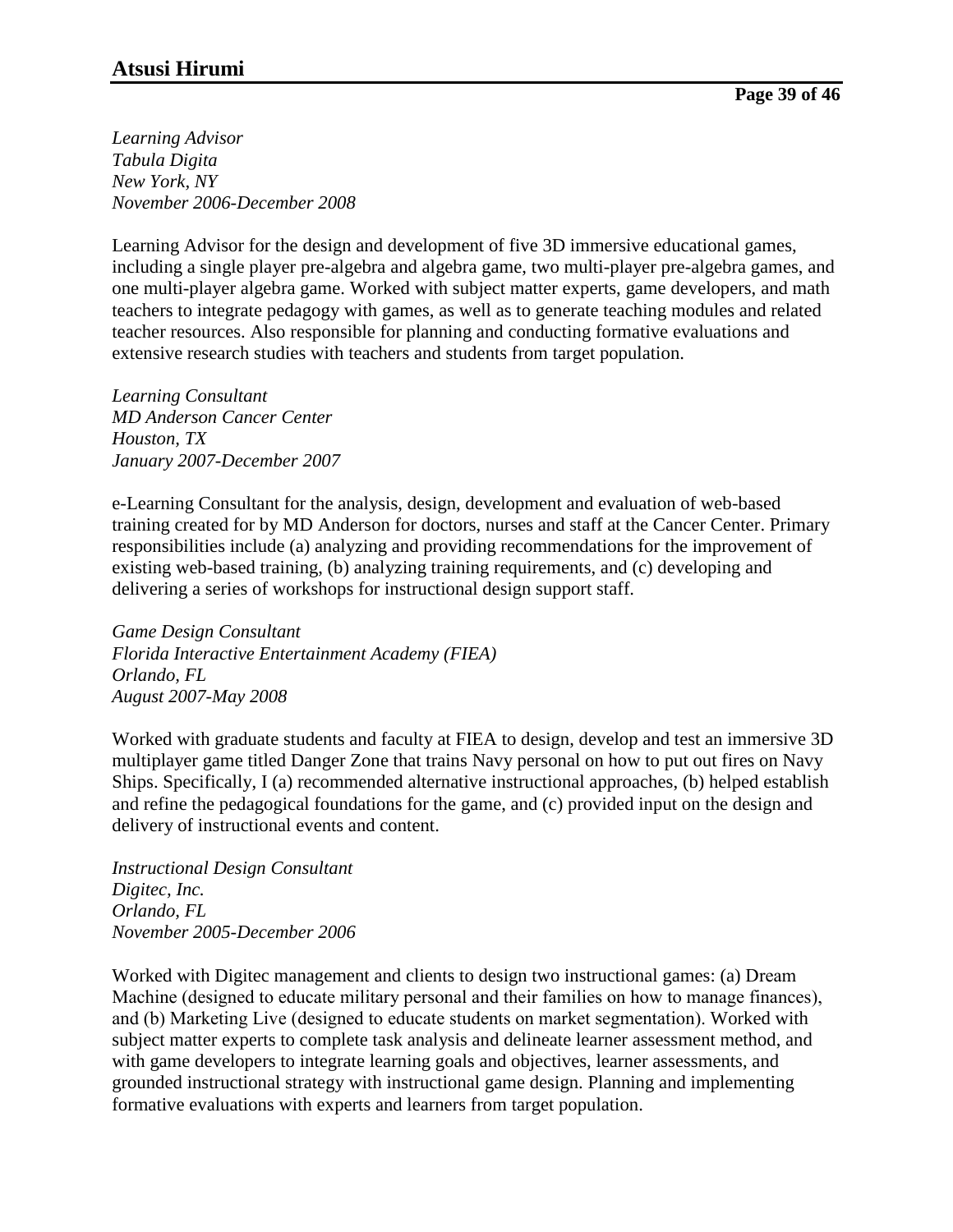*Instructional Design Consultant Lockheed Martin-Florida Interactive Entertainment Academy Orlando, FL May 2006-December 2006*

Instructional Design Consultant for development of a prototype for an instructional (video) game (Danger Zone) on putting out fires on Navy ships. Working with subject matter experts and game developers to complete task analysis, delineate learner assessment methods, define and integrate learning goals and objectives, and apply grounded instructional strategies and events to optimize game-based learning.

*Instructional Design Consultant Nova Law Center, Nova Southeastern University Ft. Lauderdale, FL April 2006-August 2006*

Instructional Design Consultant for Nova Law Center at Nova Southeastern University. Currently working on two initiatives: (a) conducting a needs assessment to improve the predictability of their online alternative admissions program, and (b) designing a system to develop, maintain, and continuously improve online graduate programs and coursework.

*e-Learning Advisor Electronic Classrooms of Tomorrow (ECOT) Columbus, Ohio 2002-2004*

e-Learning Advisor for statewide initiative to develop and continuously improve a charter K12 virtual school in Ohio. Primary responsibilities include the continuous improvement of the current system, as well as working with management to design and develop a new e-school system for K12 children. Primary areas of contribution include coordinating the Teacher Advisory Council, managing \$100,000 RFP and subsequent training development project, needs assessment and strategic planning, curriculum development, teacher training and professional development.

*Instructional Design Consultant Centro Universitario de Ciencias Economico Administrativas (CUCEA) Universidad de Guadalajara, Mexico May 2003-Aug. 2005*

Instructional Design Consultant for new master's degree program in Learning Technology (Maestria en Technolgias del Aprendizaje) at the largest public university in Guadalajara, Mexico. Primary responsibilities include: designing an online course on the systematic design of e-learning materials and delivering the course to students and faculty in the program so that they are able to guide the translation of and teach a Spanish versions of the course.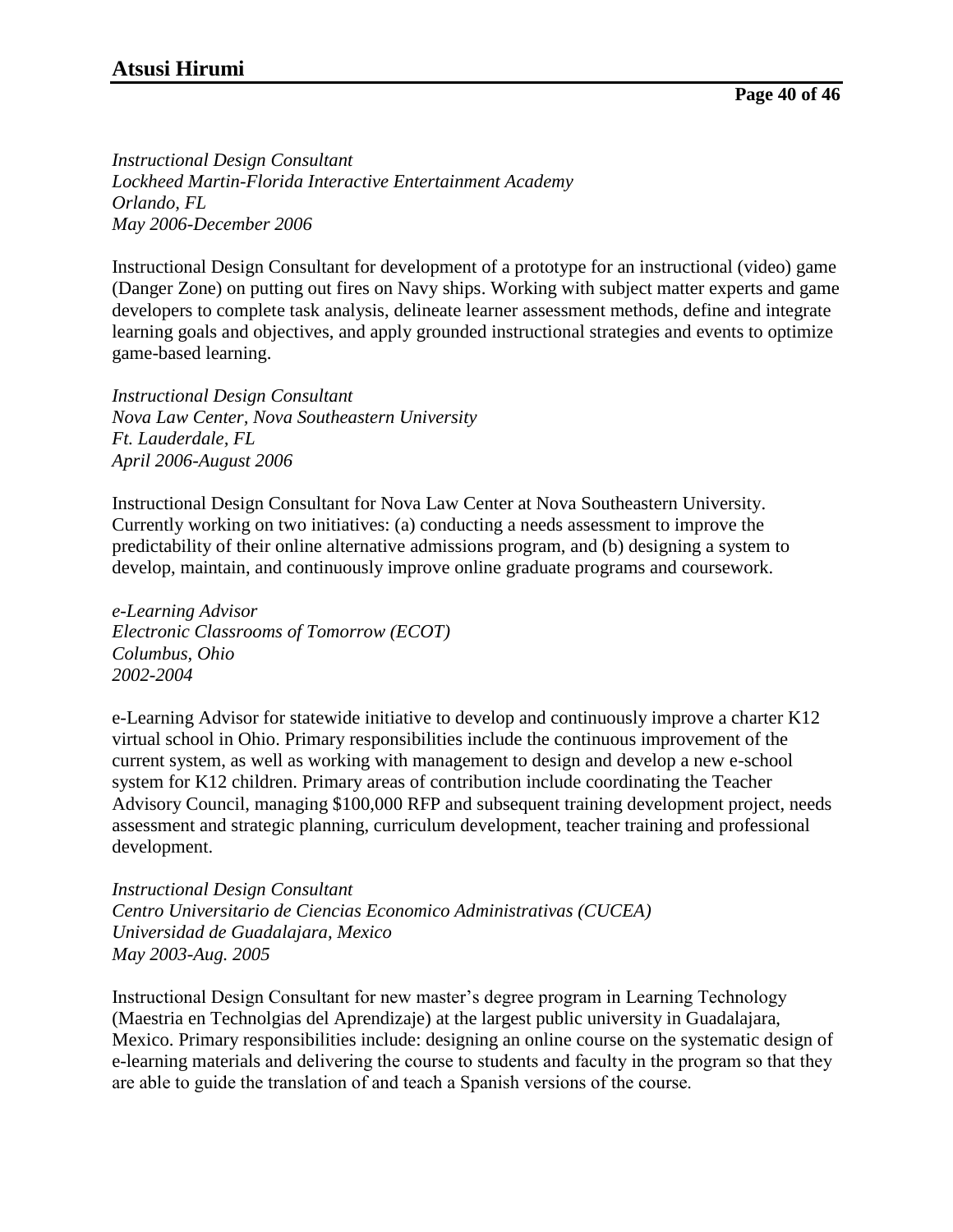*Instructional Design Consultant Educational Technology Center Lamar University 2002-2003*

Instructional Design Consultant for center created to help faculty develop and deliver technology-based instructional materials. Primary responsibilities include: designing and delivering workshops on the systematic design of Web courses; analyzing and providing recommendations on the design and delivery of Web courses; and assisting in the development of the professional development Web site.

*Instructional Design Consultant Developing e-High School for Cobb County Public Schools Cobb County Public School District 2001-2002*

Instructional Design Consultant for district-wide effort to Web-base high school courses and programs. Primary responsibilities include: presenting workshops on the systematic design of Web-based courses; analyzing and providing recommendations on the design and delivery of Web courses; and assisting in the development of the distance learning website.

*Instructional Design Consultant UT TeleCampus University of Texas System 2001-2002*

Instructional Design Consultant for University System wide effort to support the training, development and delivery of Web courses. Primary responsibilities include: presenting workshops on the systematic design of Web-based courses; analyzing and providing recommendations on the design and delivery of Web courses; providing recommendations for system operations, and assisting in the development of a Web course development support site.

*Instructional Design Consultant College of the Mainland 2001-2002*

Instructional Design Consultant for community college efforts to support the training, development and delivery of Web courses. Primary responsibilities include: presenting workshops on the systematic design of e-learning courses and programs; analyzing and providing recommendations on the design and delivery of Web courses; establishing e-learning development support site, and providing recommendations for system policies, procedures and operations.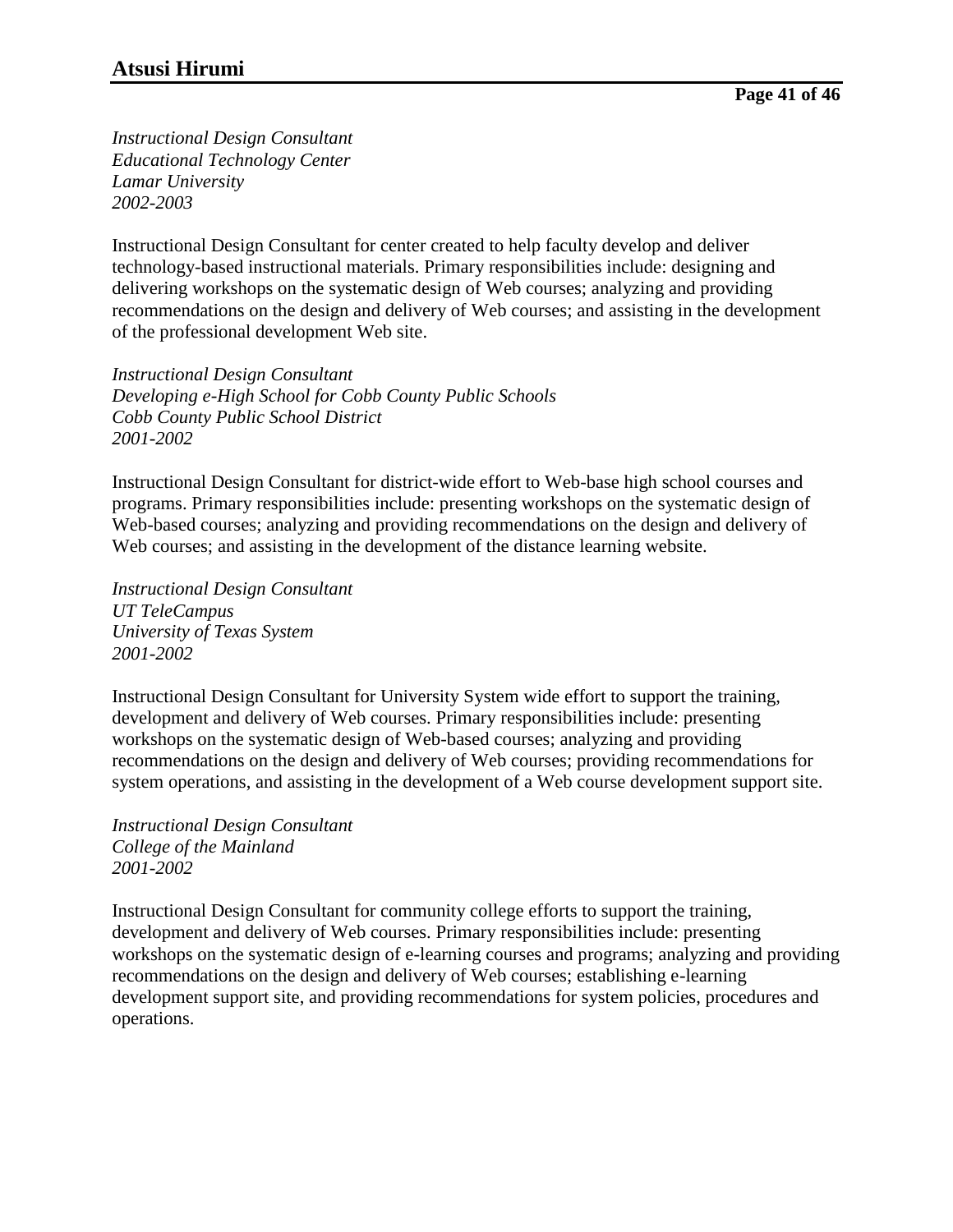*Instructional Design Consultant SJCC Distance Education Program San Jacinto Community College 2001-2002*

Instructional Design Consultant for community college efforts to support the training, development and delivery of Web courses. Primary responsibilities include: presenting workshops on the systematic design of Web-based courses; analyzing and providing recommendations on the design and delivery of Web courses; and providing recommendations for system operations.

*Instructional Design Consultant Delivery System for Distance Learning through Career and Technology Education Programs University of Houston September, 1999 – 2001*

Instructional Design Consultant for \$50,000 statewide grant to (a) research distance education delivery systems, (b) create a website for distance educators, and (c) design a model program for delivering distance education. Primary responsibilities include: working with the PI to examine current distance education delivery systems; assisting in the development of the distance learning website; creating a model for the design and delivery of model distance education programs for the State of Texas; and, designing a distance education course based on the model.

*Instructional Design Consultant IBM Armonk, N.Y. June 1989 - December 1989*

Consulted on two projects. Project 1: Assisted in the formative evaluation and subject matter expert review of design documents prepared by IBM for their course in instructional systems design. Specific areas of analyses included the instructional and motivational design of course materials. Project 2: Assisted in the front-end analysis of mid-level management course for IBM. Conducted literature review, interviews, and extant data analysis. Co-authored final report describing results of the analysis, issues for further analysis, and recommendations for course design and delivery.

## *Honors and Awards*

- dL Maverick Award (2009). Awarded by the Army Training Support Center and the U.S. Army for visionary "Maverick" leadership in distance learning.
- Commitment to Excellent and Innovation (2003). Awarded by the Texas Distance Learning Association (TxDLA) for contributions to the field.
- Exemplary On-line Coursework (2002). Awarded by WebCT for the design and delivery of Web-based course (INST6437 Interactive Distance Learning). One of eight awardees from over 80 nominations received by WebCT from the U.S. and Canada.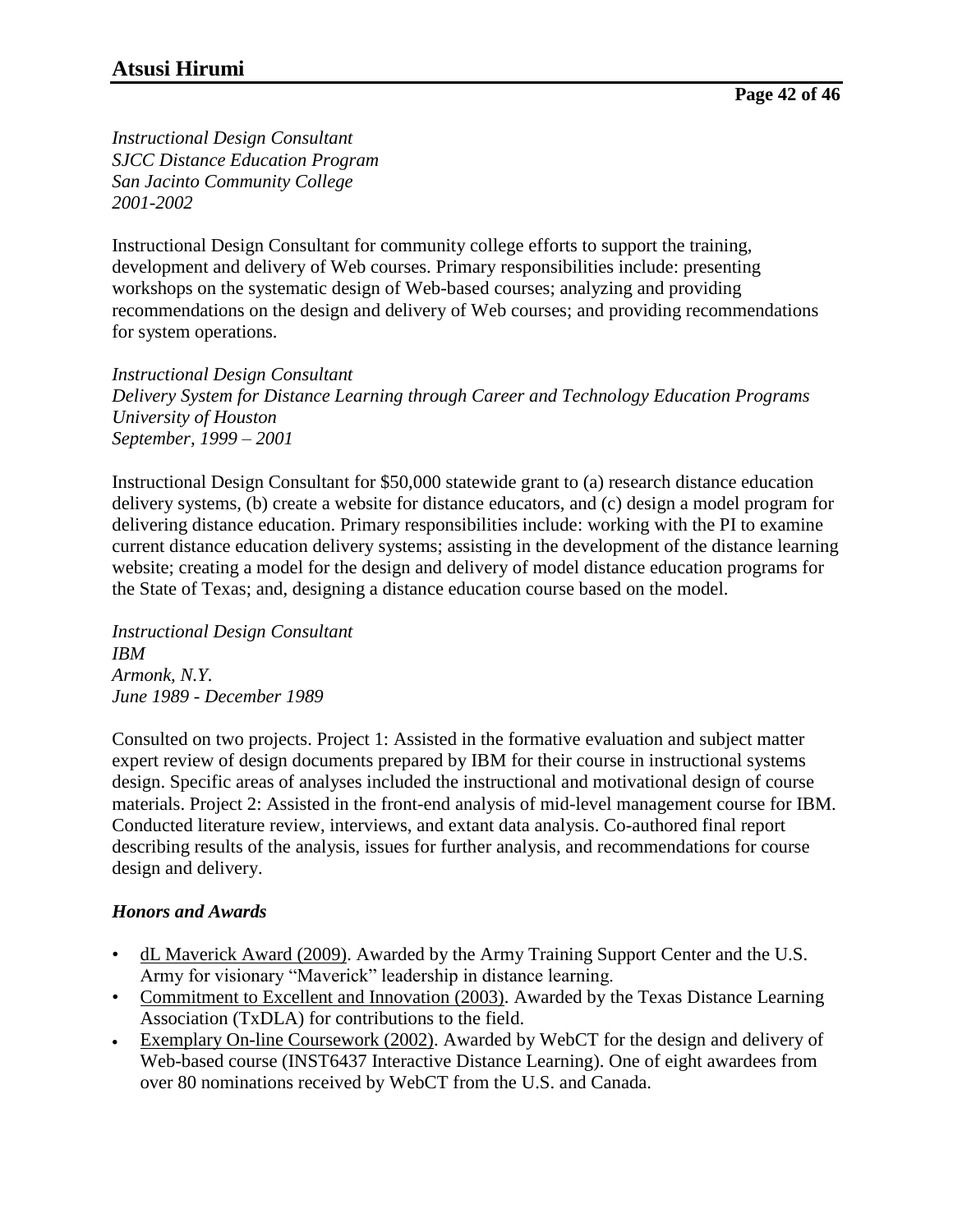- Exemplary On-line Coursework (2000), awarded by WebCT for the design and delivery of Web-based course (INST5333 Systematic Design of Technology Based Instruction). One of ten awardees from over 70 nominations received by WebCT from the U.S. and Canada.
- Nominated for the Piper Award (1999, 2001), by one or more students for excellence in teaching, University of Houston–Clear Lake, Houston, TX.
- 2nd Place Award of Excellence (1997), given for electronic performance support system that best represents and illustrates the principles of performance centered software design, 1997 EPSS Design Contest sponsored by epss.com, The Performance Support Group and The Performance Support 97 Conference.
- People's Choice Award (1996), given for the most outstanding presentation at the Third Annual ENRON Symposium on Teaching Excellence, Houston, TX.
- Award for Innovation (1996), finalist at the Third Annual ENRON Symposium on Teaching Excellence, Houston, TX.
- Outstanding University Practitioner Award (1995), Phi Delta Kappa (Houston Chapter).
- University of Houston--Clear Lake Star Faculty Award (1995), for outstanding research, teaching and service, School of Education, University of Houston--Clear Lake.
- Gagne & Briggs Award for Outstanding Doctoral Student (1991), Department of Educational Research, Florida State University.
- Ruby Diamond Scholarship Award for Developing Scholars (1990), Department of Educational Research, Florida State University.
- Outstanding Young American (1990), Outstanding Young Men of America, Montgomery, Alabama.

# **PROFESSIONAL SERVICE**

## *National & State*

- Consulting Editor (2012-Present). International Journal of Designs for Learning. Association for Educational Communications and Technology.
- Consulting Editor (2006-Present). Tech Trends. Springer Publishing.
- Consulting Editor (1997-Present). Educational Technology Research and Development, Springer Publishing.
- Associate Editor (1996-Present). Journal of Research on Computing in Education, International Society for Technology in Education.
- Executive Peer Reviewer (2010-Present). Journal of Educational Technology & Society. International Forum of Educational Technology & Society.
- Judge (2008). Serious Games Showcase & Challenge. I/ITSEC conference.
- D&D Division Showcase Coordinator (2007). Association for Educational Communication and Technology.
- Grant Proposal Reviewer (2007). Institute for Creative Technology grant program. U.S. Army RDECOM STTC.
- Elected Board Member (2006-2009). Design and Development Division. Association for Educational Communication and Technology.
- Proposal Reviewer (2004-Present). Design and Development Division. Association for Educational Communication and Technology.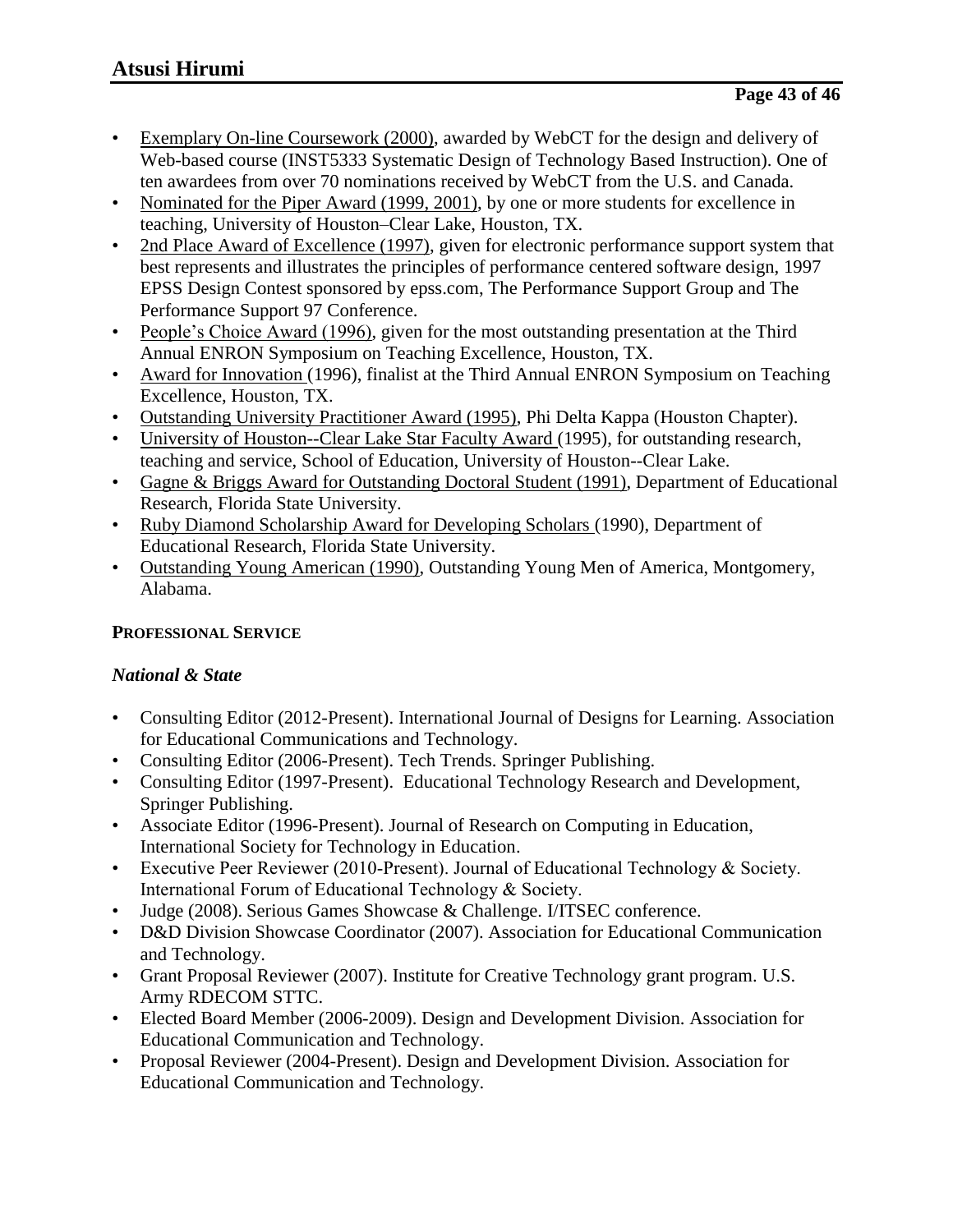- Invited Member (2001-2004). Texas IQ Project: Defining quality standards for online K12 coursework across the state of Texas.
- President (1997/98). CHANGE: Systemic Change in Education Division, Association for Educational Communication and Technology,
- President-Elect 1996/97). CHANGE: Systemic Change in Education Division, Association for Educational Communication and Technology,
- Secretary-Treasurer (1994/1995, 1995/96). CHANGE: Systemic Change in Education Division, Association for Educational Communication and Technology,
- Guest Editor (2002). Quaterly Review of Distance Education Volume 3, Number 2.
- Manuscript Reviewer (1994-1995). Research Section of *Educational Technology*,
- Program Planner (2001). Annual Conference for the Texas Distance Learning Association.
- Host Coordinator (1999). Annual Conference for the Association for Educational Communication and Technology.
- Member (1991). Planning Committee for the Professors of Instructional Design and Technology.
- Proposal Reviewer (2003). Annual Conference for the Texas Distance Learning Association (TxDLA).
- Proposal Reviewer (1994-2001). CHANGE: Systemic Change in Education Division, Association for Educational Communication and Technology.
- Proposal Reviewer (1994-2000). Instructional Technology SIG, American Educational Research Association.
- Proposal Reviewer (1994). Division of Teaching and Teacher Education, American Educational Research Association.
- Proposal Reviewer (1993). Instructional Technology SIG, American Educational Research Association.
- Proposal Reviewer (1993). Division of Instructional Development, Association for Educational Communication and Technology.

# *Regional & Local*

- Member (2008-Present). Advisory Board. Tampa Museum of Science and Industry (MOSI).
- Member (Spring 2010-Present). Advisory Board. Napford Charter School. Orange County, Orlando, FL..
- Member (1997-2003). District Technology Advisory Council, Clear Creek Consolidated Independent School District, Houston, Texas.
- Member (1997-2003). District Technology Advisory Council, Deer Park Independent School District, Houston, Texas,
- Member (1996-2003). District Technology Steering Committee, La Marque Independent School District, Houston, Texas,.
- Member (1995-2003). Advisory Council, Region IV ESC, Houston, Texas.
- Chair (1994-1996). State-Wide Technology Subcommittee, Centers for Professional Development and Technology, Texas,
- Member (1991-1993). Interagency Workgroup for Full Service Schools,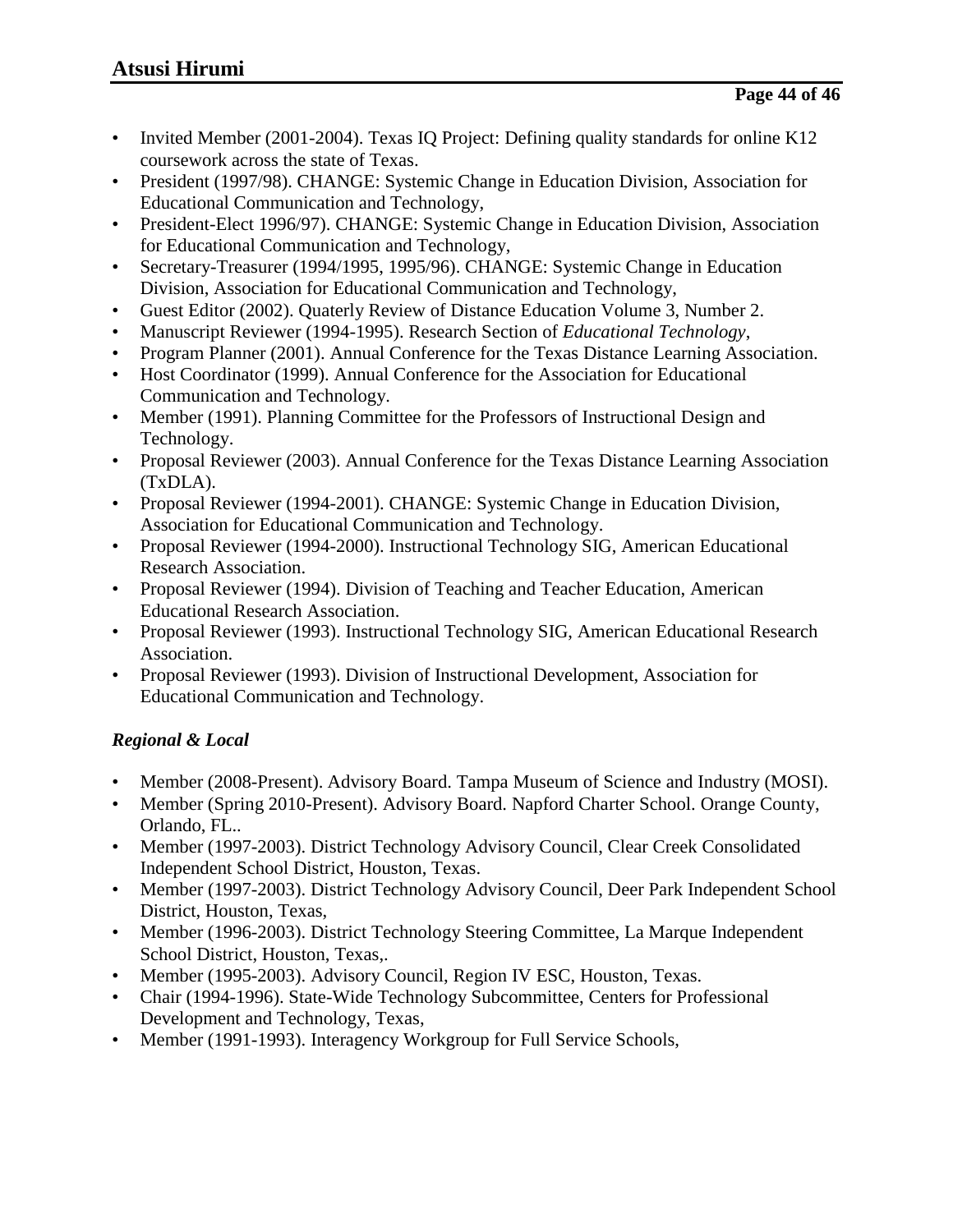## *University Level Committees*

- Elected Chair (2010-2012): University Research Committee. University of Central Florida.
- Elected Member (2008-2010): College of Education representative to University Research Committee. University of Central Florida.
- Appointed Member (2004-2009): College of Education representative to University International Committee. University of Central Florida.
- Committee Member (2003-2005): University Member of UCF Graduate Studies Fellowship Selection Committee. University of Central Florida.
- Elected School of Education Representative (2000-2002). Learning Resource Committee, University of Houston–Clear Lake.
- Member (1999-2002). Course Development Workgroup, University of Houston–Clear Lake.
- Member (1997-2002). Computer Services Committee, University of Houston–Clear Lake.
- Member (1999-2000). Academic Support Workgroup for Web-based Courses, University of Houston–Clear Lake.
- Member (1998-1999). Campus Technology Committee, University of Houston–Clear Lake.
- Chairperson (1997-1998). University-Wide Committee for Training and Instruction (Subcommittee of the Steering Committee for Campus Instructional Technology), University of Houston–Clear Lake.
- Member (1995-1999). University-Wide Task Force on Learning Assessment, University of Houston–Clear Lake.
- Appointed Member (1995-2001). University-Wide Steering Committee for Campus Instructional Technology, University of Houston–Clear Lake.
- Member (1994-2000). Systems Engineering Committee, University of Houston–Systems.

# *College and Department Level Committees*

- Elected Member (2011-present). Graduate Curriculum Committee. College of Education. University of Central Florida.
- Appointed Member (2011-present). EdD Program Steering Committee. College of Education. University of Central Florida.
- Appointed Coordinator (Spr 2010-2012). Adult, Career and Higher Education and Training Program Area, Dept. of Education and Human Sciences, University of Central Florida.
- Elected Chair/Member (2009-2012). Instructional Resources Committee. College of Education. University of Central Florida.
- Elected Chair/Member (2006-2009). Faculty Council. College of Education. University of Central Florida.
- Appointed Member (2006). Unit Operations Task Force. College of Education. University of Central Florida.
- Appointed Member (2005-Present). Annual Review Procedures & Standards Committee. College of Education. University of Central Florida.
- Appointed Member (2005-Present). Strategic Plan Implementation Committee. College of Education. University of Central Florida.
- Elected Member (2003-Present). Advanced Graduate Admissions and Retention Committee. College of Education. University of Central Florida.